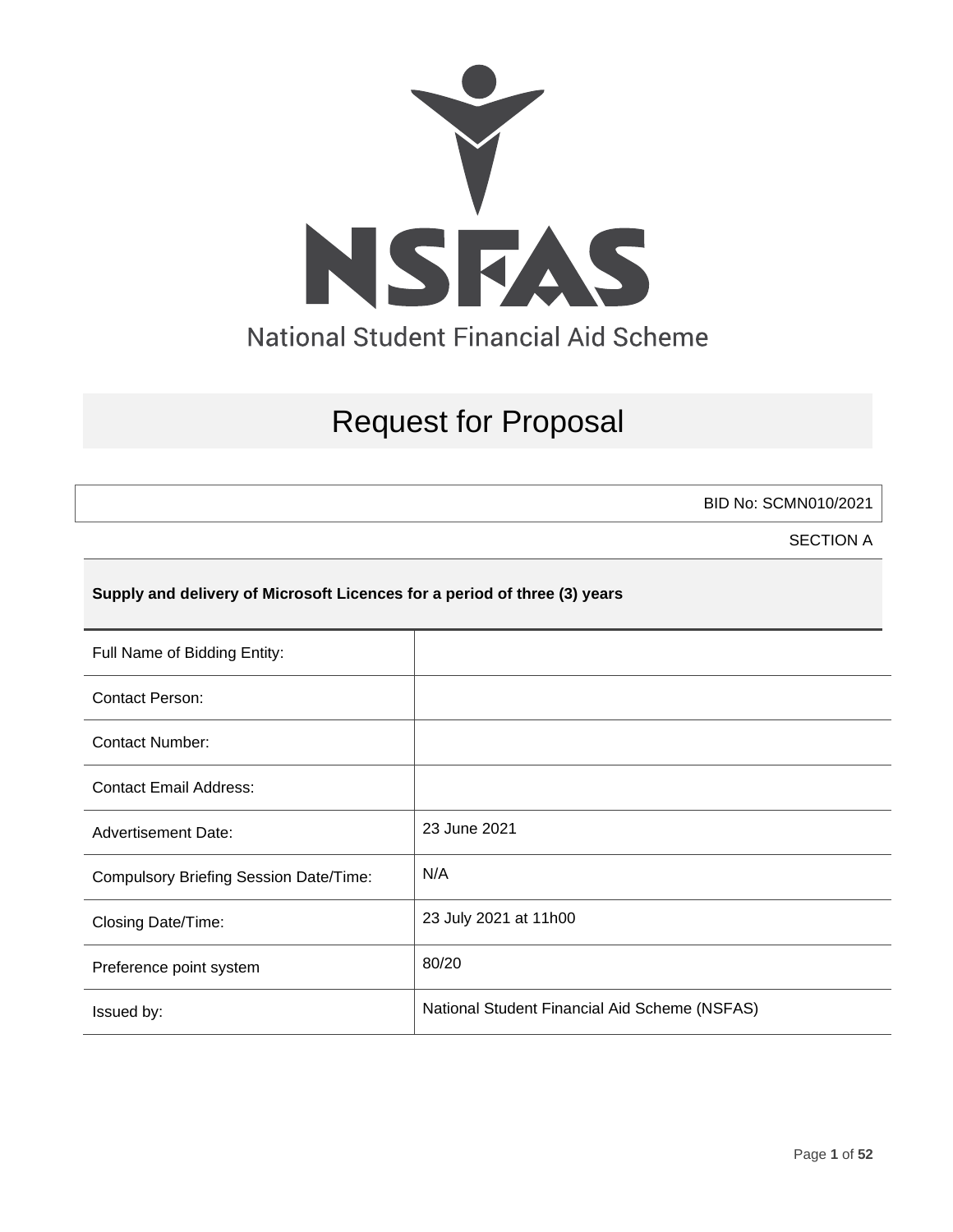

## **INVITATION TO BID (SBD1)**

|                                                   |             |                     |                  |                                                           |                         | YOU ARE HEREBY INVITED TO BID FOR REQUIREMENTS OF THE NATONAL STUDENT FINANCIAL AID SCHEME (NSFAS)      |                      |                           |                              |
|---------------------------------------------------|-------------|---------------------|------------------|-----------------------------------------------------------|-------------------------|---------------------------------------------------------------------------------------------------------|----------------------|---------------------------|------------------------------|
| <b>BID NUMBER:</b>                                |             | <b>SCMN010/2021</b> |                  | <b>CLOSING DATE:</b>                                      |                         | 23 July 2021                                                                                            | <b>CLOSING TIME:</b> |                           | 11:00AM                      |
| <b>DESCRIPTION</b>                                |             |                     |                  |                                                           |                         | Supply and delivery of Microsoft Licences for a period of three (3) years                               |                      |                           |                              |
|                                                   |             |                     |                  |                                                           |                         | BID RESPONSE DOCUMENTS MUST BE DEPOSITED IN THE BID BOX SITUATED AT (STREET ADDRESS)                    |                      |                           |                              |
| NSFAS Office, 10 Brodie Road                      |             |                     |                  |                                                           |                         |                                                                                                         |                      |                           |                              |
| 2nd Floor, House Vincent Building                 |             |                     |                  |                                                           |                         |                                                                                                         |                      |                           |                              |
| <b>Wynberg, Cape Town</b>                         |             |                     |                  |                                                           |                         |                                                                                                         |                      |                           |                              |
| 7801                                              |             |                     |                  |                                                           |                         |                                                                                                         |                      |                           |                              |
| BIDDING PROCEDURE ENQUIRIES MAY BE DIRECTED TO    |             |                     |                  |                                                           |                         | <b>TECHNICAL ENQUIRIES MAY BE DIRECTED TO:</b>                                                          |                      |                           |                              |
| <b>CONTACT PERSON</b>                             |             | <b>SCM</b>          |                  |                                                           | <b>CONTACT PERSON</b>   |                                                                                                         |                      | <b>SCM</b>                |                              |
| <b>TELEPHONE NUMBER</b>                           |             | 021 763 3200        |                  |                                                           | <b>TELEPHONE NUMBER</b> |                                                                                                         |                      | 021 763 3200              |                              |
| <b>FACSIMILE NUMBER</b>                           |             | N/A                 |                  |                                                           | <b>FACSIMILE NUMBER</b> |                                                                                                         |                      | N/A                       |                              |
| <b>E-MAIL ADDRESS</b>                             |             |                     | SCM@NSFAS.ORG.ZA |                                                           | <b>E-MAIL ADDRESS</b>   |                                                                                                         |                      |                           | SCM@NSFAS.ORG.ZA             |
| <b>SUPPLIER INFORMATION</b>                       |             |                     |                  |                                                           |                         |                                                                                                         |                      |                           |                              |
| NAME OF BIDDER                                    |             |                     |                  |                                                           |                         |                                                                                                         |                      |                           |                              |
| POSTAL ADDRESS                                    |             |                     |                  |                                                           |                         |                                                                                                         |                      |                           |                              |
| STREET ADDRESS                                    |             |                     |                  |                                                           |                         |                                                                                                         |                      |                           |                              |
| <b>TELEPHONE NUMBER</b>                           |             | CODE                |                  |                                                           |                         | <b>NUMBER</b>                                                                                           |                      |                           |                              |
| <b>CELLPHONE NUMBER</b>                           |             |                     |                  |                                                           |                         |                                                                                                         |                      |                           |                              |
| <b>FACSIMILE NUMBER</b>                           |             | CODE                |                  |                                                           |                         | <b>NUMBER</b>                                                                                           |                      |                           |                              |
| <b>E-MAIL ADDRESS</b>                             |             |                     |                  |                                                           |                         |                                                                                                         |                      |                           |                              |
| VAT REGISTRATION NUMBER                           |             |                     |                  |                                                           |                         |                                                                                                         |                      |                           |                              |
| <b>SUPPLIER</b><br><b>COMPLIANCE STATUS</b>       |             | <b>SYSTEM PIN:</b>  | TAX COMPLIANCE   |                                                           | <b>OR</b>               | CENTRAL SUPPLIER<br><b>DATABASE No:</b>                                                                 | <b>MAAA</b>          |                           |                              |
| <b>B-BBEE STATUS</b>                              |             |                     |                  | <b>TICK APPLICABLE BOXI</b>                               |                         | <b>B-BBEE STATUS LEVEL SWORN</b>                                                                        |                      |                           | <b>[TICK APPLICABLE BOX]</b> |
| <b>LEVEL VERIFICATION</b><br><b>CERTIFICATE</b>   |             | $\mathbf{I}$        | Yes              | $\Box$ No                                                 | <b>AFFIDAVIT</b>        |                                                                                                         |                      | $\Box$ Yes                | $\Box$<br>No                 |
|                                                   |             |                     |                  | <b>ORDER TO QUALIFY FOR PREFERENCE POINTS FOR B-BBEET</b> |                         | [A B-BBEE STATUS LEVEL VERIFICATION CERTIFICATE/ SWORN AFFIDAVIT (FOR EMES & QSEs) MUST BE SUBMITTED IN |                      |                           |                              |
|                                                   |             |                     |                  |                                                           |                         |                                                                                                         | $\Box$ Yes           |                           | $\Box$ No                    |
| 1<br><b>ACCREDITED</b><br>REPRESENTATIVE IN SOUTH | ARE YOU THE |                     | $\Box$ Yes       | $\Box$ No                                                 | 2                       | ARE YOU A FOREIGN<br>BASED SUPPLIER FOR THE GOODS<br><b>/SERVICES/WORKS OFFERED?</b>                    |                      | <b>IF YES, ANSWER THE</b> | <b>QUESTIONNAIRE BELOW 1</b> |
| AFRICA FOR THE GOODS<br>/SERVICES /WORKS OFFERED? |             |                     |                  | <b>IF YES ENCLOSE PROOFI</b>                              |                         |                                                                                                         |                      |                           |                              |
| <b>QUESTIONNAIRE TO BIDDING FOREIGN SUPPLIERS</b> |             |                     |                  |                                                           |                         |                                                                                                         |                      |                           |                              |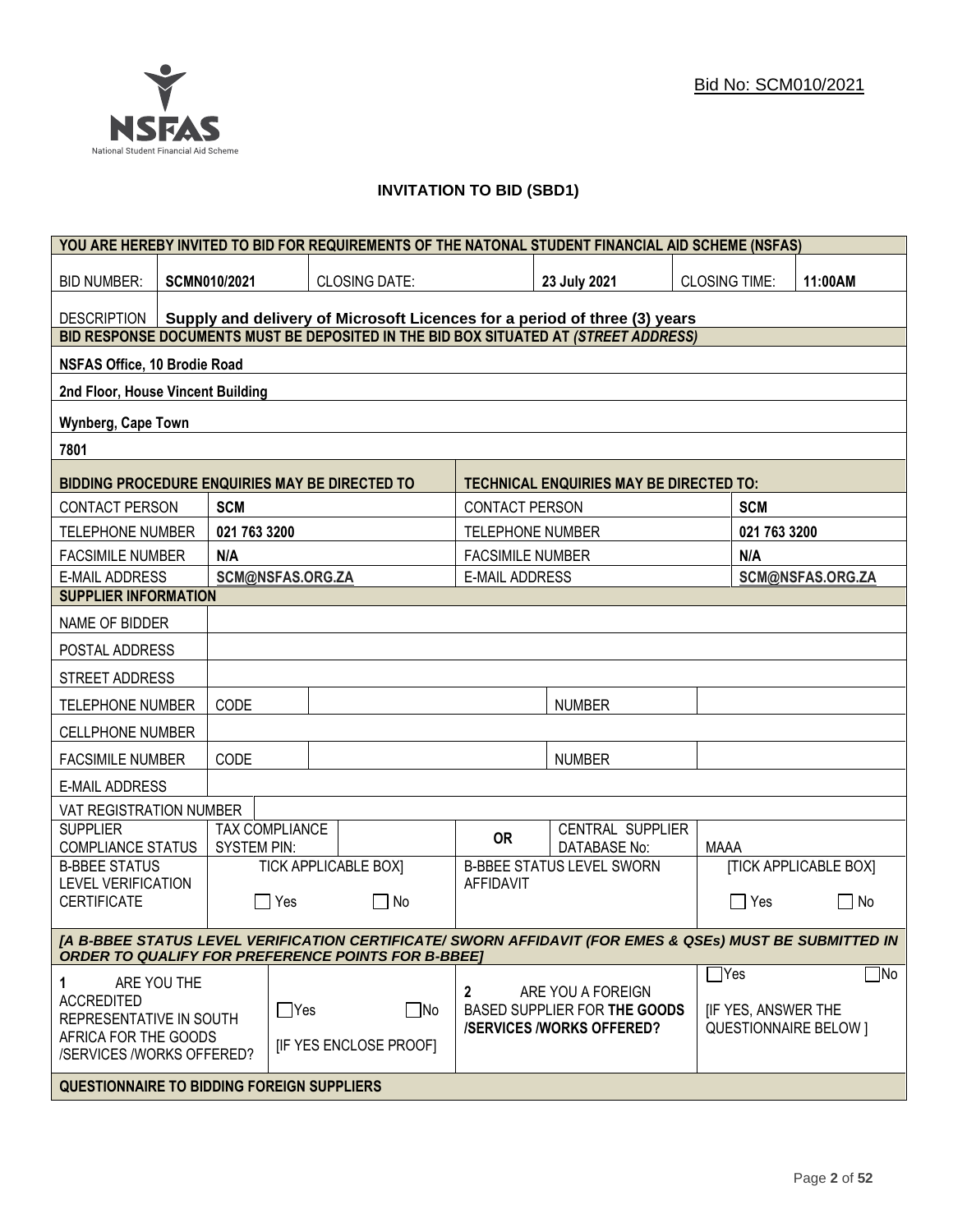

| IS THE ENTITY A RESIDENT OF THE REPUBLIC OF SOUTH AFRICA (RSA)?                                                                                                                                                                                                                     | $\Box$ YES $\Box$ NO |
|-------------------------------------------------------------------------------------------------------------------------------------------------------------------------------------------------------------------------------------------------------------------------------------|----------------------|
| DOES THE ENTITY HAVE A BRANCH IN THE RSA?                                                                                                                                                                                                                                           | $\Box$ YES $\Box$ NO |
| DOES THE ENTITY HAVE A PERMANENT ESTABLISHMENT IN THE RSA?                                                                                                                                                                                                                          | $\Box$ YES $\Box$ NO |
| DOES THE ENTITY HAVE ANY SOURCE OF INCOME IN THE RSA?                                                                                                                                                                                                                               | $\Box$ YES $\Box$ NO |
| IS THE ENTITY LIABLE IN THE RSA FOR ANY FORM OF TAXATION?<br>IF THE ANSWER IS "NO" TO ALL OF THE ABOVE, THEN IT IS NOT A REQUIREMENT TO REGISTER FOR A TAX COMPLIANCE STATUS<br>SYSTEM PIN CODE FROM THE SOUTH AFRICAN REVENUE SERVICE (SARS) AND IF NOT REGISTER AS PER 2.3 BELOW. | $\Box$ YES $\Box$ NO |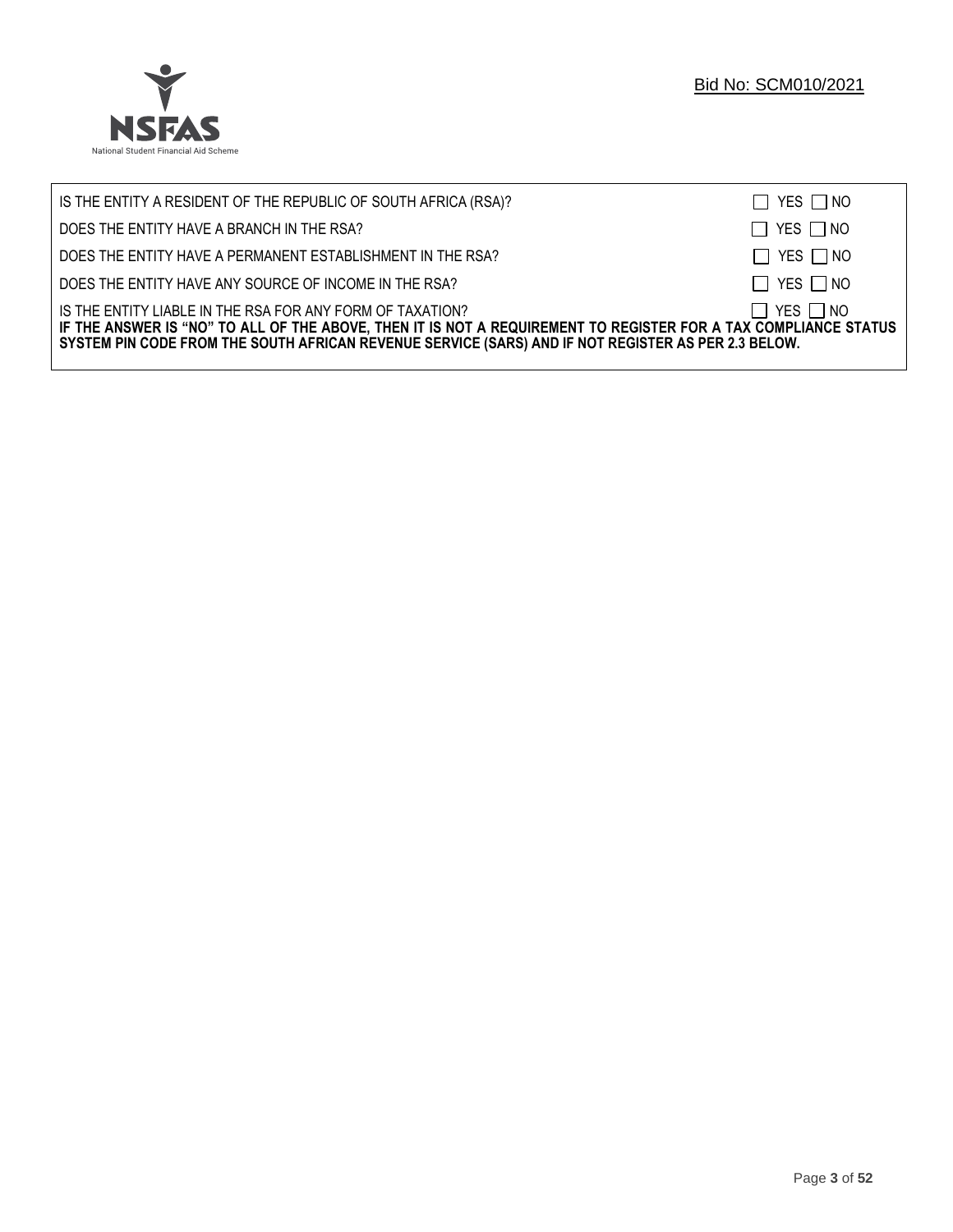

## **TERMS AND CONDITIONS FOR BIDDING**

| $\overline{1}$ . | <b>BID SUBMISSION:</b>                                                                                    |
|------------------|-----------------------------------------------------------------------------------------------------------|
|                  | 1.1. BIDS MUST BE DELIVERED BY THE STIPULATED TIME TO THE CORRECT ADDRESS. LATE BIDS WILL NOT BE ACCEPTED |
|                  | FOR CONSIDERATION.                                                                                        |
|                  | 1.2. ALL BIDS MUST BE SUBMITTED ON THE OFFICIAL FORMS PROVIDED-(NOT TO BE RE-TYPED) OR IN THE MANNER      |
|                  | PRESCRIBED IN THE BID DOCUMENT.                                                                           |
|                  | 1.3. THIS BID IS SUBJECT TO THE PREFERENTIAL PROCUREMENT POLICY FRAMEWORK ACT, 2000 AND THE PREFERENTIAL  |
|                  | PROCUREMENT REGULATIONS, 2017, THE GENERAL CONDITIONS OF CONTRACT (GCC) AND, IF APPLICABLE, ANY           |
|                  | OTHER SPECIAL CONDITIONS OF CONTRACT.                                                                     |
|                  | 1.4. THE SUCCESSFUL BIDDER WILL BE REQUIRED TO FILL IN AND SIGN A WRITTEN CONTRACT FORM (SBD7).           |
|                  |                                                                                                           |
|                  | 2. TAX COMPLIANCE REQUIREMENTS                                                                            |
| 2.1              | BIDDERS MUST ENSURE COMPLIANCE WITH THEIR TAX OBLIGATIONS.                                                |
| $2.2^{\circ}$    | BIDDERS ARE REQUIRED TO SUBMIT THEIR UNIQUE PERSONAL IDENTIFICATION NUMBER (PIN) ISSUED BY SARS TO        |
|                  | ENABLE THE ORGAN OF STATE TO VERIFY THE TAXPAYER'S PROFILE AND TAX STATUS.                                |
| 2.3              | APPLICATION FOR TAX COMPLIANCE STATUS (TCS) PIN MAY BE MADE VIA E-FILING THROUGH THE SARS WEBSITE         |
|                  | WWW.SARS.GOV.ZA.                                                                                          |
| 2.4              | BIDDERS MAY ALSO SUBMIT A PRINTED TCS CERTIFICATE TOGETHER WITH THE BID.                                  |
| 2.5              | IN BIDS WHERE CONSORTIA / JOINT VENTURES / SUB-CONTRACTORS ARE INVOLVED, EACH PARTY MUST SUBMIT A         |
|                  | SEPARATE TCS CERTIFICATE / PIN / CSD NUMBER.                                                              |
| 2.6              | WHERE NO TCS PIN IS AVAILABLE BUT THE BIDDER IS REGISTERED ON THE CENTRAL SUPPLIER DATABASE (CSD), A      |
|                  | CSD NUMBER MUST BE PROVIDED.                                                                              |
| 2.7              | NO BIDS WILL BE CONSIDERED FROM PERSONS IN THE SERVICE OF THE STATE, COMPANIES WITH DIRECTORS WHO         |
|                  | ARE PERSONS IN THE SERVICE OF THE STATE, OR CLOSE CORPORATIONS WITH MEMBERS PERSONS IN THE SERVICE        |
|                  | OF THE STATE."                                                                                            |
|                  | ND: EAII HDE TO DDOVINE I OD COMDI V WITH ANV OE THE ADOVE DADTICHI ADG MAV DENNED THE DIN INVALIN        |

## **NB: FAILURE TO PROVIDE / OR COMPLY WITH ANY OF THE ABOVE PARTICULARS MAY RENDER THE BID INVALID**.

|  | SIGNATURE OF BIDDER: |
|--|----------------------|
|--|----------------------|

SIGNATURE OF BIDDER: ……………………………………………

CAPACITY UNDER WHICH THIS BID IS SIGNED: …………………………………………… (Proof of authority must be submitted e.g. company resolution)

DATE: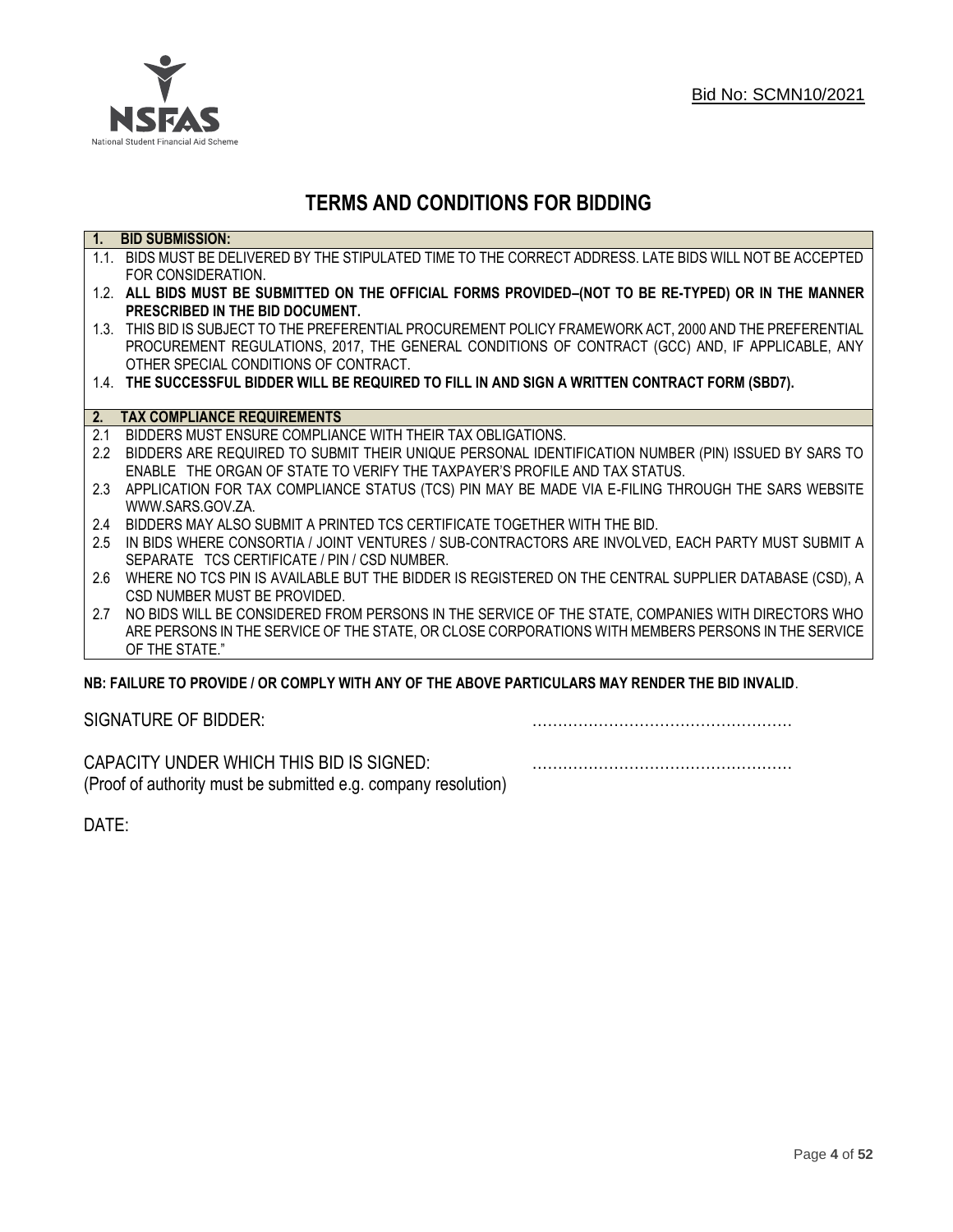

## **NSFAS overview**

The National Student Financial Aid Scheme (NSFAS) is a statutory body providing financial aid to eligible students who wish to study at public universities and Technical Vocational Education and Training (TVET) colleges. NSFAS is mandated to manage and distribute funds in accordance with the provisions of the NSFAS Act (Act 56 of 1999).

## **Fraud and Corruption**

All providers are to take note of the implications of contravening the Prevention and Combating of Corrupt Activities Act, Act No 12 of 2004 and any other Act applicable.

The National Student Financial Aid Scheme is committed to conducting business ethically and is constantly introducing proactive measures to ensure that we identify and appropriately respond to any unlawful and unethical business practices. All NSFAS tenders are subject to certain audit processes and limited due diligence checks with the intend to identify any possible unlawful or unethical practices.

## **Reporting of any unlawful or unethical incidents to NSFAS**

Should any bidder, potential or current supplier of NSFAS or any other third party:

- receive any irregular contact or correspondence from anyone presenting themselves as an employee or representative of NSFAS
- receive any contact or correspondence from anyone soliciting any bribe of any form
- become aware of any irregular or illegal conduct by any party who has a relationship with NSFAS or any NSFAS official

you are requested to immediately report it to NSFAS's Governance, Risk and Compliance (GRC) Department. All information provided to the NSFAS GRC department will be treated with utmost confidentiality and in terms of the Protected Disclosures Act, Act 26 of 2000.

For any unlawful or unethical incidents, please email: [forensics@nsfas.org.za](mailto:forensics@nsfas.org.za)

All **questions for clarity** in relation to the bid must be submitted to [scm@nsfas.org.za.](mailto:scm@nsfas.org.za), and not to any other email address.

## **Reporting of any unlawful or unethical incidents to the South African Police**

Bidders, current or potential NSFAS suppliers or any other third party who become aware of any unlawful and unethical conduct are encouraged to report the matter to the South African Police. NSFAS request that details of such reports made to the SAP be shared with NSFAS official listed above so as to enable consolidation of possible related investigations.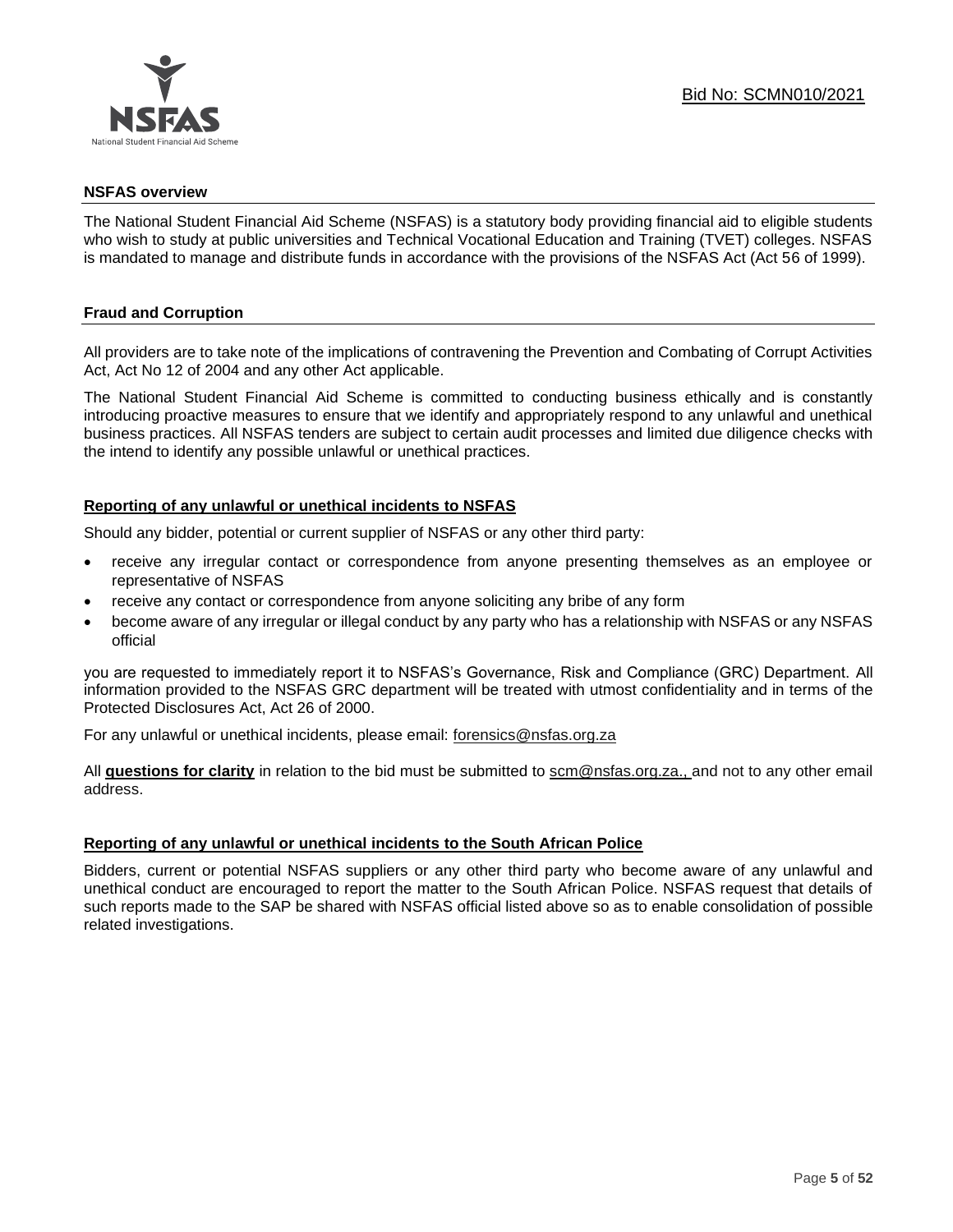

## **Clarifications / Additional information / Rights**

## **Clarification**

Any clarification required by a bidder regarding the meaning or interpretation of the bid specifications, or any other aspect concerning the bid, are to be requested in writing by email from [scm@nsfas.org.za](mailto:scm@nsfas.org.za) (and not to any other email address) at least five (5) working days before the closing date of the bid. The bid number should be mentioned in all correspondence. Telephonic requests for clarification will not be accepted. Bidders are reminded that NSFAS SCM officials will never contact bidders telephonically or by other method other that through the official SCM email address listed above.

#### **Additional Information**

During the evaluation of the bids, additional information may be requested in writing from bidders, for clarity. Replies to such requests must be submitted, within 5 (five) working days from the date of request, or as otherwise indicated. Failure to comply, may lead to your bid being disregarded.

## **Rights**

The following rights are reserved:

- 1) NSFAS reserves the right to appoint more than one (1) service provider.
- 2) NSFAS further reserves the right to engage with the short-listed bidders for price negotiation and a site inspection where necessary.
- 3) NSFAS reserves the right to invite the shortlisted for a presentation as part of the bid process.
- 4) NSFAS reserves the right to not select the lowest price.
- 5) NSFAS reserves the right to not award the tender to the shortlisted bidder should any risk arise from any NSFAS due diligence assessment performed and/or any underperformance was identified in a previous and/or current contract held with the bidder.
- 6) NSFAS reserves the right to award the contract in whole or in parts.

#### **Consent**

By responding to this tender, both the entity and its directors provide consent to NSFAS to perform background checks which would include amongst others, the relevant Transunion checks, should it wish to do so.

By responding to this tender, the bidder agrees to all the terms and conditions as included in the bid document.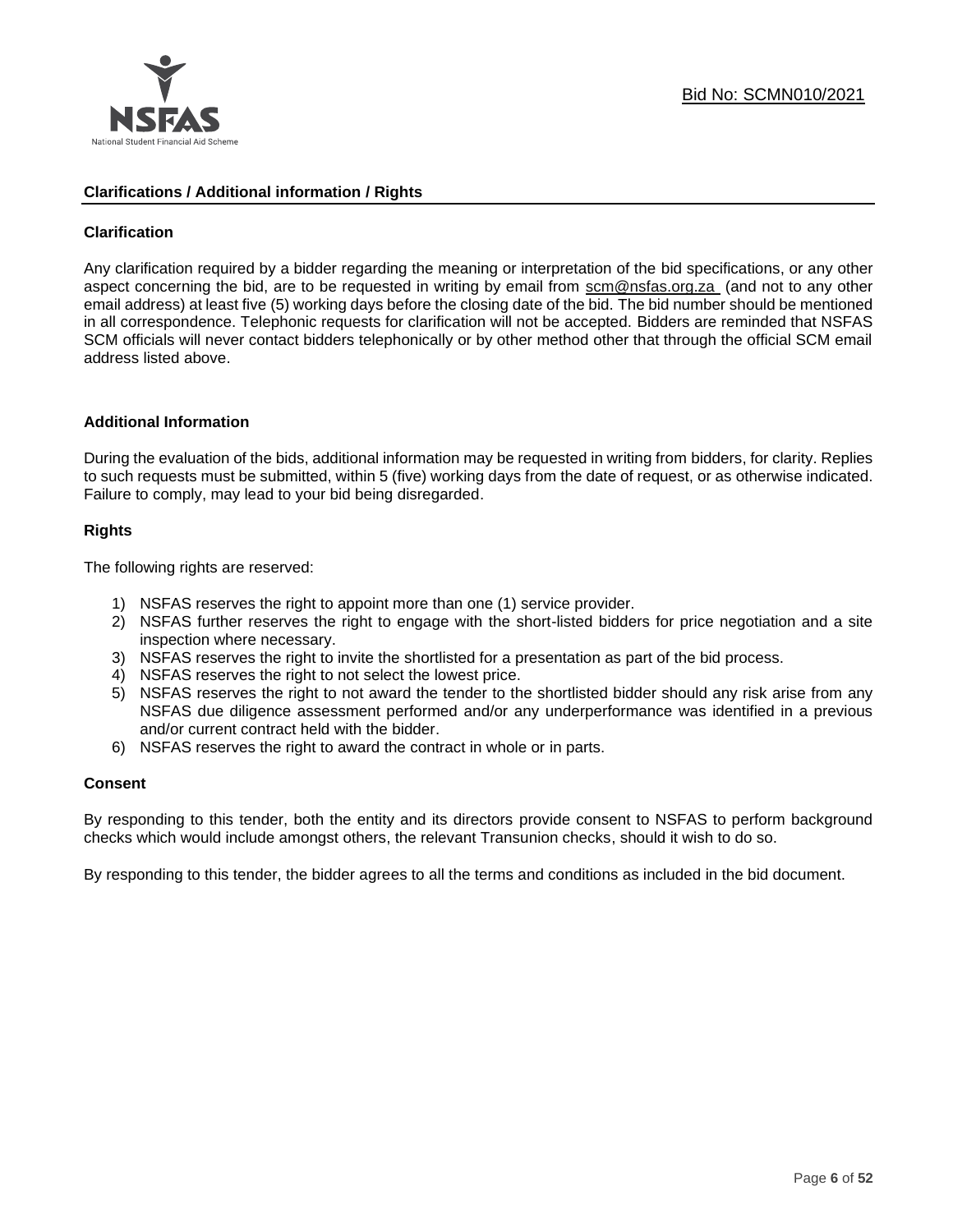

## **Bid submission**

**One (1) physical bid proposal** MUST be handed in/delivered to:

The deposit box situated at: 2nd Floor, House Vincent Brodie Road Wynberg 7801

Tenders can be delivered and deposited into the tender box between 08:30 and 16:00, Mondays to Fridays prior to the closing date, and between 08:30 and 11:00 on the closing date. Please do not leave bid submissions at the security desk or at the reception. ALL bid submissions muse be deposited into the tender box.

**Any bid submissions provided to NSFAS that is not submitted in the tender box will be disregarded.**

**No faxed or e-mailed bid proposals will be accepted.** The bidders are encouraged to index and paginate the bid proposal.

Respondents should ensure that tender documents are delivered to NSFAS in the tender box before the closing date and time of the tender. If the tender document is late, it will not be accepted and will be disregarded. Bid proposals submitted on time shall not be returned to the bidder.

Any tender submitted shall remain valid, irrevocable and open for written acceptance by NSFAS for a period of 120 (one hundred and twenty) days. A tender submitted shall further be deemed to remain valid after the expiry of the above mentioned 120-day period until formal acceptance by NSFAS, unless NSFAS is notified in writing by the tenderer of anything to the contrary (including any further conditions the tender may introduce). Any further conditions that the tenderer may introduce will be considered at the sole discretion of NSFAS.

Bidders should indicate on the cover of the bid proposal (in a sealed envelope/box), the following information:

- Bid number SCMN010/2021
- Closing date and time **23 July 2021 at 11:00**
- The name and address of the bidder

#### **Late bids**

Bids received late will not be considered for evaluation purposes. A bid will be considered late if it arrived even one second after 11:00 am or any time thereafter. The tender (bid) box shall be locked at exactly 11:00 am and bids arriving late will not be considered under any circumstances. Bidders are therefore strongly advised to ensure that bids be dispatched allowing enough time for any unforeseen events that may delay the delivery of the bid. Bids should not be given to the security or reception. It must be submitted in the tender box.

Bids sent to NSFAS via courier shall be deemed to be received at the date and time of arrival at the NSFAS premises (tender box) Bids received in the tender box after the closing date and time of the bid, shall therefore be deemed to be received late. Bidders should allow time to access the premises due to security arrangements that need to be observed.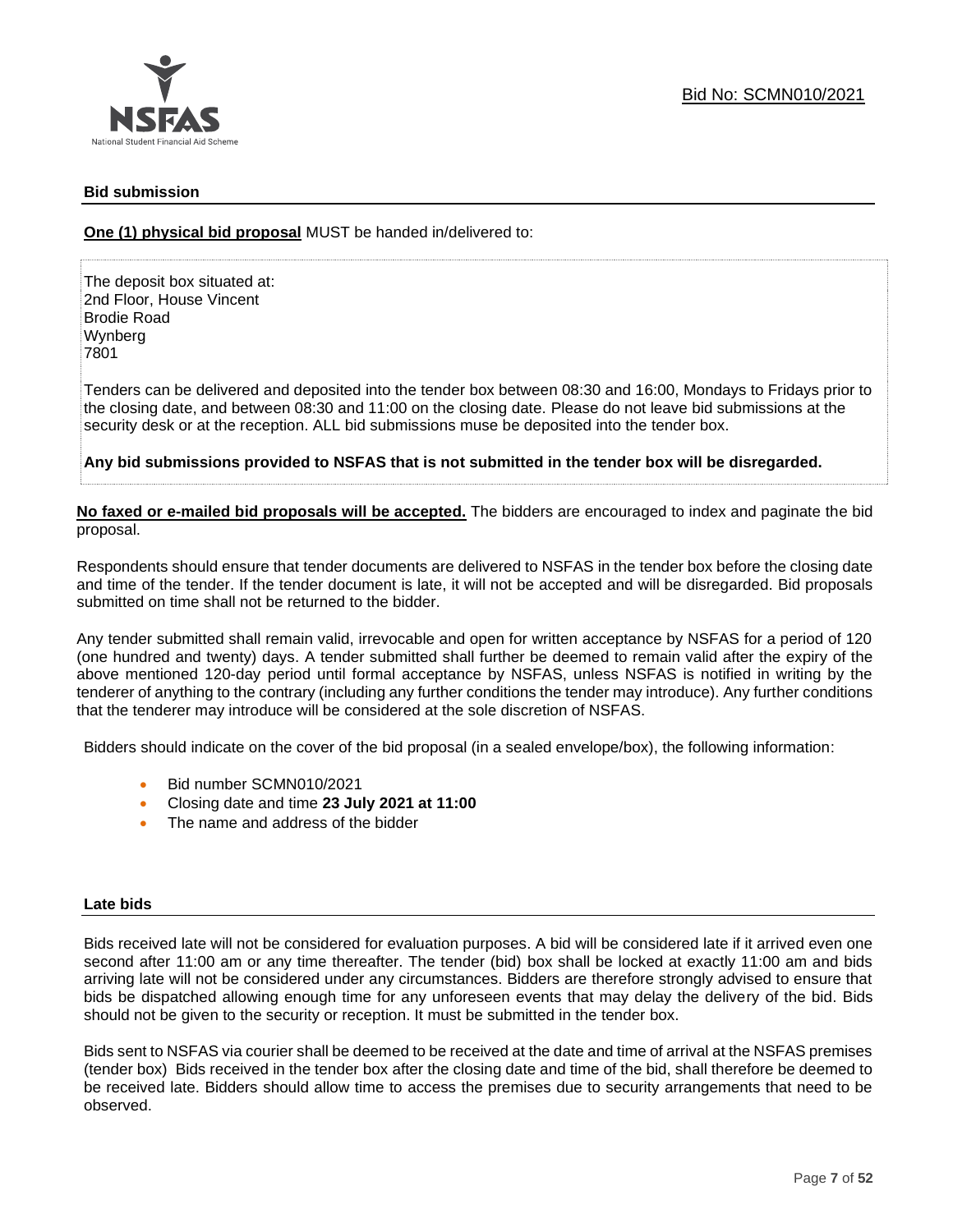

## **Response Structure:**

The contents of the bid document must be as follows, and numbering below, with each schedule punched, placed in a file and separated from the next schedule with a file divider.

Please complete the checklist below to verify your submission of the relevant documents. It is recommended that the format and flow of the tender file submission be aligned to the checklist.

| <b>Schedules</b>  | Description                                                                                                                                                                                                                                |     | Submitted<br>(tick box below): |  |
|-------------------|--------------------------------------------------------------------------------------------------------------------------------------------------------------------------------------------------------------------------------------------|-----|--------------------------------|--|
|                   |                                                                                                                                                                                                                                            | Yes | <b>No</b>                      |  |
| <b>Schedule 1</b> | Entity registration documentation                                                                                                                                                                                                          |     |                                |  |
| <b>Schedule 2</b> | Consent by the entity and its directors to perform the necessary background<br>checks which includes amongst others, the TransUnion checks.                                                                                                |     |                                |  |
| <b>Schedule 3</b> | Original Valid Tax Clearance Certificate/tax pin                                                                                                                                                                                           |     |                                |  |
| <b>Schedule 4</b> | BBB-EE Certificate, or,<br>BBBEE Sworn Affidavit for EME/QSE signed and stamped by Commissioner<br>of Oaths.                                                                                                                               |     |                                |  |
| <b>Schedule 5</b> | National Treasury Central Supplier Database (CSD) proof of registration -<br>please provide the latest full report. Note that the details of the Directors on<br>the SBD4 form must correspond to the details of the Directors on the CSD. |     |                                |  |
| Schedule 6        | Letter from Bank confirming banking details (not older than 3 months from<br>date of closing date of tender)                                                                                                                               |     |                                |  |
| <b>Schedule 7</b> | Completed and signed Tender Documents: including the following.<br>SBD <sub>1</sub><br>SBD <sub>4</sub><br>SBD 6.1<br>SBD <sub>8</sub><br>SBD <sub>9</sub><br>General Conditions of Contracts (with every page initiated)                  |     |                                |  |
| <b>Schedule 8</b> | Microsoft Reseller/Partner Gold certificate                                                                                                                                                                                                |     |                                |  |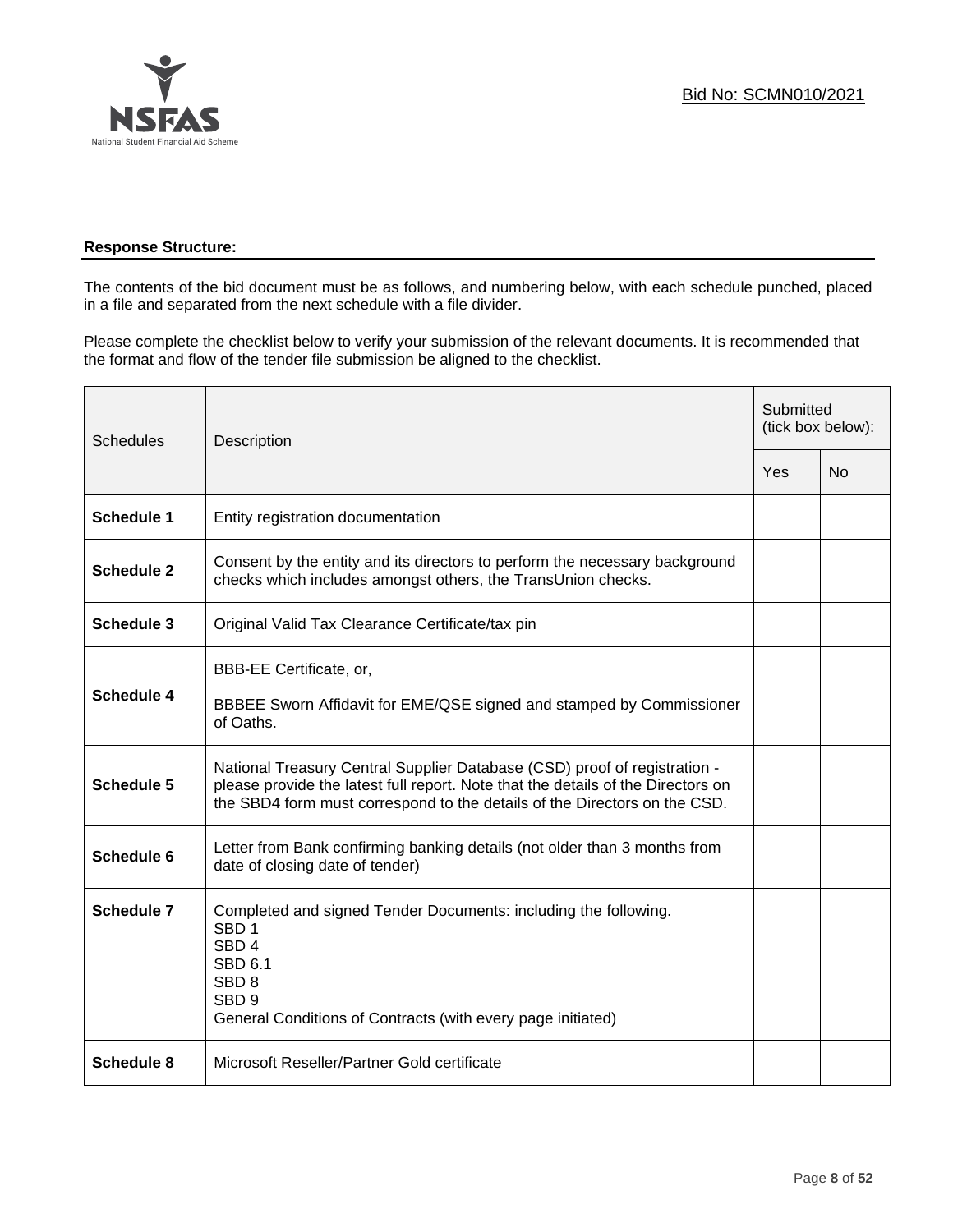## Bid No: SCMN010/2021



| <b>Schedules</b>   | Description                                                    |     | Submitted<br>(tick box below): |  |
|--------------------|----------------------------------------------------------------|-----|--------------------------------|--|
|                    |                                                                | Yes | N <sub>o</sub>                 |  |
| Schedule 9         | Company profile detailing company experience                   |     |                                |  |
| Schedule 10        | Resource team, experience and qualifications                   |     |                                |  |
| Schedule 11        | Detailed plan and timelines                                    |     |                                |  |
| <b>Schedule 12</b> | Reference letters from previous clients on client's letterhead |     |                                |  |
| Schedule 13        | <b>Transformation statistics</b>                               |     |                                |  |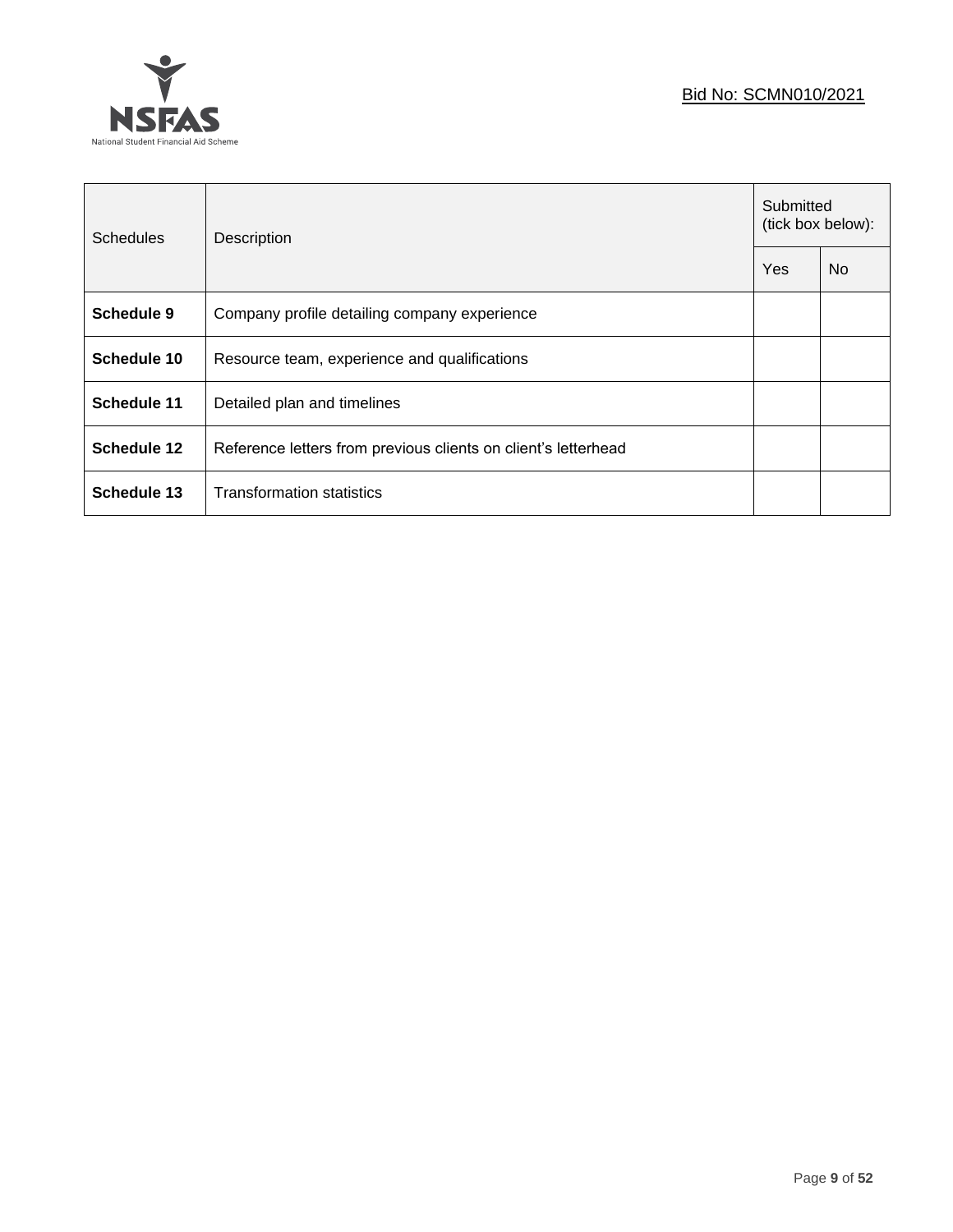## **Contract Negotiations**

The successful bidder (s) will be required to enter into a written contract/SLA with NSFAS. The final terms and conditions will be negotiated between NSFAS and the successful bidders (s). Should the awarded bidder fail to sign the SLA within a reasonable timeframe deemed by NSFAS, NSFAS reserves the right to cancel the award/contract and award the tender to the 2<sup>nd</sup> placed bidder.

#### **Payments**

By responding to this bid document, the service provider agrees to the following

NSFAS will pay the successful bidder (s) the fees set out in the final contract according to the table of deliverables. No additional amounts will be payable by NSFAS to the successful bidder (s).

The successful bidder (s) shall invoice NSFAS for the services rendered in a reasonable timeframe. The invoices billed to NSFAS must be in relation to the original scope of work/terms of reference.

The invoice must be accompanied by supporting source document(s) containing detailed information, as NSFAS may reasonably require, for the purposes of establishing the specific nature, extent and quality of the services which were undertaken by the successful bidder (s). The purchase order number must be included in all invoices submitted to NSFAS.

No payment will be made to the successful bidder (s) unless an original tax invoice complying with section 20 of the VAT Act, 1991 (Act No 89 of 1991), as amended, has been submitted to NSFAS.

Payment shall be made by bank transfer into the successful bidder (s) back account normally 30 days after receipt of an acceptable, original, valid tax invoice.

Payments will only be made to the bidder in accordance with the purchase order issued to the awarded bidder. Any services delivered by the bidder outside of the original bid specifications and over and above the purchase order value will not be paid for as NSFAS is not liable for these payments. Should the service provider perform any additional work outside of the tender award and its requirements, NSFAS will not be held liable for such payment to the service provider. Should you receive any instruction from NSFAS that does not come from the SCM unit to perform any work outside of the original bid specification, NSFAS will not be held liable for this payment.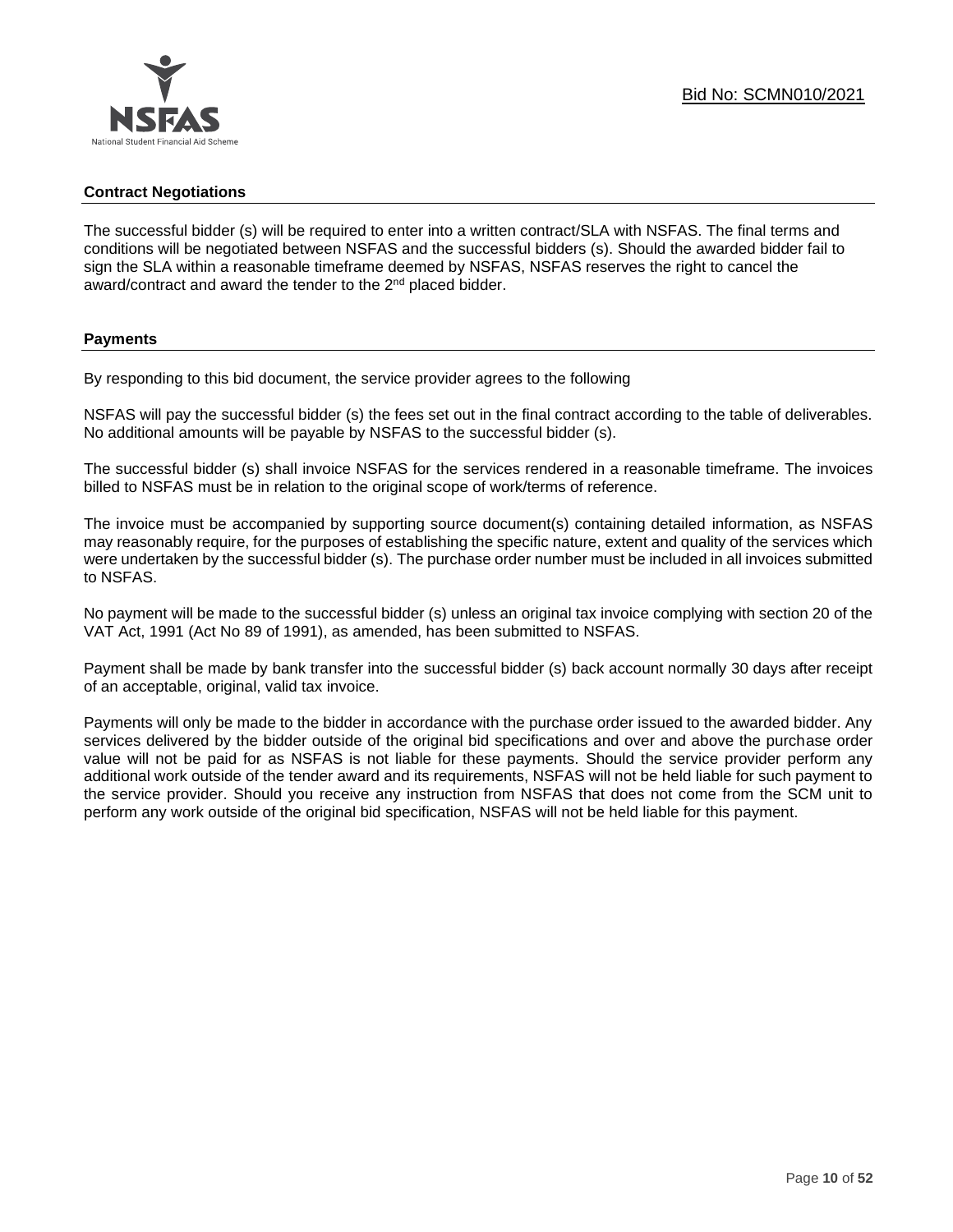

## **1. Purpose**

The purpose of this bid specification is to obtain proposals from prospective service providers for the Supply and delivery of Microsoft Licenses to the National Student Financial Aid Scheme (NSFAS). The required service will be on contractual basis for a period of three (3) years.

The current contract with the service providers expires on 31 August 2021.

#### **2. Background**

The National Student Financial Aid Scheme (NSFAS) provides financial assistance to eligible students at public universities and at Technical Vocational Education and Training (TVET) colleges throughout South Africa.

NSFAS makes use of Microsoft software as the primary server and desktop operating systems to run the NSFAS business applications. Microsoft Office applications and email platforms are also actively being used by NSFAS employees daily for internal and external communications, data analysis and documentation.

NSFAS requires to purchase additional Microsoft licensing based on the current usage of Microsoft software to comply with Microsoft licensing requirements.

#### **3. Mandatory requirements**

*All bids must comply with the mandatory requirements and failure to comply with any of these requirements will immediately disqualify the bid.*

| No. | <b>Mandatory requirement</b>                                                                                                  | Page reference per bid<br>proposal (please<br>indicate) |
|-----|-------------------------------------------------------------------------------------------------------------------------------|---------------------------------------------------------|
|     | The bidder must be a Gold Certified Microsoft Licensing Reseller or<br>Partner.                                               |                                                         |
|     | The certificate must be provided with the proposal. Certificate to be valid<br>at the time of the closing date of the tender. |                                                         |

#### **4. Functional Specifications**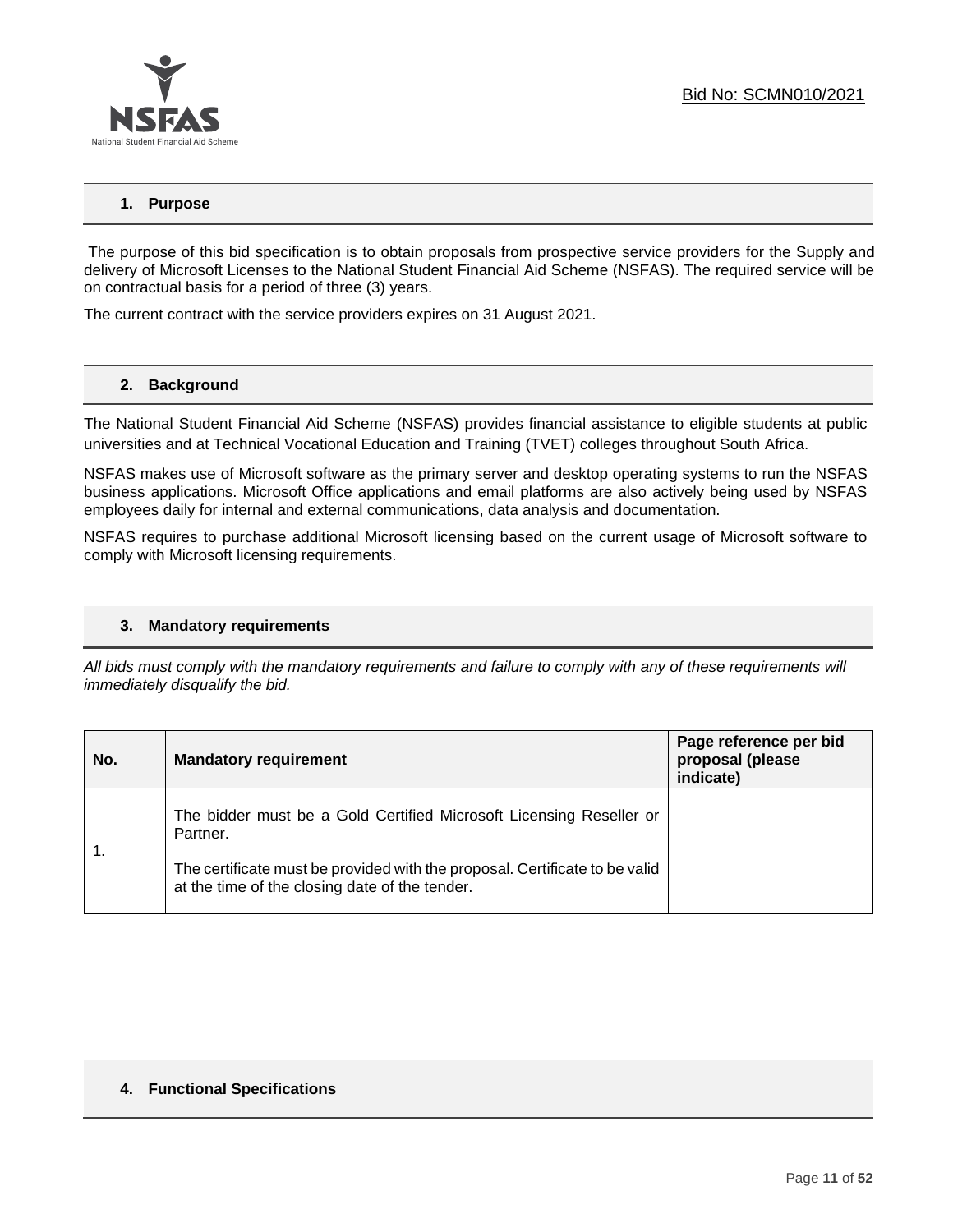

## **The Service Provider will be required to perform the following:**

- 4.1 NSFAS is classified as an Educational Institution and therefore qualifies for "Open License Academic". Pricing must therefore be at this pricing level
- 4.2 To provide the following Microsoft license subscriptions for a three (3) year period to NSFAS within two (2) weeks of appointment:

| No. | Quantity       | Item                                                                                                                                                        |
|-----|----------------|-------------------------------------------------------------------------------------------------------------------------------------------------------------|
| 1.  | 250            | Microsoft Windows Server 2016 RDS Cals with Software Assurance                                                                                              |
| 2.  | 60             | SQL Enterprise Core 2 Pack - MPSA Academic with Software Assurance                                                                                          |
| 3.  | 600            | Office 365 Education A5 for Faculty monthly subscription                                                                                                    |
| 4.  | 60             | Visio Pro 365 Plan 2 for Faculty monthly subscription                                                                                                       |
| 5.  | 60             | Project Pro 365 Plan 3 for Faculty monthly subscription                                                                                                     |
| 6.  | 5              | Microsoft Windows Server Data Centre Edition 2 proc licenses with Software<br>Assurance on a NSFAS Microsoft Products and Services Agreement -<br>Academic. |
| 7.  | $\overline{2}$ | Microsoft Professional Support: Business Critical After Hours Support Single<br>Incident                                                                    |
| 8.  | 30             | SQL Standard Core 2 Pack - MPSA Academic with Software Assurance                                                                                            |

4.3 The service provider will be required to provide technical resources across the 3-year period to implement best practice recommendations across the Microsoft 365 platform in the cloud as well as on prem solutions that are covered in the purchased licenses.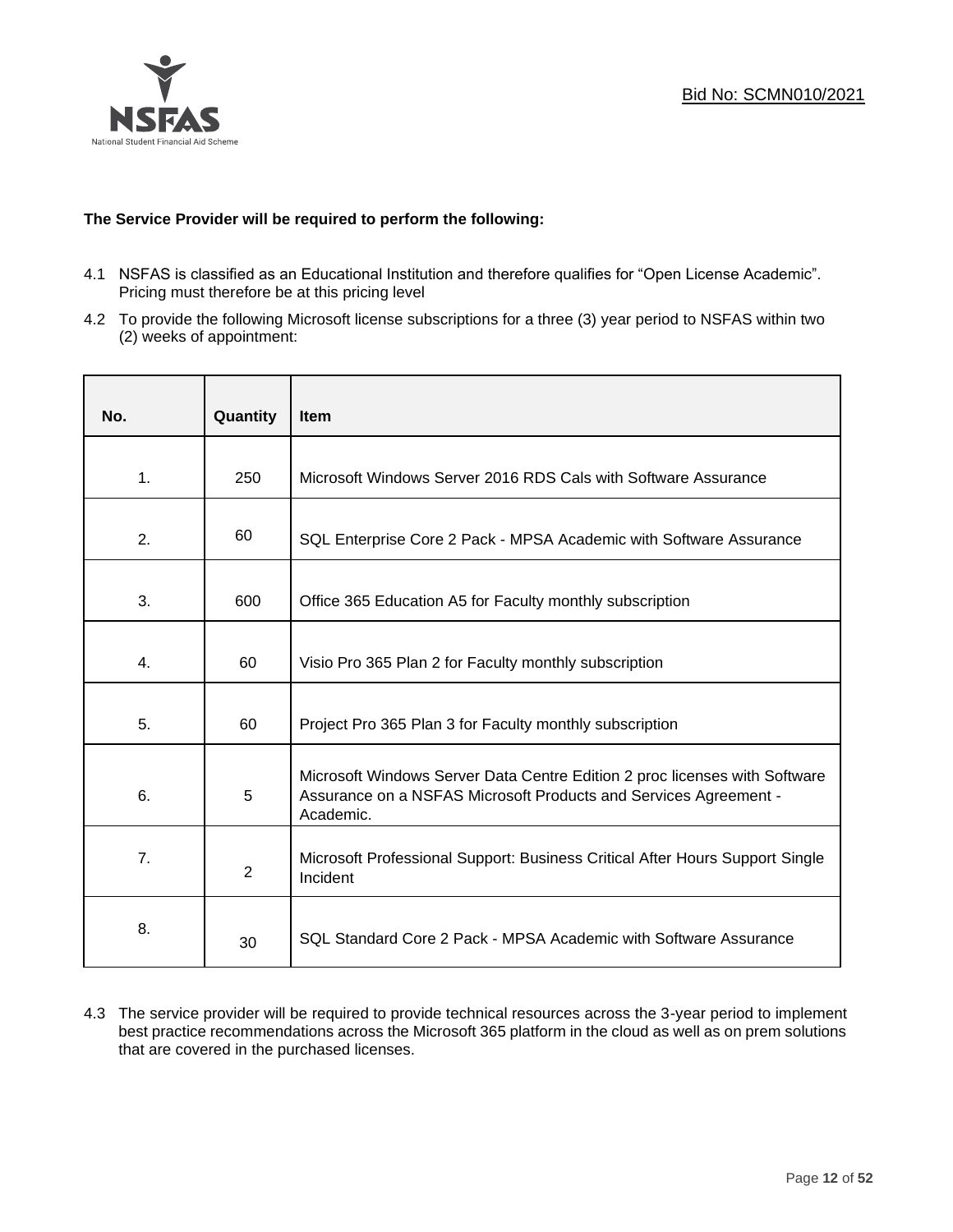

- 4.4 The service provider must provide a security assessment of the current on prem AD and current Office 365 environment and remediation of issues found in the assessment.
- 4.5 The service provider must source and provide the following training and exams to NSFAS technical staff:
	- Microsoft Azure Administrator
	- Microsoft Azure Fundamentals
	- Microsoft 365 Mobility and Security
	- Microsoft 365 Security Administration
	- Administering system Center Configuration Manager
	- MCSA BI Reporting

## **5. Technical evaluation criteria element**

| <b>Element</b>       | Weight |
|----------------------|--------|
| Company experience   | 15%    |
| Skills and resources | 20%    |
| <b>Timelines</b>     | 30%    |
| Reference letters    | 15%    |
| Transformation       | 20%    |
| <b>TOTAL</b>         | 100%   |

#### **Criteria and Weighting:**

*Bidders need to score a minimum of 70% for the evaluation criteria. Bidders who score less than 70% minimum for the evaluation criteria will not be considered further for Price and BBBEE. Bids will be evaluated in accordance with the following technical criteria:*

| <b>Company experience</b>                                                                                             | Points available- max 15                       | <b>Bidder scoring</b> |
|-----------------------------------------------------------------------------------------------------------------------|------------------------------------------------|-----------------------|
| The bidder must have a minimum of three (3)<br>years' experience in the Supply and delivery of<br>Microsoft Licences. | More than 3 years' experience $=$<br>15 points |                       |
|                                                                                                                       | 3 years' experience=<br>10 points              |                       |
|                                                                                                                       | Less than 3 years' experience=<br>0 points     |                       |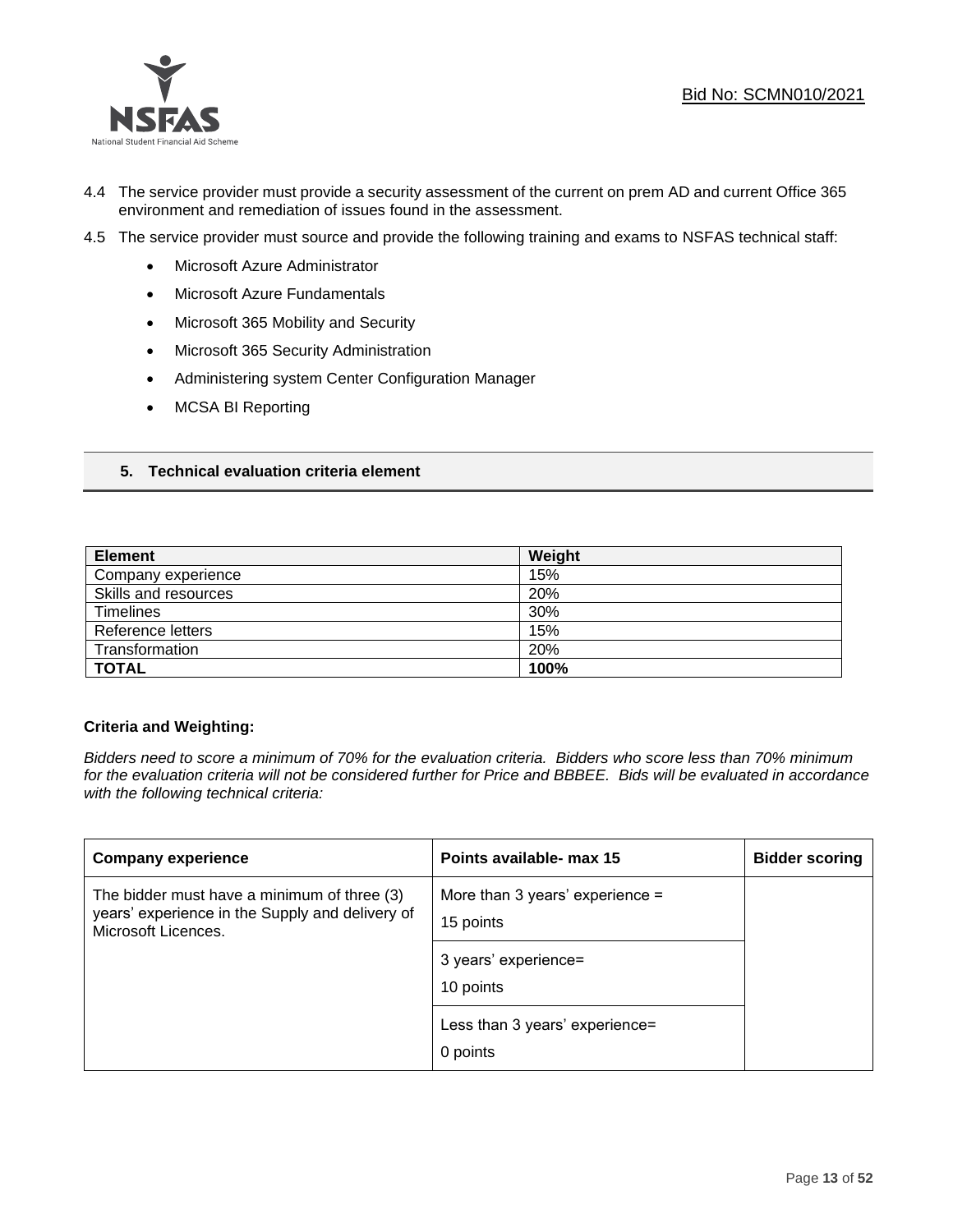

| <b>Skills and resources</b>                                                                              | Points available- max 20                                                                         | <b>Bidder scoring</b> |
|----------------------------------------------------------------------------------------------------------|--------------------------------------------------------------------------------------------------|-----------------------|
| The bid proposal must include the CVs of the<br>following key staff:                                     | CV of key account manager and technical<br>resource (s) included in bid proposal= 20<br>points   |                       |
| Key account manager allocated to the<br>1)<br>project<br>Technical resource to assist with<br>2)         | CV of key account manager or technical<br>resource (s) included in bid proposal = $10$<br>points |                       |
| implementation of functional<br>requirements 4.3.and 4.4                                                 | No CVs included in bid proposal= 0 points                                                        |                       |
|                                                                                                          |                                                                                                  |                       |
| <b>Timelines</b>                                                                                         | Points available- max 30                                                                         | <b>Bidder scoring</b> |
| The bid proposal must include the timelines as<br>to the delivery of the Microsoft Licences to<br>NSFAS. | To be supplied and delivered within less<br>than two $(2)$ weeks of appointment= 30<br>points    |                       |
|                                                                                                          | To be supplied and delivered between two<br>$(2)$ and three $(3)$ of appointment= 15<br>points   |                       |

| <b>Reference letters</b>                                                                                        | Points available- max 15                       | <b>Bidder scoring</b> |
|-----------------------------------------------------------------------------------------------------------------|------------------------------------------------|-----------------------|
| The bidder must provide a minimum of three (3)<br>references Microsoft Licences were supplied<br>and delivered. | More than 3 reference letters $=$<br>15 points |                       |
|                                                                                                                 | 3 reference letters $=$<br>10 points           |                       |
|                                                                                                                 | Less than 3 reference letters=<br>0 points     |                       |

| <b>Transformation</b>                                           | Points available= 20            | <b>Bidder scoring</b> |
|-----------------------------------------------------------------|---------------------------------|-----------------------|
| The bidder should meet the following<br>transformation criteria | Both criteria met=<br>20 points |                       |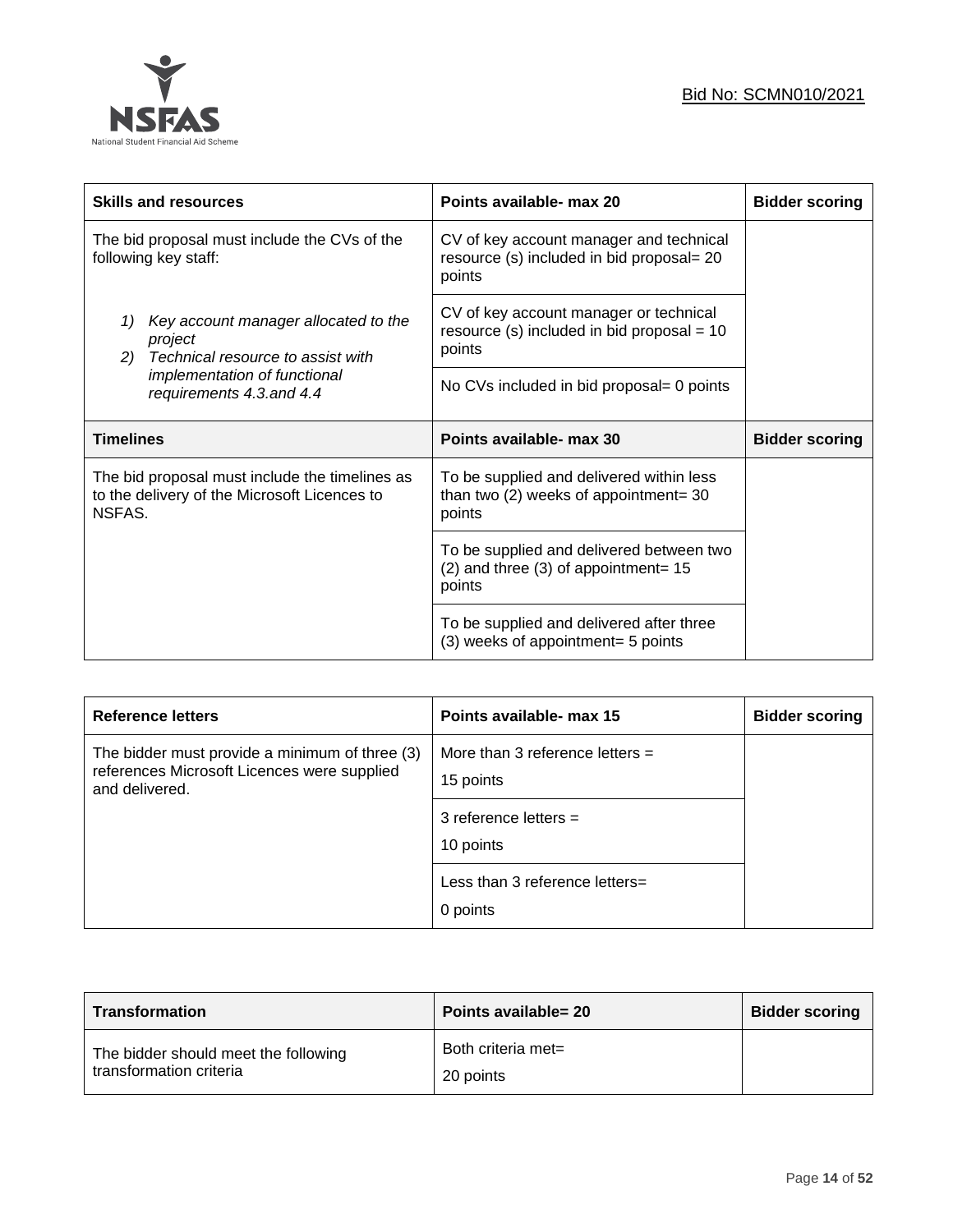

| 30% black woman owned<br>Level 1 BBB-EE provider<br>2)                                                             | One criterion met=<br>10 points |  |
|--------------------------------------------------------------------------------------------------------------------|---------------------------------|--|
| The bidder must provide a valid BBB-EE<br>certificate as evidence for the above, as part of<br>their bid proposal. | No criteria met= 0 points       |  |

## **6. Contract Period**

The contract period will be for a period of three (3) years from the date of appointment.

## **7. Pricing Schedule**

Please complete the pricing schedule below. The bidder should not provide their own pricing schedule other than the one below.

The pricing must be inclusive of ALL costs including disbursements (travel, accommodation etc) where applicable. The bidder must not provide travel/accommodation rates separately as this must be built into the total cost.

Please consider the inevitable Consumer Price Index (CPI) increases on the pricing upon the duration of the contract period. For Rand dollar exchange rates, please indicate the rate of exchange used. Note that NSFAS will not be liable for payments over and above the pricing proposed by the bidder in response to the RFP (i.e. if the rand weakens against the US dollar).

Bidders must quote on each item in the pricing schedule. Failure to do so, will result in bid disqualification.

| No. | Quantity | <b>Description</b>                                                    | <b>Total cost (VAT excluded) for</b><br>3-year period |
|-----|----------|-----------------------------------------------------------------------|-------------------------------------------------------|
| 1.  | 250      | Microsoft Windows Server 2016 RDS Cals with<br>Software Assurance     |                                                       |
| 2.  | 60       | SQL Enterprise Core 2 Pack - MPSA Academic with<br>Software Assurance |                                                       |
| 3.  | 30       | SQL Standard Core 2 Pack - MPSA Academic with<br>Software Assurance   |                                                       |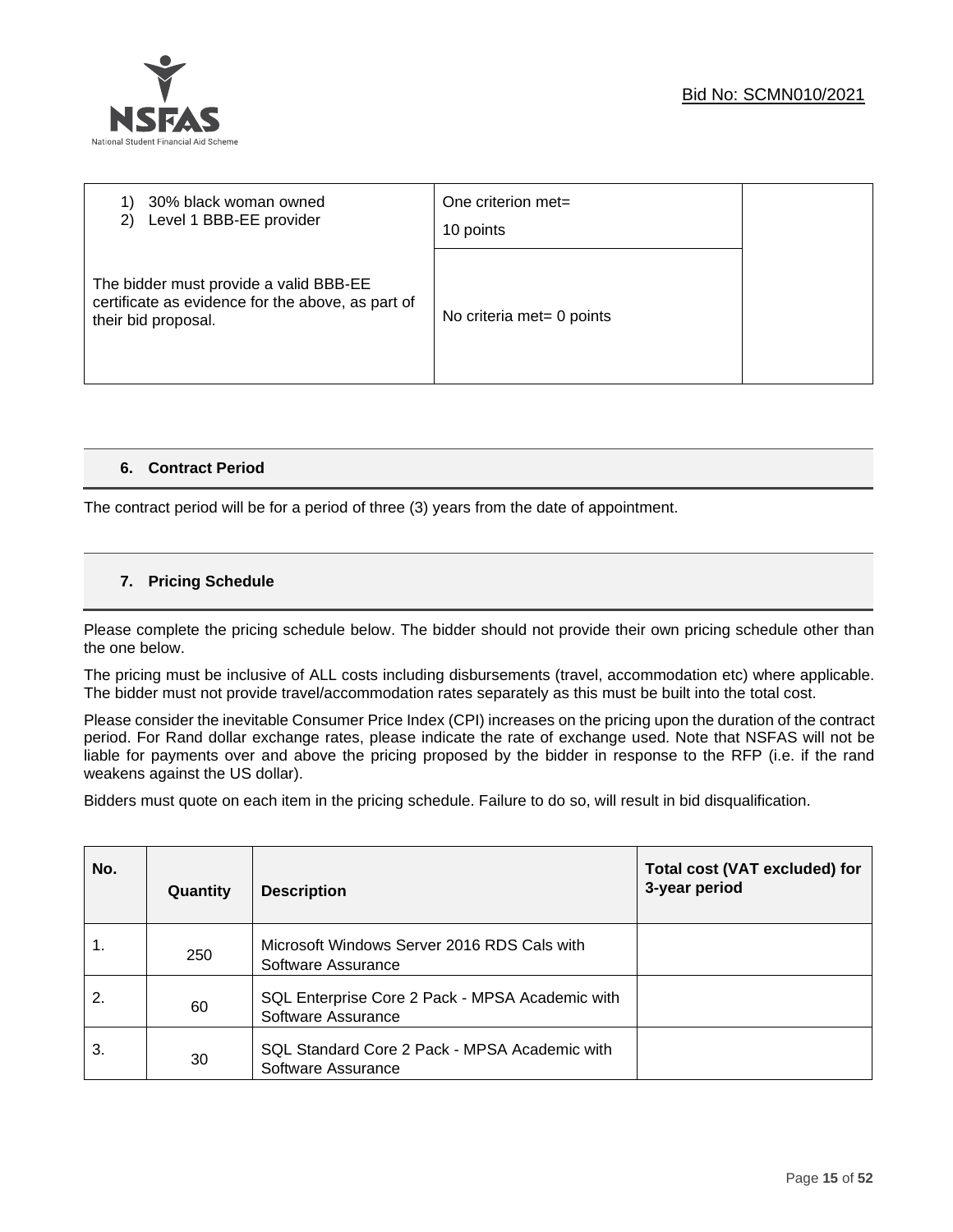



| $\mathbf{4}$ .           | 600            | Office 365 Education A5 for Faculty monthly<br>subscription                                                                                                    |  |
|--------------------------|----------------|----------------------------------------------------------------------------------------------------------------------------------------------------------------|--|
| 5.                       | 60             | Visio Pro 365 Plan 2 for Faculty monthly subscription                                                                                                          |  |
| 6.                       | 60             | Project Pro 365 Plan 3 for Faculty monthly<br>subscription                                                                                                     |  |
| 7.                       | 5              | Microsoft Windows Server Data Centre Edition 2 proc<br>licenses with Software Assurance on a NSFAS<br>Microsoft Products and Services Agreement -<br>Academic. |  |
| 8.                       | $\overline{2}$ | Microsoft Professional Support: Business<br>Critical After Hours Support Single Incident                                                                       |  |
| 9.                       | 350 hours      | Professional and Consultation services.                                                                                                                        |  |
| 10.                      | 3              | Instructor Led Training and Exam:<br>Microsoft Azure Administrator                                                                                             |  |
| 11.                      | 3              | Instructor Led Training and Exam:<br>Microsoft Azure Fundamentals                                                                                              |  |
| 12.                      | 4              | Instructor Led Training and Exam:<br>Microsoft 365 Mobility and Security                                                                                       |  |
| 13.                      | 4              | Instructor Led Training and Exam:<br>Microsoft 365 Security Administration                                                                                     |  |
| 14.                      | 3              | Instructor Led Training and Exam:<br>Administering system Center Configuration<br>Manager                                                                      |  |
| 15.                      | Δ              | Instructor Led Training and Exam:<br>MCSA: BI Reporting                                                                                                        |  |
| Sub-total (VAT excluded) |                |                                                                                                                                                                |  |
| VAT@15%                  |                |                                                                                                                                                                |  |
| included)                |                | Total cost for three (3) year period (VAT, CPI and disbursements                                                                                               |  |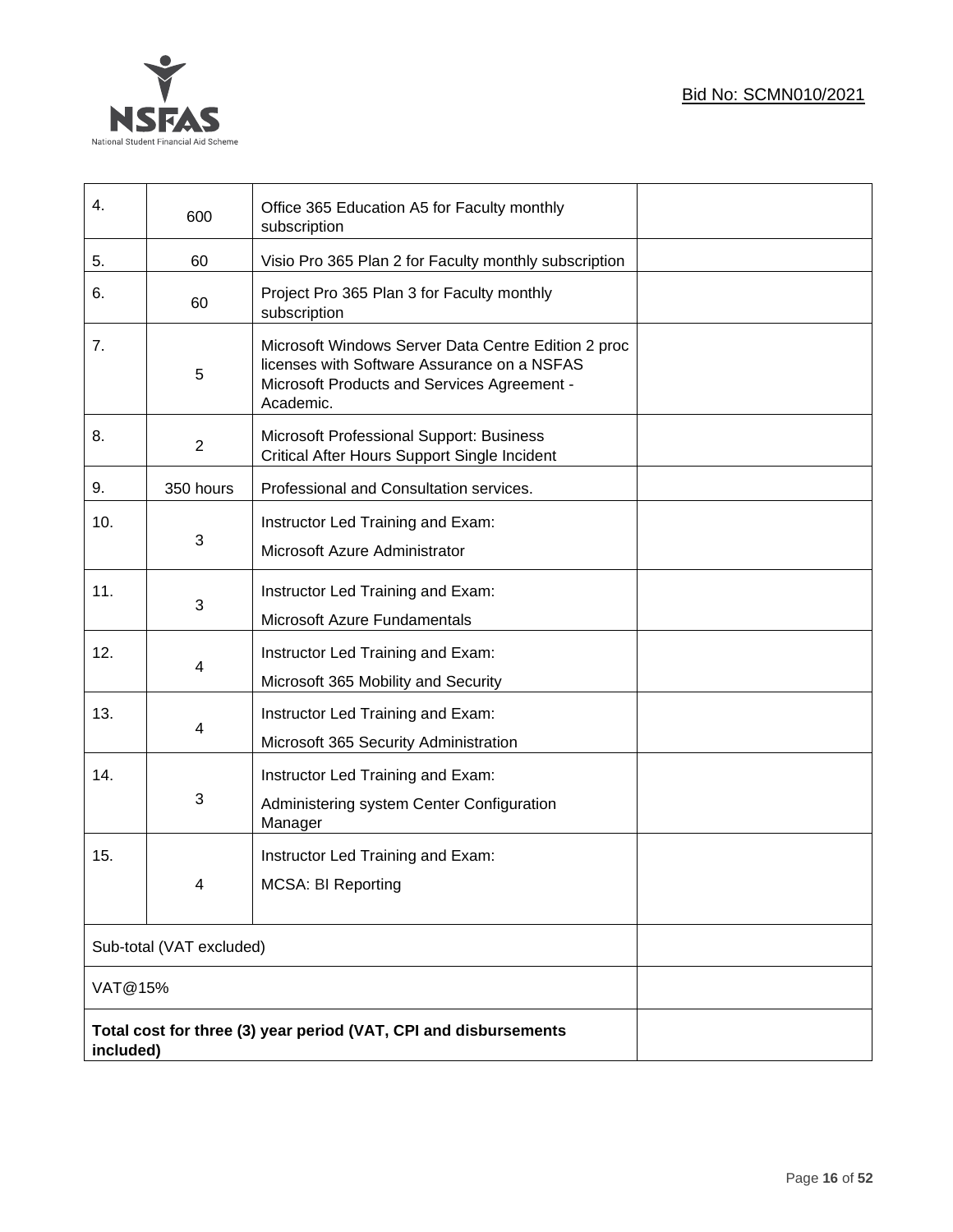

## **8. Preference Point System**

All proposals that will achieve the minimum qualifying score (acceptable tenders) will be evaluated further in terms of the preference point system as follows: A maximum of 80 points is allocated for price on the following basis:

**80/20**

$$
Ps = 80 \left( 1 - \frac{Pt - P \min}{P \min} \right)
$$

Where

Ps = Points scored for comparative price of proposal under consideration

Pt = Comparative price of bid under consideration

Pmin = Comparative price of lowest acceptable proposal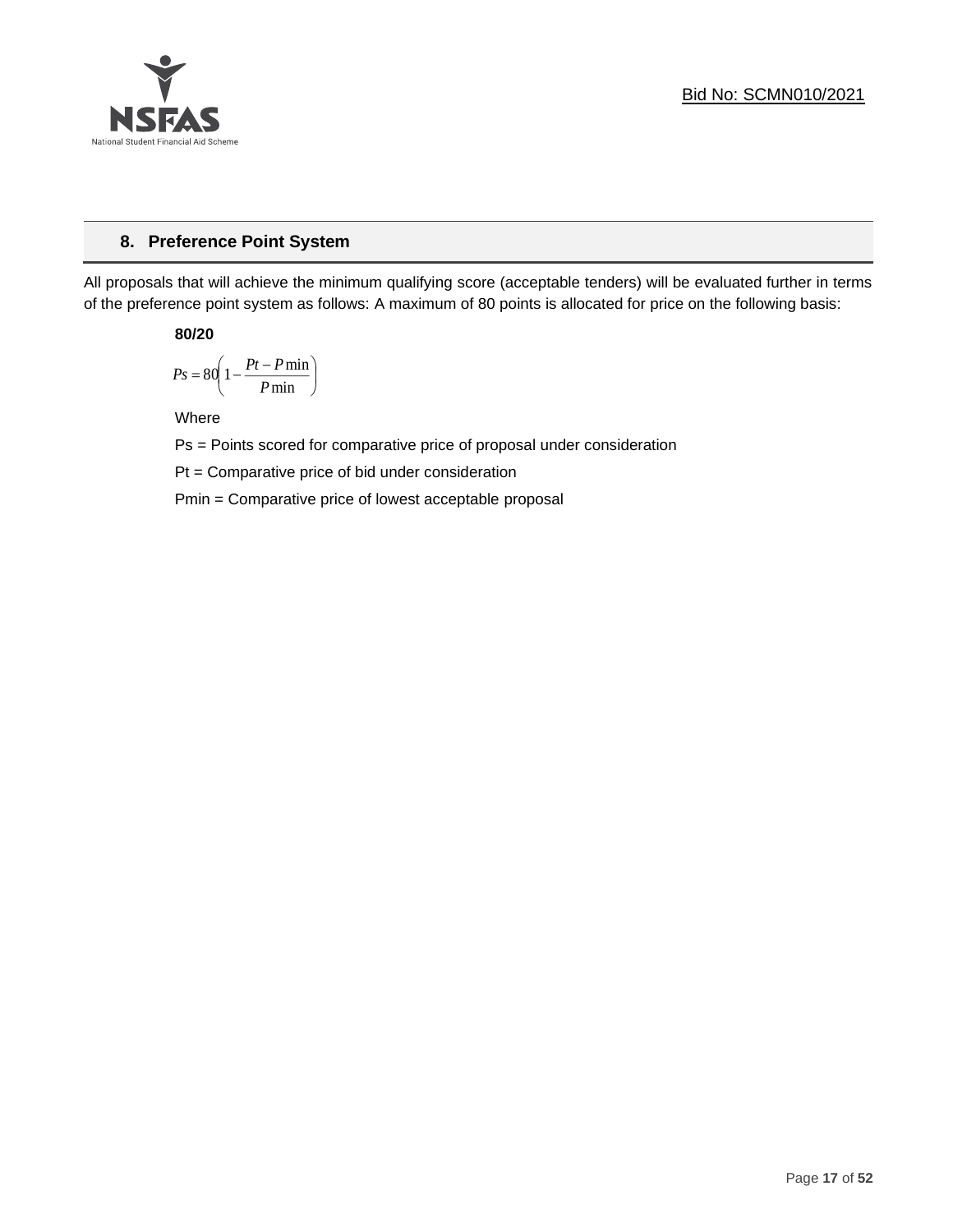

## **SBD4**

## **1. Declaration of Interest**

This declaration will be used by institutions to ensure that when goods and services are being procured, all reasonable steps are taken to combat the abuse of the supply chain management system.

The bid of any bidder may be disregarded if that bidder, or any of its directors have:

- A. abused the NSFAS's supply chain management system;
- B. committed fraud or any other improper conduct in relation to such system; or
- C. failed to perform on any previous contract.

**In order to give effect to the above, the following questionnaire must be completed and submitted with the bid**.

| The following particulars must be furnished: |                                                                                          |  |
|----------------------------------------------|------------------------------------------------------------------------------------------|--|
| 2.1                                          | Full Name of bidder or his or her representative:                                        |  |
|                                              |                                                                                          |  |
| 2.2                                          | <b>Identity Number:</b>                                                                  |  |
|                                              |                                                                                          |  |
| 2.3                                          | Position occupied in the Company (director, trustee, shareholder <sup>2</sup> , member): |  |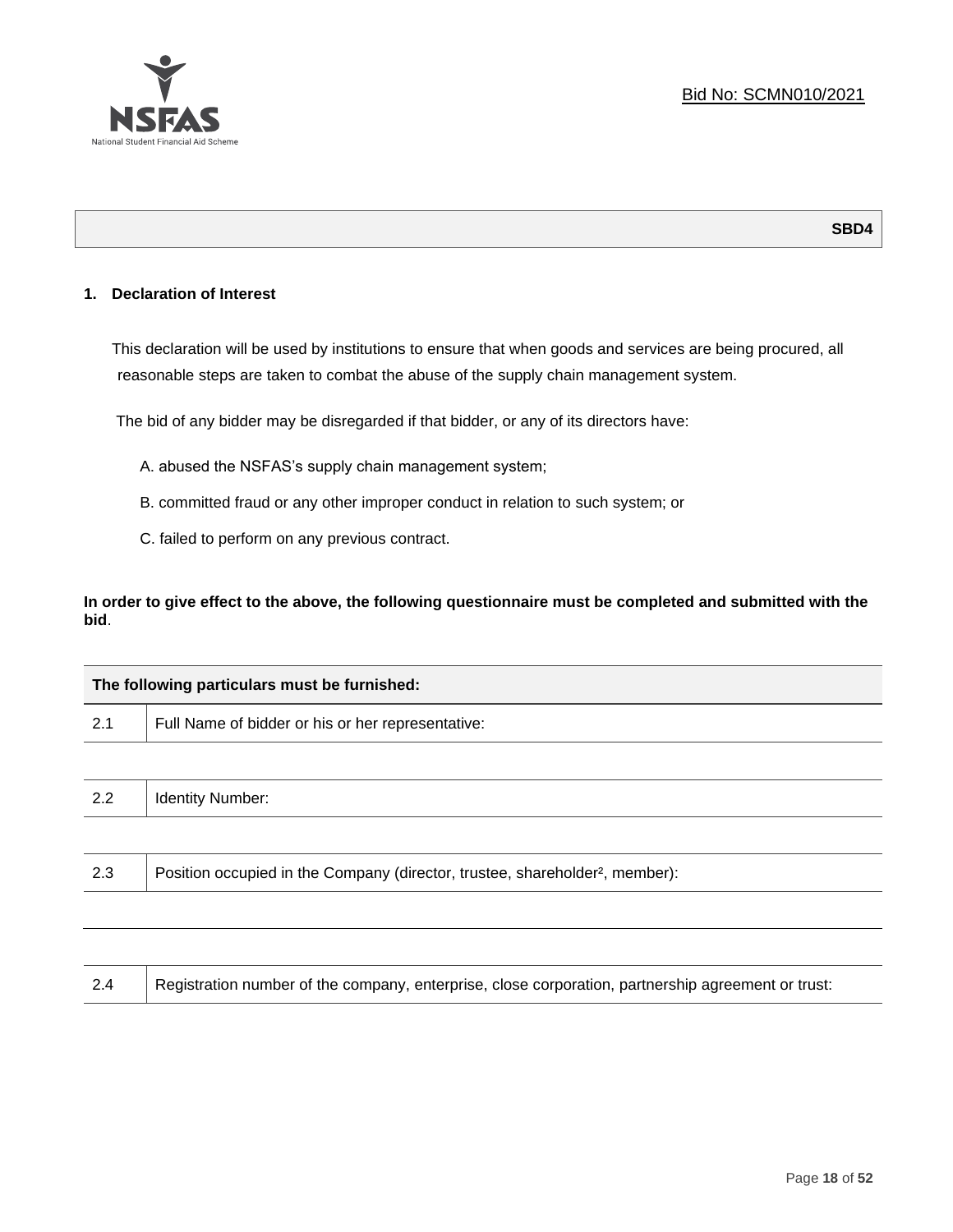

| $\Omega$<br>ن.∠ | Tax Reference Number: |
|-----------------|-----------------------|
|                 |                       |

| 2.6 | VAT Registration Number: |
|-----|--------------------------|
|-----|--------------------------|

| 2.6.1  | The names of all directors / trustees / shareholders / members, their individual identity numbers, tax<br>reference numbers and, if applicable, employee / PESAL numbers must be indicated in paragraph 3<br>below. |     |  |
|--------|---------------------------------------------------------------------------------------------------------------------------------------------------------------------------------------------------------------------|-----|--|
| 2.7    | Are you or any person connected with the bidder presently employed by the state?                                                                                                                                    |     |  |
|        | Yes                                                                                                                                                                                                                 | No. |  |
| 2.7.2. | If yes, furnish the following particulars:                                                                                                                                                                          |     |  |
|        | Name of person / director / trustee / shareholder/ member:                                                                                                                                                          |     |  |

| Name of state institution at which you or the person connected to the bidder is employed: |
|-------------------------------------------------------------------------------------------|
|                                                                                           |

Position occupied in the state institution:

#### "State" means

- (a) Any national or provincial department, national or provincial public entity or constitutional institution within the meaning of the Public Finance Management Act, 1999 (Act No 1 of 1999);
- (b) Any municipality or municipal entity;
- (c) Provincial legislature;
- (d) National Assembly or the National Council of Provinces;
- (e) Parliament.

"Shareholder" means a person who owns shares in the company and is actively involved in the management of the enterprise or business and exercises control over the enterprise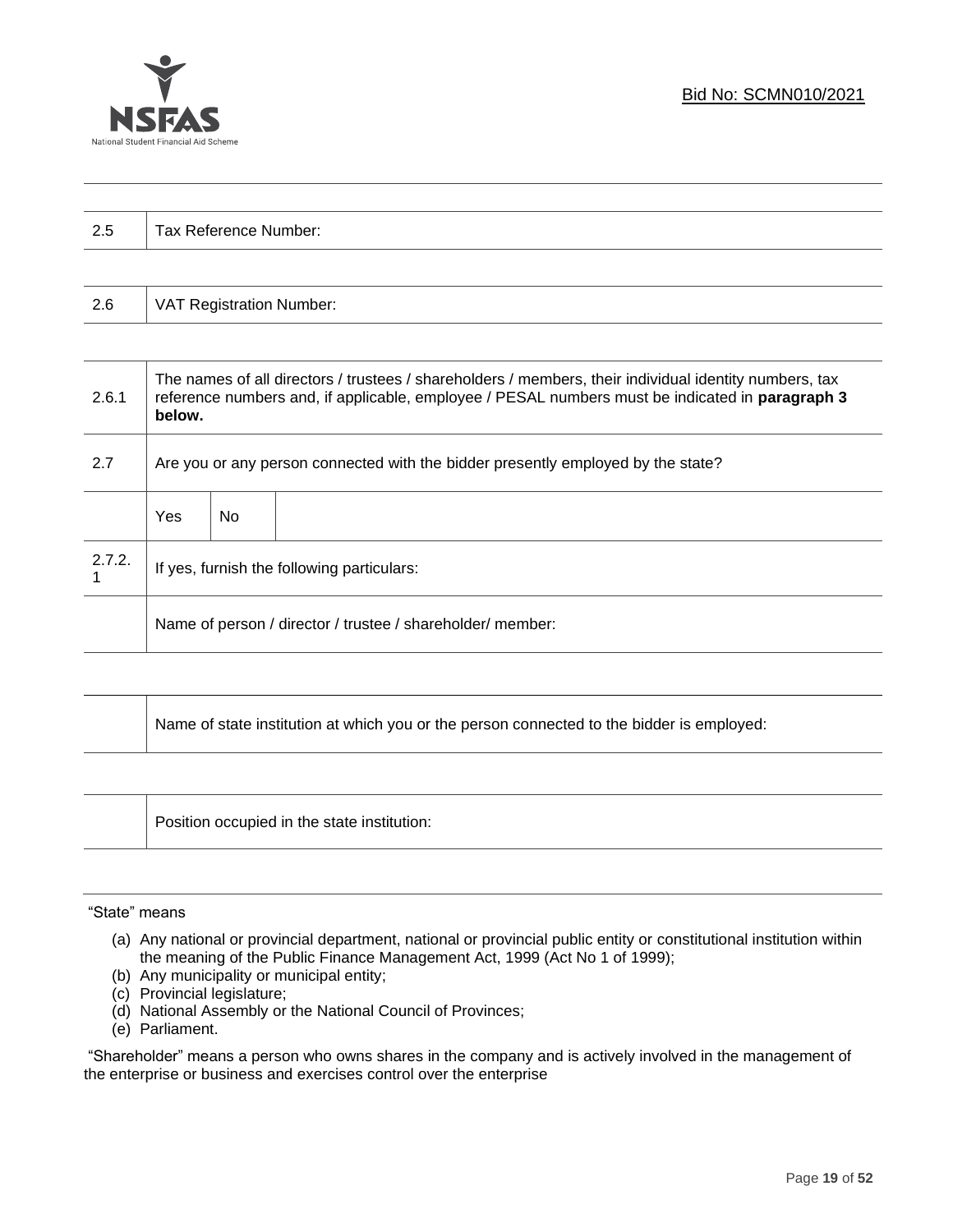

|             | Any other particulars:                                                                                                                                                                                                                           |    |  |
|-------------|--------------------------------------------------------------------------------------------------------------------------------------------------------------------------------------------------------------------------------------------------|----|--|
| 2.7.2       | If you are presently employed by the state, did you obtain the appropriate authority to undertake<br>remunerative work outside employment in the public sector?                                                                                  |    |  |
|             | Yes                                                                                                                                                                                                                                              | No |  |
|             | If yes, did you attach proof of such authority to the bid document?                                                                                                                                                                              |    |  |
| 2.7.2.<br>1 | Note: Failure to submit proof of such authority, where applicable, may result in the disqualification of the<br>bid.                                                                                                                             |    |  |
|             | Yes                                                                                                                                                                                                                                              | No |  |
| 2.7.2.<br>2 | If no, furnish reasons for non-submission of such proof:                                                                                                                                                                                         |    |  |
| 2.8         | Did you or your spouse, or any of the company's directors / trustees / shareholders / members or their<br>spouses conduct business with the state in the previous twelve months?                                                                 |    |  |
|             | Yes                                                                                                                                                                                                                                              | No |  |
| 2.8.1       | If so, furnish particulars:                                                                                                                                                                                                                      |    |  |
| 2.9         | Do you, or any person connected with the bidder, have any relationship (family, friend, other) with a<br>person employed by the state and who may be involved with the evaluation and or adjudication of this<br>bid?                            |    |  |
|             | Yes                                                                                                                                                                                                                                              | No |  |
| 2.9.1       | If so, furnish particulars:                                                                                                                                                                                                                      |    |  |
| 2.10        | Are you, or any person connected with the bidder, aware of any relationship (family, friend, other)<br>between any other bidder and any person employed by the state who may be involved with the<br>evaluation and or adjudication of this bid? |    |  |
|             | Yes                                                                                                                                                                                                                                              | No |  |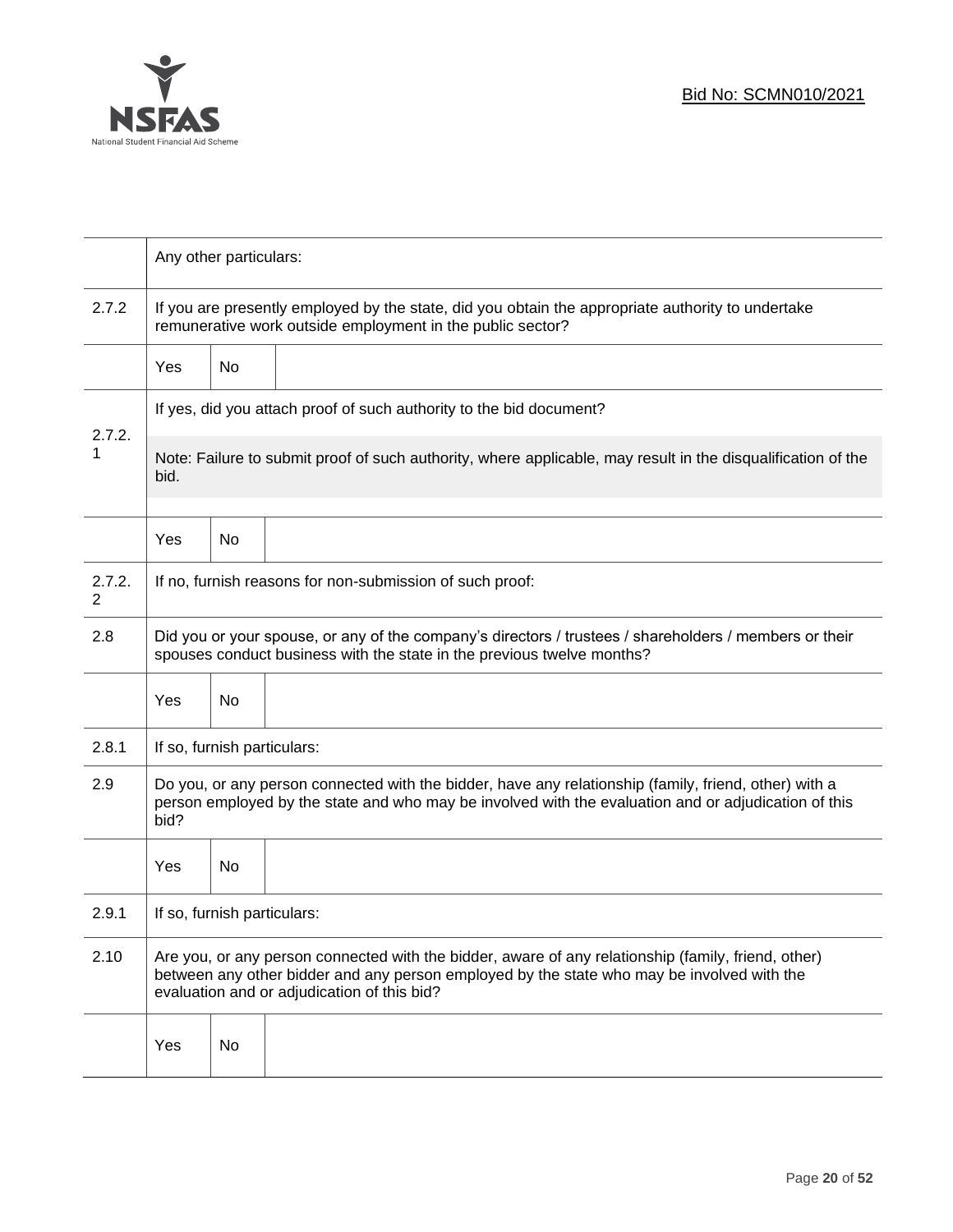

| 2.10.1 | If so, furnish particulars:                                                                                                                                                              |    |  |  |
|--------|------------------------------------------------------------------------------------------------------------------------------------------------------------------------------------------|----|--|--|
| 2.11   | Do you or any of the directors / trustees / shareholders / members of the company have any interest in<br>any other related companies whether or not they are bidding for this contract? |    |  |  |
|        | Yes                                                                                                                                                                                      | No |  |  |
| 2.11.1 | If so, furnish particulars:                                                                                                                                                              |    |  |  |

## **Full details of directors / trustees / members / shareholders**.

| <b>Full Name</b> | <b>Identity Number</b> | Personal Income Tax<br>Reference Number | State Employee Number /<br>PERSEL Number |
|------------------|------------------------|-----------------------------------------|------------------------------------------|
|                  |                        |                                         |                                          |
|                  |                        |                                         |                                          |
|                  |                        |                                         |                                          |
|                  |                        |                                         |                                          |
|                  |                        |                                         |                                          |
|                  |                        |                                         |                                          |
|                  |                        |                                         |                                          |
|                  |                        |                                         |                                          |
|                  |                        |                                         |                                          |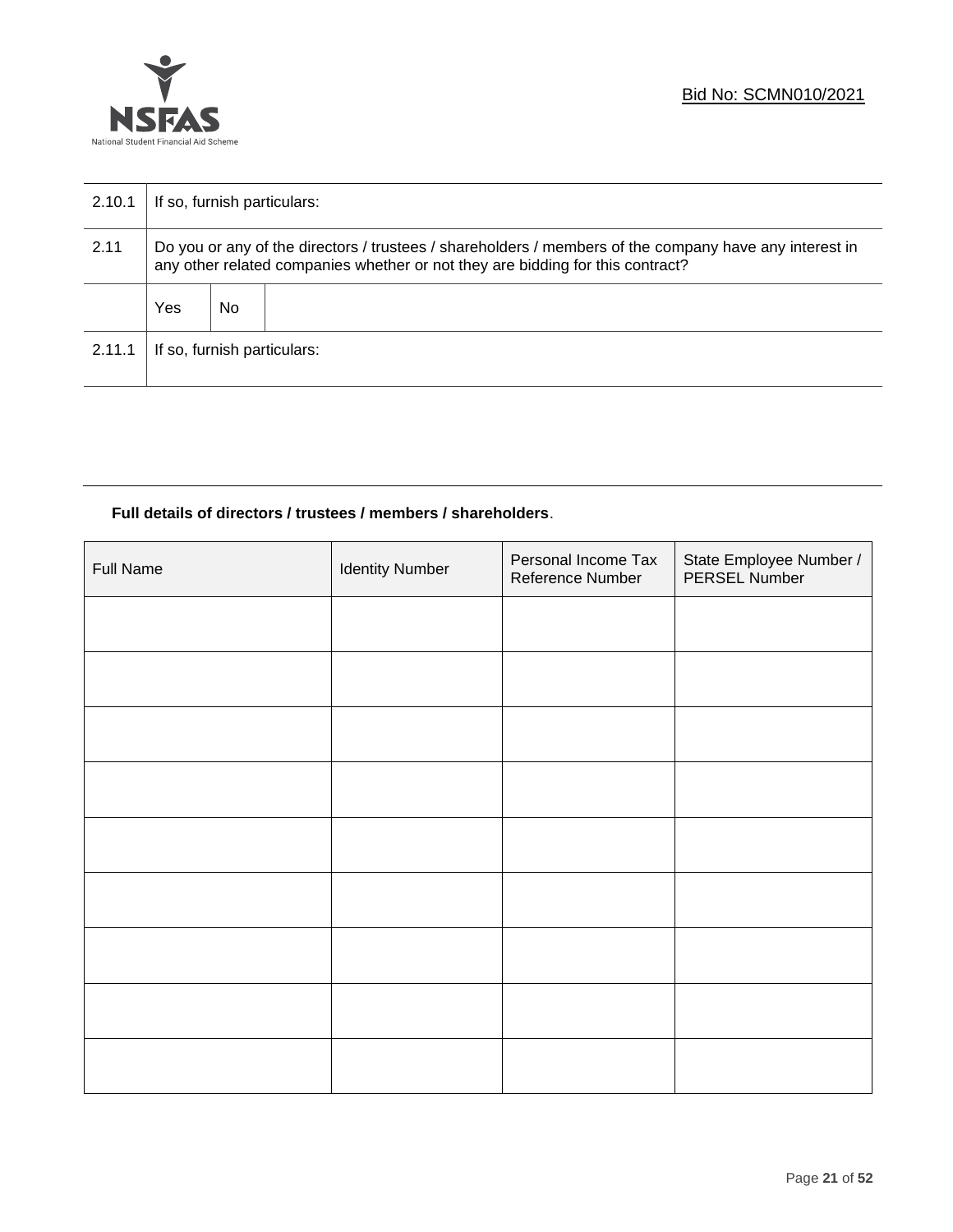

## **Declaration**

I, the undersigned (NAME)………………………………………………………………………

Certify that the information furnished in paragraphs 2 and 3 above is correct. I accept that the state may reject the bid or act against me should this declaration prove to be false.

| <b>Signature</b> | <b>Date</b>    |
|------------------|----------------|
|                  |                |
| <b>Position</b>  | Name of bidder |
|                  |                |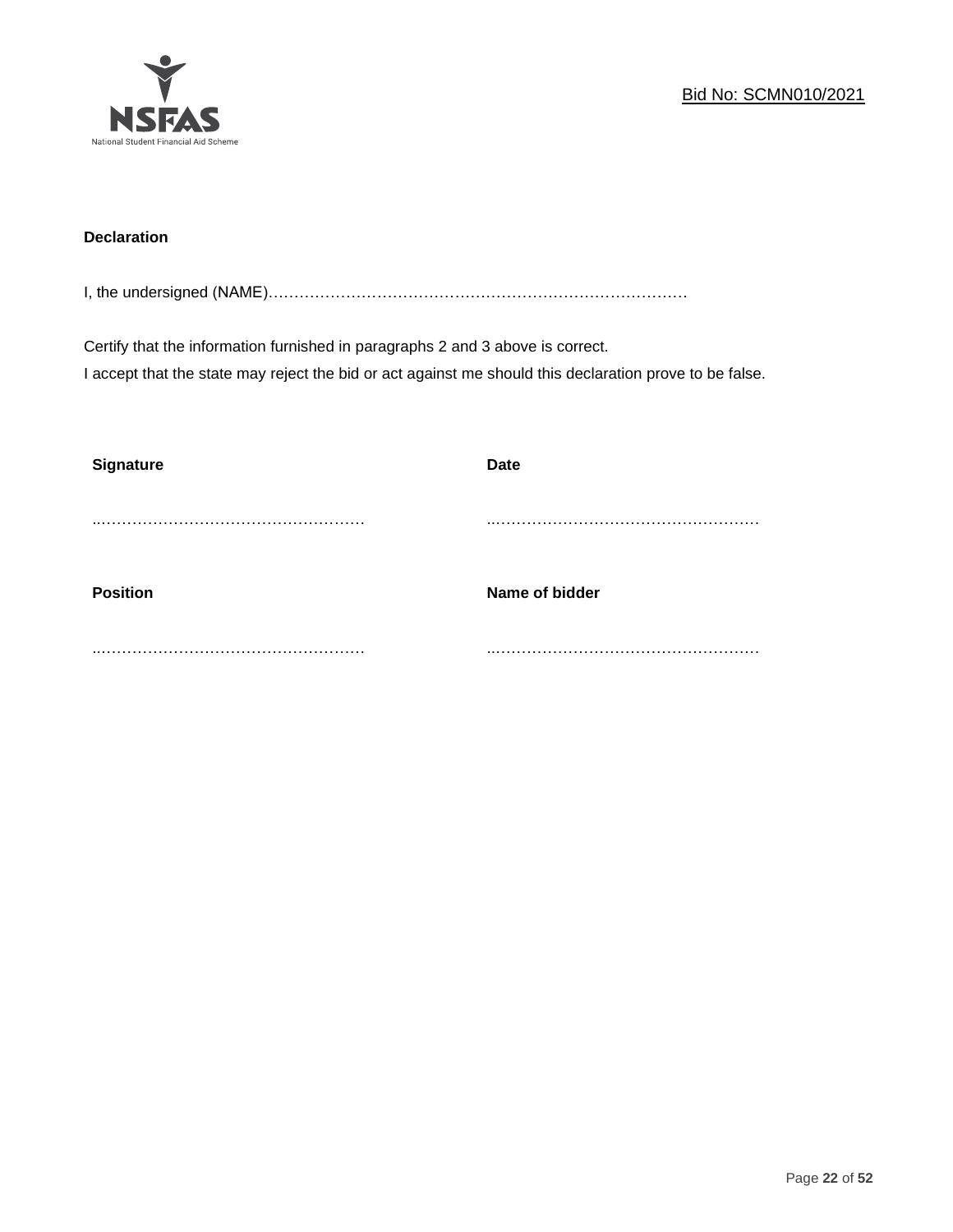

## **Declaration of bidder's past Supply Chain Management practices**

**SBD 8**

This declaration will be used by institutions to ensure that when goods and services are being procured, all reasonable steps are taken to combat the abuse of the supply chain management system.

The bid of any bidder may be disregarded if that bidder, or any of its directors have -

- (a) abused the institution's supply chain management system.
- (b) committed fraud or any other improper conduct in relation to such system; or
- (c) failed to perform on any previous contract.

In order to give effect to the above, **the following questionnaire must be completed and submitted with the bid.**

**The following particulars must be furnished:**

| 1.1. | Is the bidder or any of its directors listed on the National Treasury's Database of Restricted Suppliers as<br>companies or persons prohibited from doing business with the public sector?                                                                                                                                                                                                                   |                             |                                                                                                                                                                                                |  |  |
|------|--------------------------------------------------------------------------------------------------------------------------------------------------------------------------------------------------------------------------------------------------------------------------------------------------------------------------------------------------------------------------------------------------------------|-----------------------------|------------------------------------------------------------------------------------------------------------------------------------------------------------------------------------------------|--|--|
|      | (Companies or persons who are listed on this Database were informed in writing of this restriction by the<br>Accounting Officer/Authority of the institution that imposed the restriction after the audi alteram partem<br>rule was applied).                                                                                                                                                                |                             |                                                                                                                                                                                                |  |  |
|      | The                                                                                                                                                                                                                                                                                                                                                                                                          |                             | Database of Restricted Suppliers now resides on the National<br>Treasury's website<br>(http://www.treasury.gov.za) and can be accessed by clicking on its link at the bottom of the home page. |  |  |
|      | Yes                                                                                                                                                                                                                                                                                                                                                                                                          | No.                         |                                                                                                                                                                                                |  |  |
| 1.2. |                                                                                                                                                                                                                                                                                                                                                                                                              | If so, furnish particulars: |                                                                                                                                                                                                |  |  |
| 1.3. | Is the bidder or any of its directors listed on the Register for Tender Defaulters in terms of section 29 of<br>Prevention<br>Combating<br>Corrupt<br>Activities<br>(No<br>12<br>and<br>of<br>Act<br>2004)?<br>the<br>of<br>Register for Tender Defaulters can be accessed on the National Treasury's website<br>The<br>(http://www.treasury.gov.za) by clicking on its link at the bottom of the home page. |                             |                                                                                                                                                                                                |  |  |
|      | Yes                                                                                                                                                                                                                                                                                                                                                                                                          | No                          |                                                                                                                                                                                                |  |  |
| 1.4. | If so, furnish particulars:                                                                                                                                                                                                                                                                                                                                                                                  |                             |                                                                                                                                                                                                |  |  |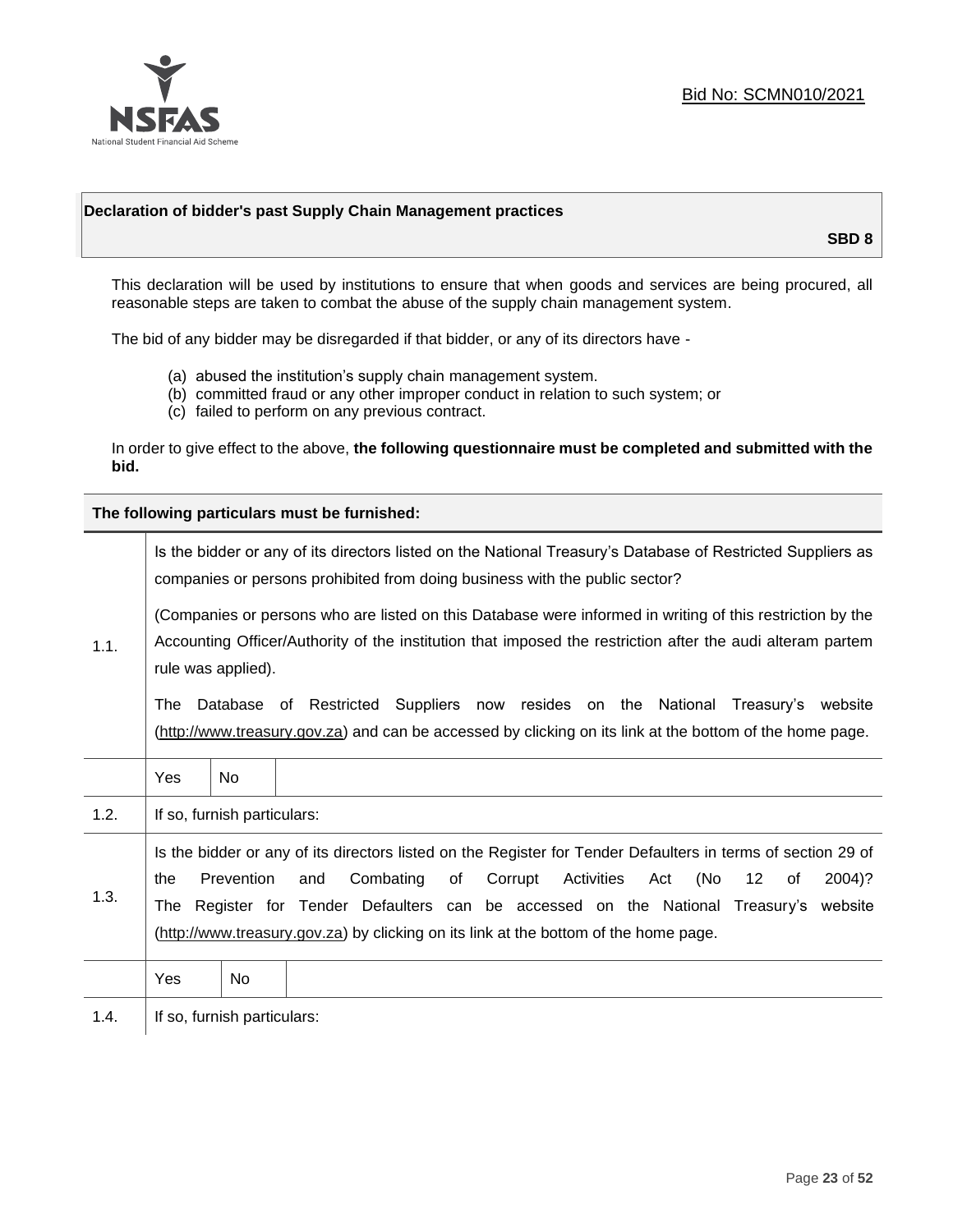

T

| 1.5. | Was the bidder or any of its directors convicted by a court of law (including a court outside of the<br>Republic of South Africa) for fraud or corruption during the past five years? |    |  |  |
|------|---------------------------------------------------------------------------------------------------------------------------------------------------------------------------------------|----|--|--|
|      | Yes                                                                                                                                                                                   | No |  |  |
| 1.6. | If so, furnish particulars:                                                                                                                                                           |    |  |  |
| 1.7. | Was any contract between the bidder and any organ of state terminated during the past five years on<br>account of failure to perform on or comply with the contract?                  |    |  |  |
|      | Yes                                                                                                                                                                                   | No |  |  |
| 1.8. | If so, furnish particulars:                                                                                                                                                           |    |  |  |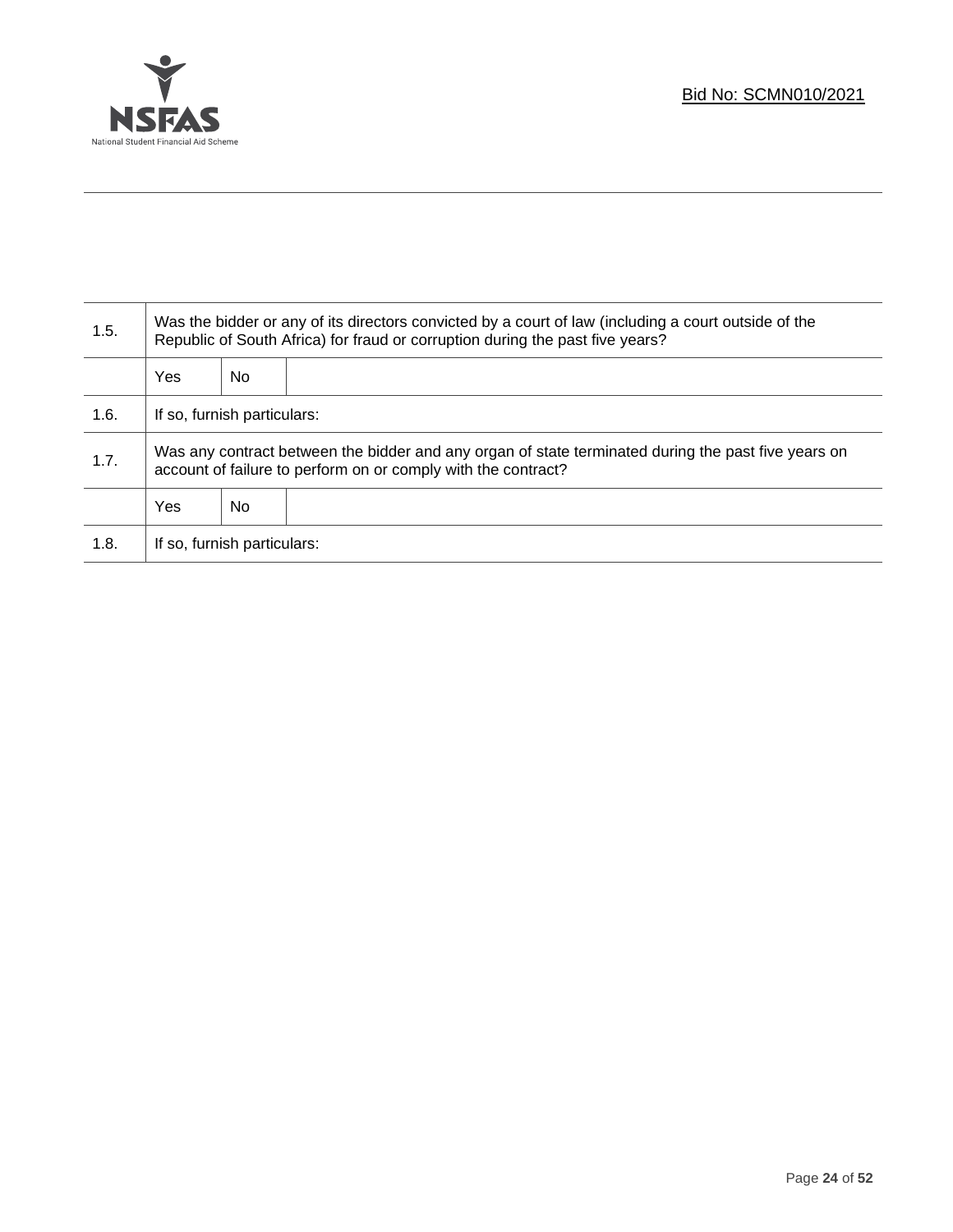

## **Declaration**

I, the undersigned (NAME)………………………………………………………………………

Certify that the information furnished on the declaration from is true and correct.

I accept that, in addition to cancellation of a contract, action may be taken against me should this declaration provide to be false.

| Signature       | <b>Date</b>    |
|-----------------|----------------|
|                 |                |
|                 |                |
| <b>Position</b> | Name of bidder |
|                 |                |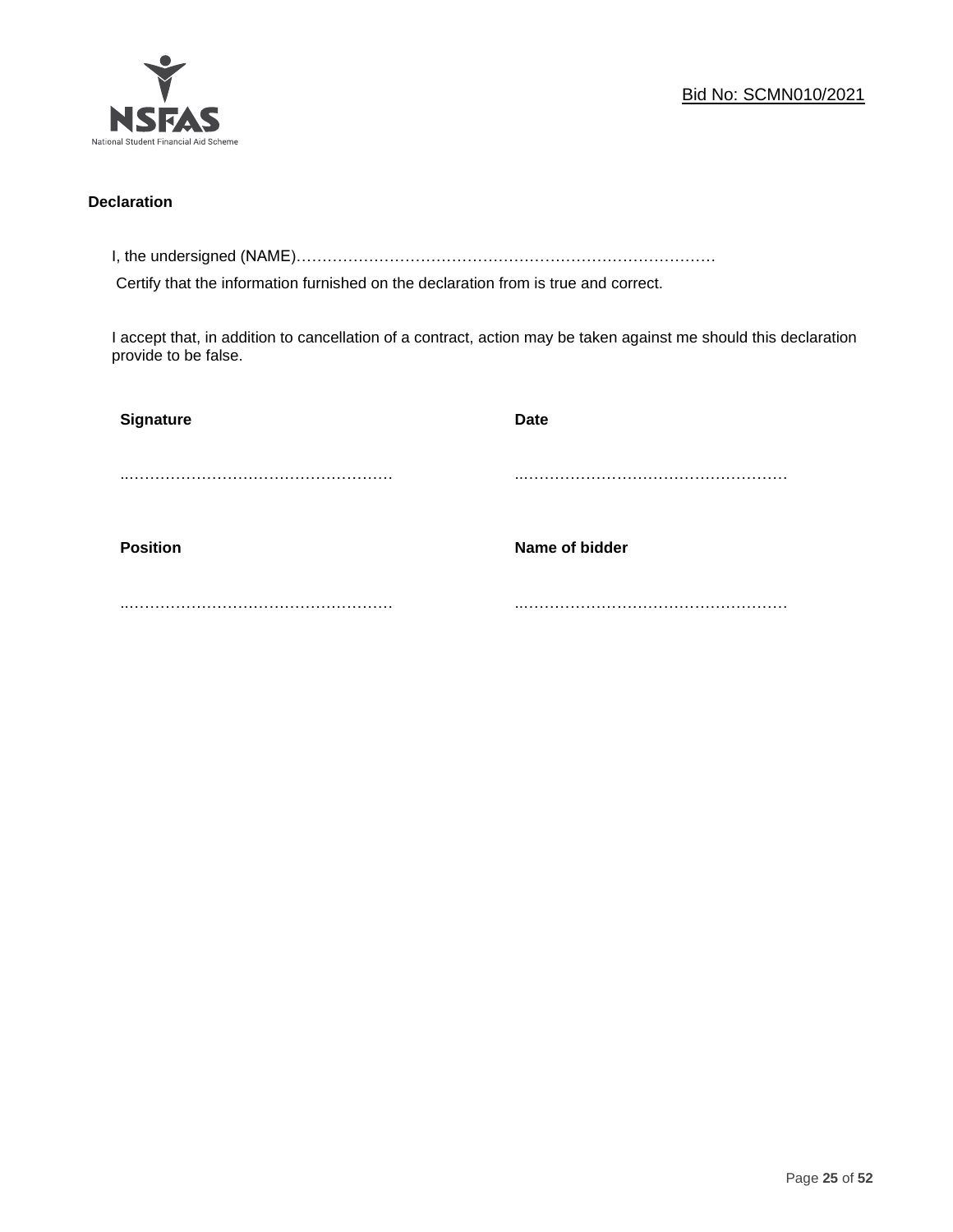

## **SBD 9**

## **CERTIFICATE OF INDEPENDENT BID DETERMINATION**

I, the undersigned, in submitting the accompanying bid in response to the invitation for the bid made by: NSFAS

(Name of Institution)

Do hereby make the following statements that I certify to be true and complete in every respect:

| I certify, on behalf of: |  |
|--------------------------|--|
| (Name of Bidder)         |  |

- 1. I have read, and I understand the contents of this Certificate.
- 6.1.I understand that the accompanying bid will be disqualified if this Certificate is found not to be true and complete in every respect.
- 6.2.I am authorized by the bidder to sign this Certificate, and to submit the accompanying bid, on behalf of the bidder.
- 6.3.Each person whose signature appears on the accompanying bid has been authorized by the bidder to determine the terms of, and to sign the bid, on behalf of the bidder.
- 6.4.For the purposes of this Certificate and the accompanying bid, I understand that the word "competitor" shall include any individual or organization, other than the bidder, whether or not affiliated with the bidder, who:
	- 6.4.1.1.1. has been requested to submit a bid in response to this bid invitation.
	- 6.4.1.1.2. could potentially submit a bid in response to this bid invitation, based on their qualifications,
	- 6.4.1.1.3. Abilities or experience.
- 6.10. Provides the same goods and services as the bidder and/or is in the same line of business as the bidder.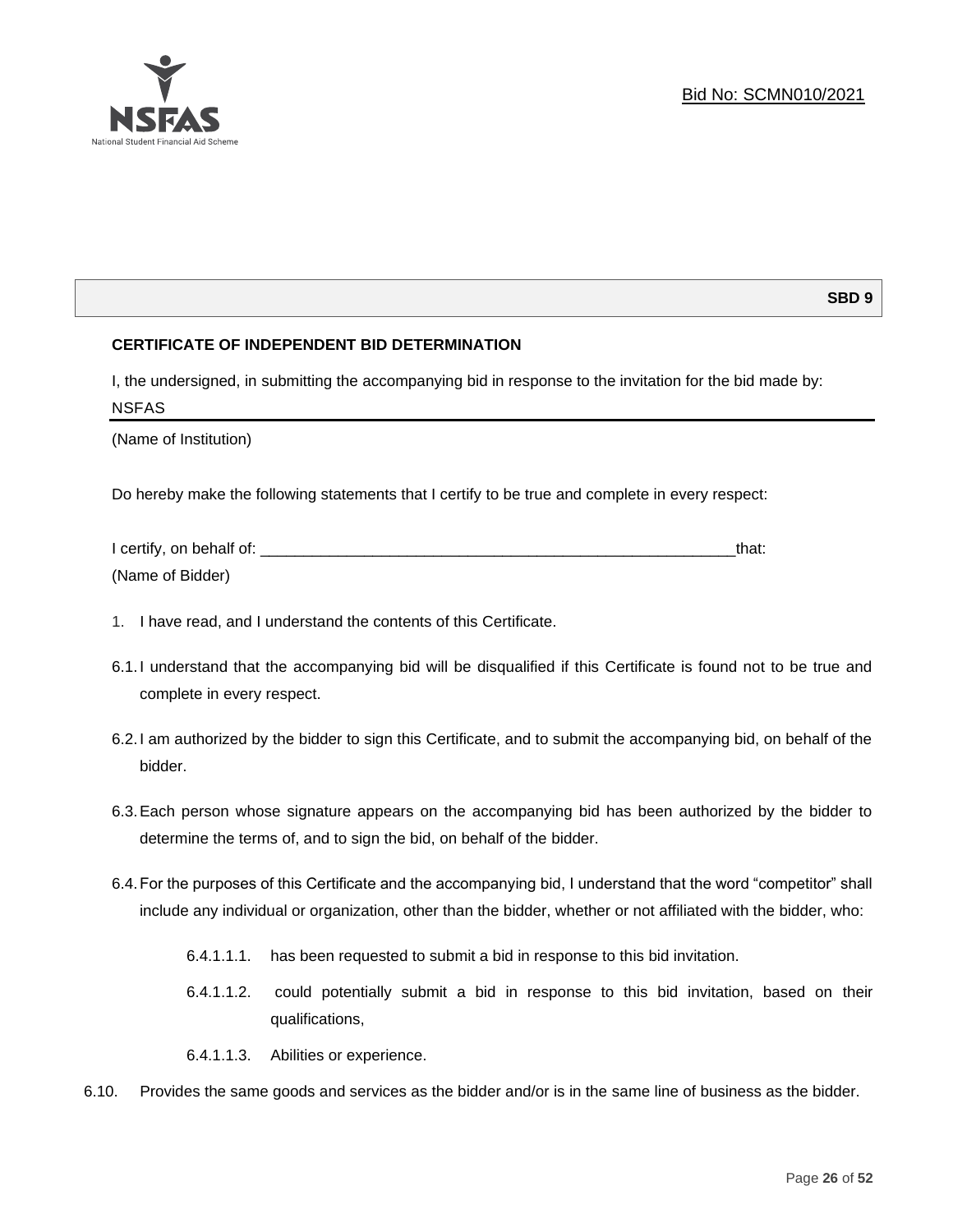

6.11. The bidder has arrived at the accompanying bid independently from, and without consultation, communication, agreement or arrangement with any competitor. However, communication between partners in a joint venture or consortium<sup>3</sup> will not be construed as collusive bidding.

<sup>3</sup> Joint venture or Consortium means an association of persons for the purpose of combining their expertise, property, capital, efforts, skill and knowledge in an activity for the execution of a contract.

- 6.12. In particular, without limiting the generality of paragraphs 6 above, there has been no consultation, communication, agreement or arrangement with any competitor regarding:
	- (a) prices
	- (b) geographical area where product or service will be rendered (market allocation)
	- (c) methods, factors or formulas used to calculate prices;
	- (d) the intention or decision to submit or not to submit, a bid;
	- (e) the submission of a bid which does not meet the specifications and conditions of the bid; or
	- (f) bidding with the intention not to win the bid.
- 6.13. In addition, there have been no consultations, communications, agreements or arrangements with any competitor regarding the quality, quantity, specifications and conditions or delivery particulars of the products or services to which this bid invitation relates.
- 6.14. The terms of the accompanying bid have not been, and will not be, disclosed by the bidder, directly or indirectly, to any competitor, prior to the date and time of the official bid opening or of the awarding of the contract.
- 6.15. I am aware that, in addition and without prejudice to any other remedy provided to combat any restrictive practices related to bids and contracts, bids that are suspicious will be reported to the Competition Commission for investigation and possible imposition of administrative penalties in terms of section 59 of the Competition Act No 89 of 1998 and or may be reported to the National Prosecuting Authority (NPA) for criminal investigation and or may be restricted from conducting business with the public sector for a period not exceeding ten (10) years in terms of the Prevention and Combating of Corrupt Activities Act No 12 of 2004 or any other applicable legislation.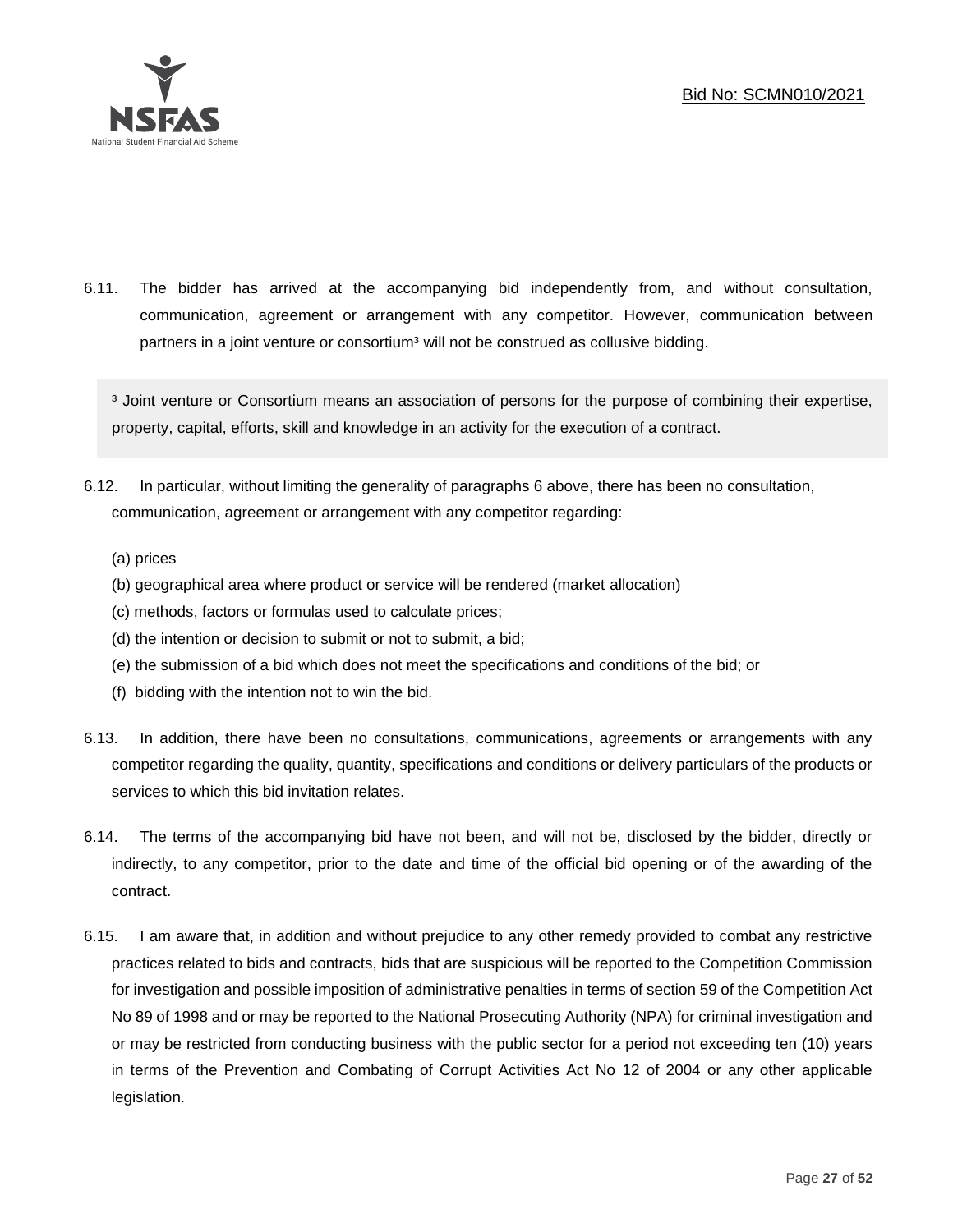

| Signature | Date           |
|-----------|----------------|
|           |                |
| Position  | Name of bidder |
|           |                |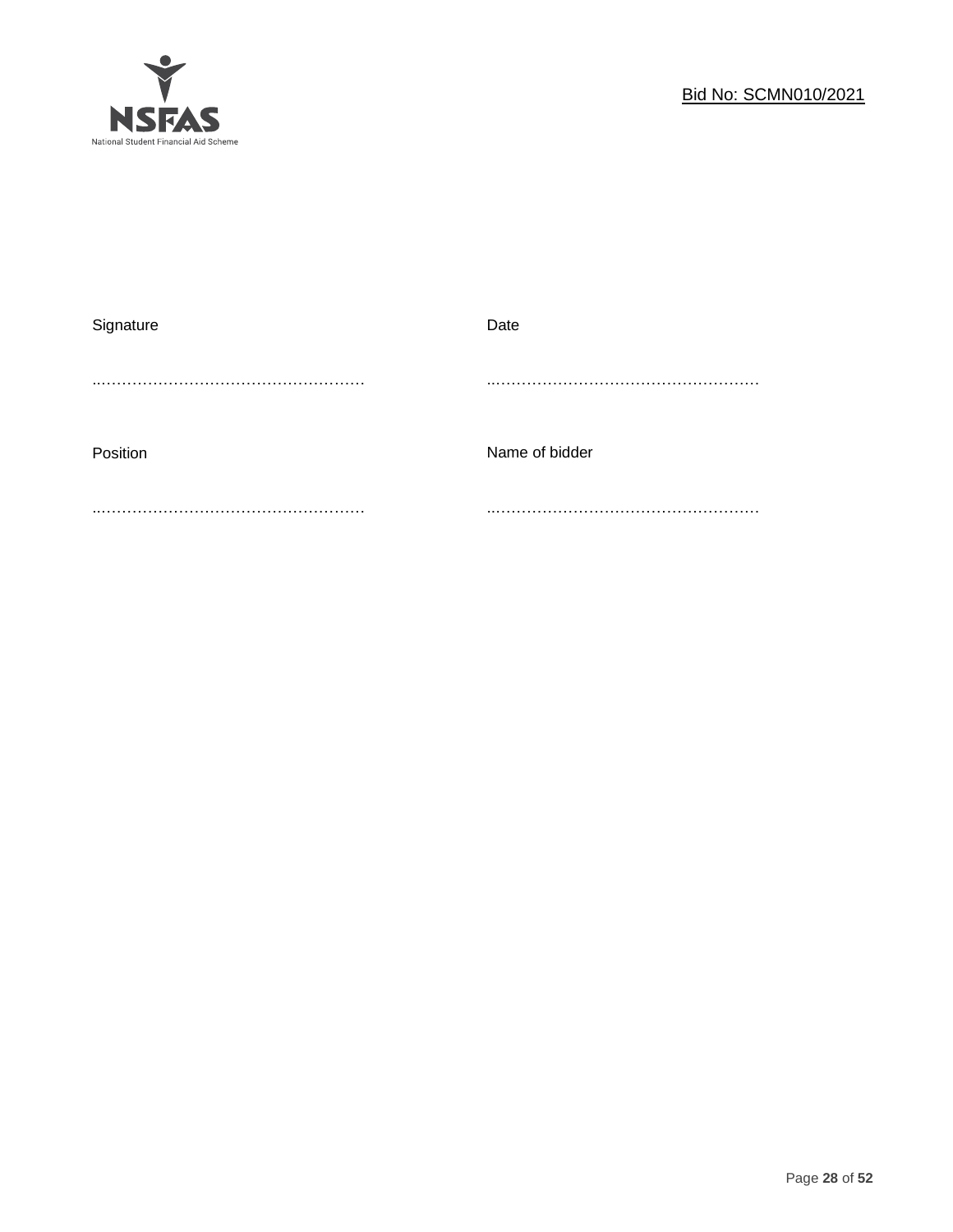

## **SBD 6.1**

## **1. PREFERENCE POINTS CLAIM FORM IN TERMS OF THE PREFERENTIAL PROCUREMENT REGULATIONS 2017**

This preference form must form part of all bids invited. It contains general information and serves as a claim form for preference points for Broad-Based Black Economic Empowerment (B-BBEE) Status Level of Contribution

## **NB: BEFORE COMPLETING THIS FORM, BIDDERS MUST STUDY THE GENERAL CONDITIONS, DEFINITIONS AND DIRECTIVES APPLICABLE IN RESPECT OF B-BBEE, AS PRESCRIBED IN THE PREFERENTIAL PROCUREMENT REGULATIONS, 2017.**

## **1. GENERAL CONDITIONS**

- 1.1 The following preference point systems are applicable to all bid:
	- the 80/20 system for requirements with a Rand value of up to R50 000 000 (all applicable taxes included); and

1.2

a) The value of this bid is estimated not to exceed R50 000 000 (all applicable taxes included) and therefore the 80/20 Preference point system shall be applicable.

Points for this bid shall be awarded for:

- (a) Price; and
- (b) B-BBEE Status Level of Contributor.
- 1.3 The maximum points for this bid are allocated as follows:

|                                                   | <b>POINTS</b> |
|---------------------------------------------------|---------------|
| <b>PRICE</b>                                      | 80            |
| <b>B-BBEE STATUS LEVEL OF CONTRIBUTOR</b>         | 20            |
| Total points for Price and B-BBEE must not exceed | 100           |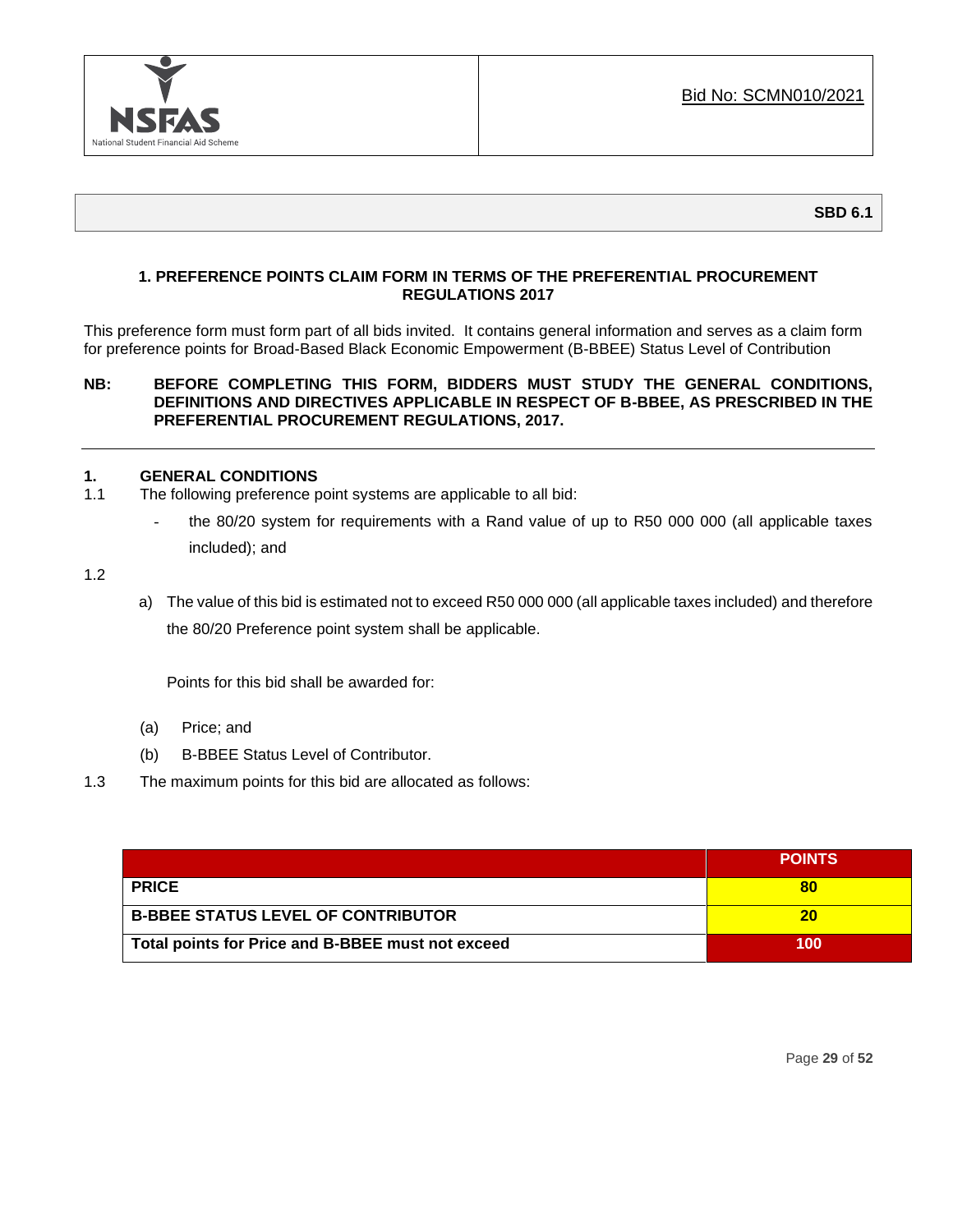

- 1.4 Failure on the part of a bidder to submit proof of B-BBEE Status level of contributor together with the bid, will be interpreted to mean that preference points for B-BBEE status level of contribution are not claimed.
- 1.5 The purchaser reserves the right to require of a bidder, either before a bid is adjudicated or at any time subsequently, to substantiate any claim in regard to preferences, in any manner required by the purchaser.

## **2. DEFINITIONS**

- (a) **"B-BBEE"** means broad-based black economic empowerment as defined in section 1 of the Broad-Based Black Economic Empowerment Act.
- (b) "**B-BBEE status level of contributor"** means the B-BBEE status of an entity in terms of a code of good practice on black economic empowerment, issued in terms of section 9(1) of the Broad-Based Black Economic Empowerment Act.
- (c) **"bid"** means a written offer in a prescribed or stipulated form in response to an invitation by an organ of state for the provision of goods or services, through price quotations, advertised competitive bidding processes or proposals.
- (d) **"Broad-Based Black Economic Empowerment Act"** means the Broad-Based Black Economic Empowerment Act, 2003 (Act No. 53 of 2003);
- **(e) "EME"** means an Exempted Micro Enterprise in terms of a code of good practice on black economic empowerment issued in terms of section 9 (1) of the Broad-Based Black Economic Empowerment Act.
- (f) **"functionality"** means the ability of a tenderer to provide goods or services in accordance with specifications as set out in the tender documents.
- (g) **"prices"** includes all applicable taxes less all unconditional discounts;
- (h) **"proof of B-BBEE status level of contributor"** means:
	- **1)** B-BBEE Status level certificate issued by an authorized body or person;
	- **2)** A sworn affidavit as prescribed by the B-BBEE Codes of Good Practice;
	- **3)** Any other requirement prescribed in terms of the B-BBEE Act;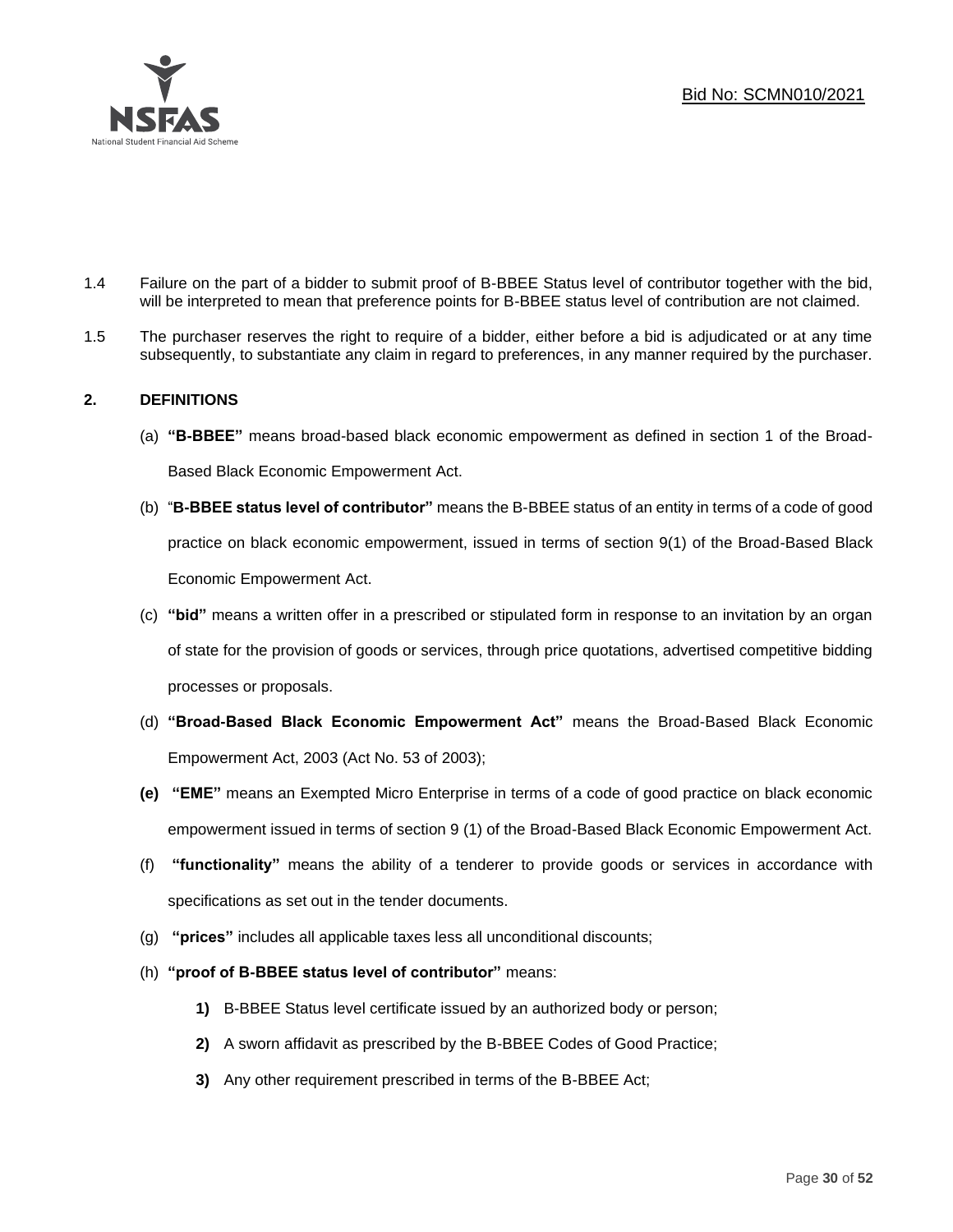

- (i) **"QSE"** means a qualifying small business enterprise in terms of a code of good practice on black economic empowerment issued in terms of section 9 (1) of the Broad-Based Black Economic Empowerment Act.
- *(j)* **"rand value"** means the total estimated value of a contract in Rand, calculated at the time of bid invitation, and includes all applicable taxes.

## **3. POINTS AWARDED FOR PRICE**

## 3.1 **THE 80/20 PREFERENCE POINT SYSTEMS**

A maximum of 80 points is allocated for price on the following basis:

**80/20**

$$
Ps = 80 \left( 1 - \frac{Pt - P \min}{P \min} \right)
$$

Where

Ps = Points scored for price of bid under consideration

l

Pt = Price of bid under consideration

Pmin = Price of lowest acceptable bid

## **4. POINTS AWARDED FOR B-BBEE STATUS LEVEL OF CONTRIBUTOR**

4.1 In terms of Regulation 6 (2) and 7 (2) of the Preferential Procurement Regulations, preference points must be awarded to a bidder for attaining the B-BBEE status level of contribution in accordance with the table below: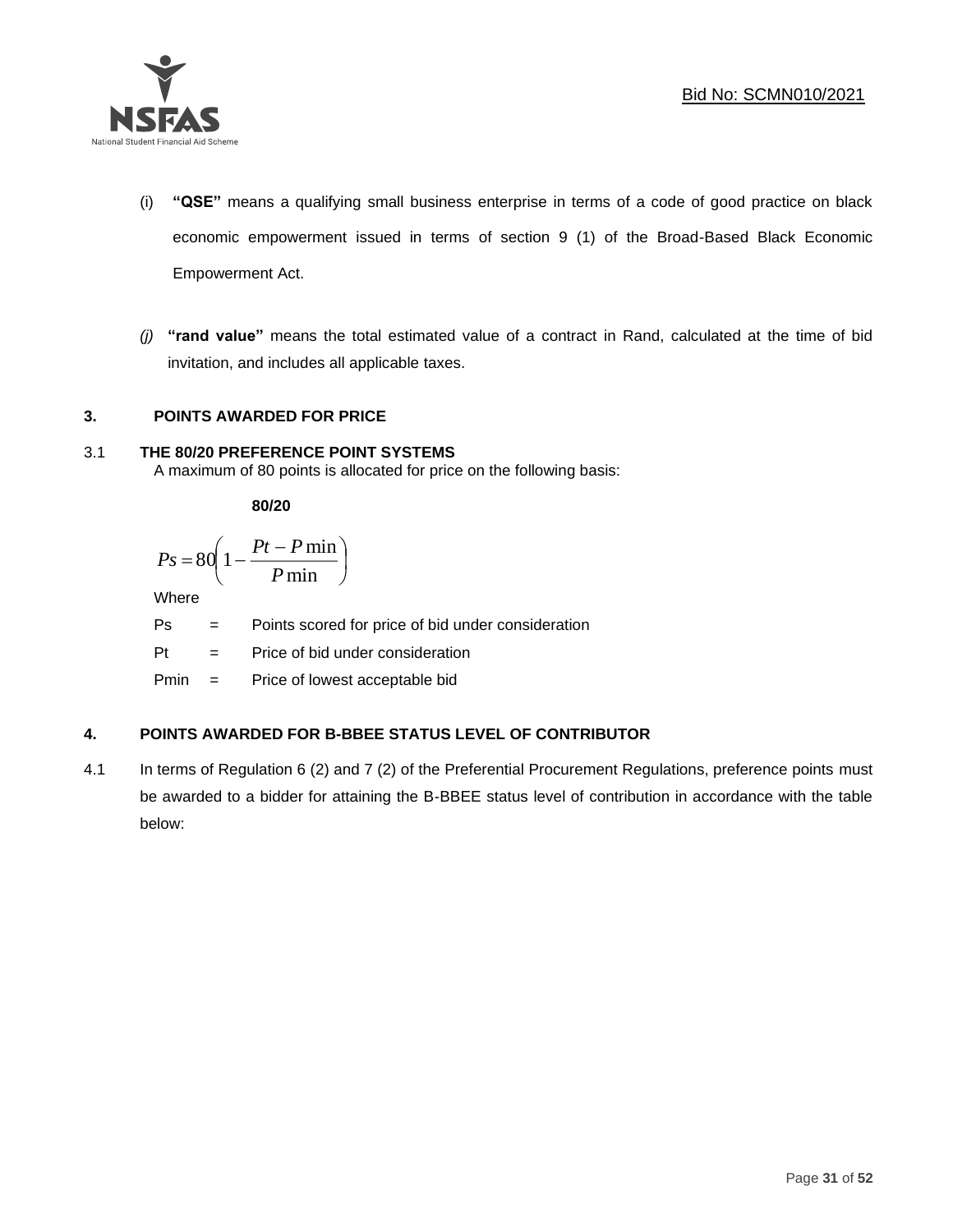

| <b>B-BBEE Status Level of</b><br><b>Contributor</b> | <b>Number of points</b><br>(90/10 system) | <b>Number of points</b><br>(80/20 system) |
|-----------------------------------------------------|-------------------------------------------|-------------------------------------------|
|                                                     | 10                                        | 20                                        |
| 2                                                   | 9                                         | 18                                        |
| 3                                                   | 6                                         | 14                                        |
|                                                     | 5                                         | 12                                        |
| 5                                                   |                                           | 8                                         |
| 6                                                   |                                           | 6                                         |
|                                                     |                                           |                                           |
| 8                                                   |                                           | ົ                                         |
| Non-compliant contributor                           |                                           |                                           |

## **5. BID DECLARATION**

5.1 Bidders who claim points in respect of B-BBEE Status Level of Contribution must complete the following:

## **6. B-BBEE STATUS LEVEL OF CONTRIBUTOR CLAIMED IN TERMS OF PARAGRAPHS 1.4 AND 4.1**

6.1 B-BBEE Status Level of Contributor: = ……… (maximum of 20 points)

(Points claimed in respect of paragraph 7.1 must be in accordance with the table reflected in paragraph

4.1 and must be substantiated by relevant proof of B-BBEE status level of contributor.

## **7. SUB-CONTRACTING**

7.1 Will any portion of the contract be sub-contracted?

## (*Tick applicable box*)



7.1.1 If yes, indicate:

- i) What percentage of the contract will be subcontracted............…………….…………%
- ii) The name of the sub-contractor…………………………………………………………...
- iii) The B-BBEE status level of the sub-contractor......................................……………...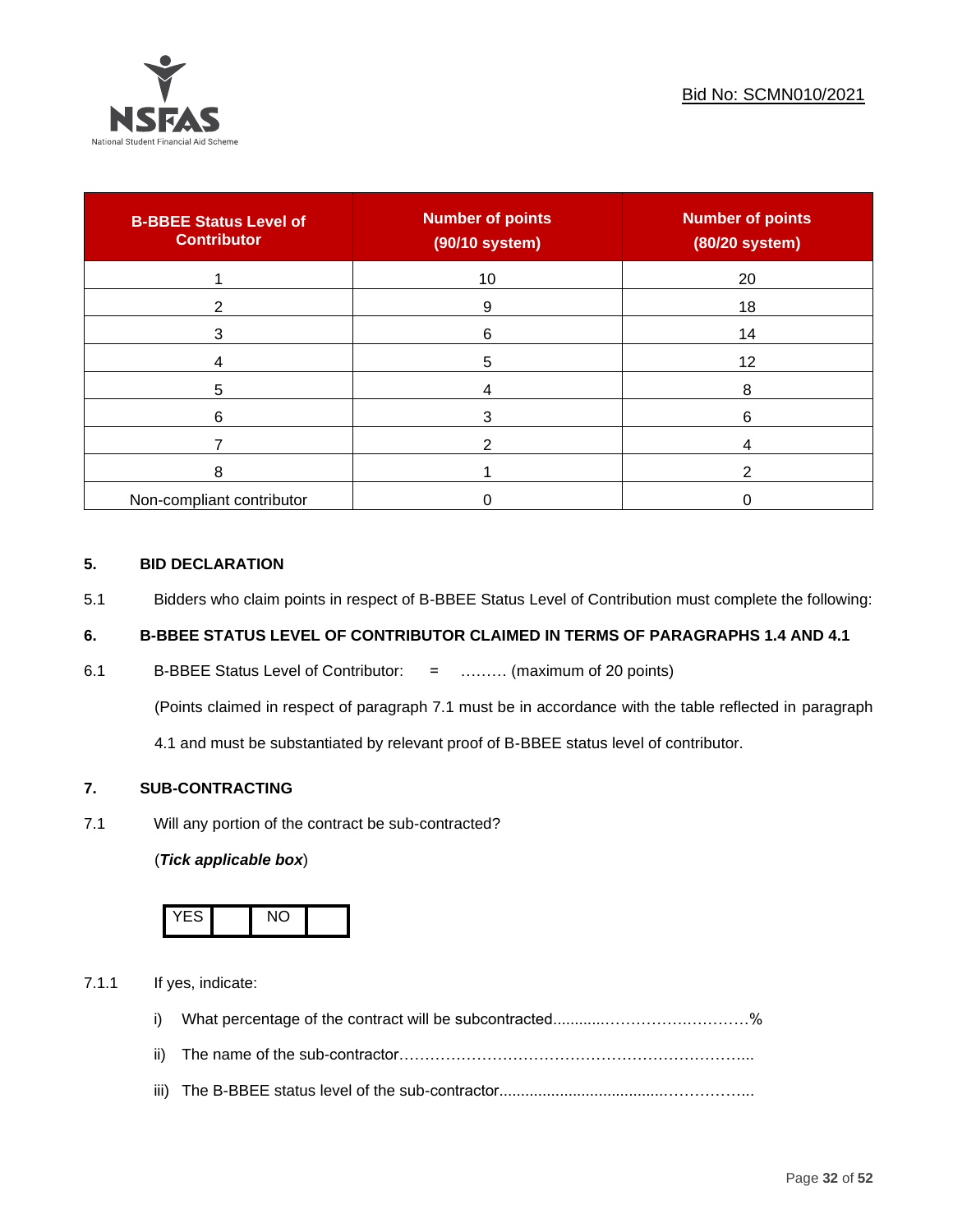

iv) Whether the sub-contractor is an EME or QSE

## *(Tick applicable box*)



v) Specify, by ticking the appropriate box, if subcontracting with an enterprise in terms of Preferential

Procurement Regulations,2017:

| Designated Group: An EME or QSE which is at last 51% owned by:    | <b>EME</b> | <b>QSE</b> |
|-------------------------------------------------------------------|------------|------------|
|                                                                   | $\sqrt{ }$ | V          |
| <b>Black people</b>                                               |            |            |
| Black people who are youth                                        |            |            |
| Black people who are women                                        |            |            |
| Black people with disabilities                                    |            |            |
| Black people living in rural or underdeveloped areas or townships |            |            |
| Cooperative owned by black people                                 |            |            |
| Black people who are military veterans                            |            |            |
| <b>OR</b>                                                         |            |            |
| Any EME                                                           |            |            |
| Any QSE                                                           |            |            |

## 8. **DECLARATION WITH REGARD TO COMPANY/FIRM**

- 8.1 Name of company/firm………………………………………………………………………….
- 8.2 VAT registration number…………………………………….…………………………………
- 8.3 Company registration number…………….……………………….…………………………….

## 8.4 TYPE OF COMPANY/ FIRM

- D Partnership/Joint Venture / Consortium
- □ One-person business/sole propriety
- D Close corporation
- D Company
- (Pty) Limited

[TICK APPLICABLE BOX]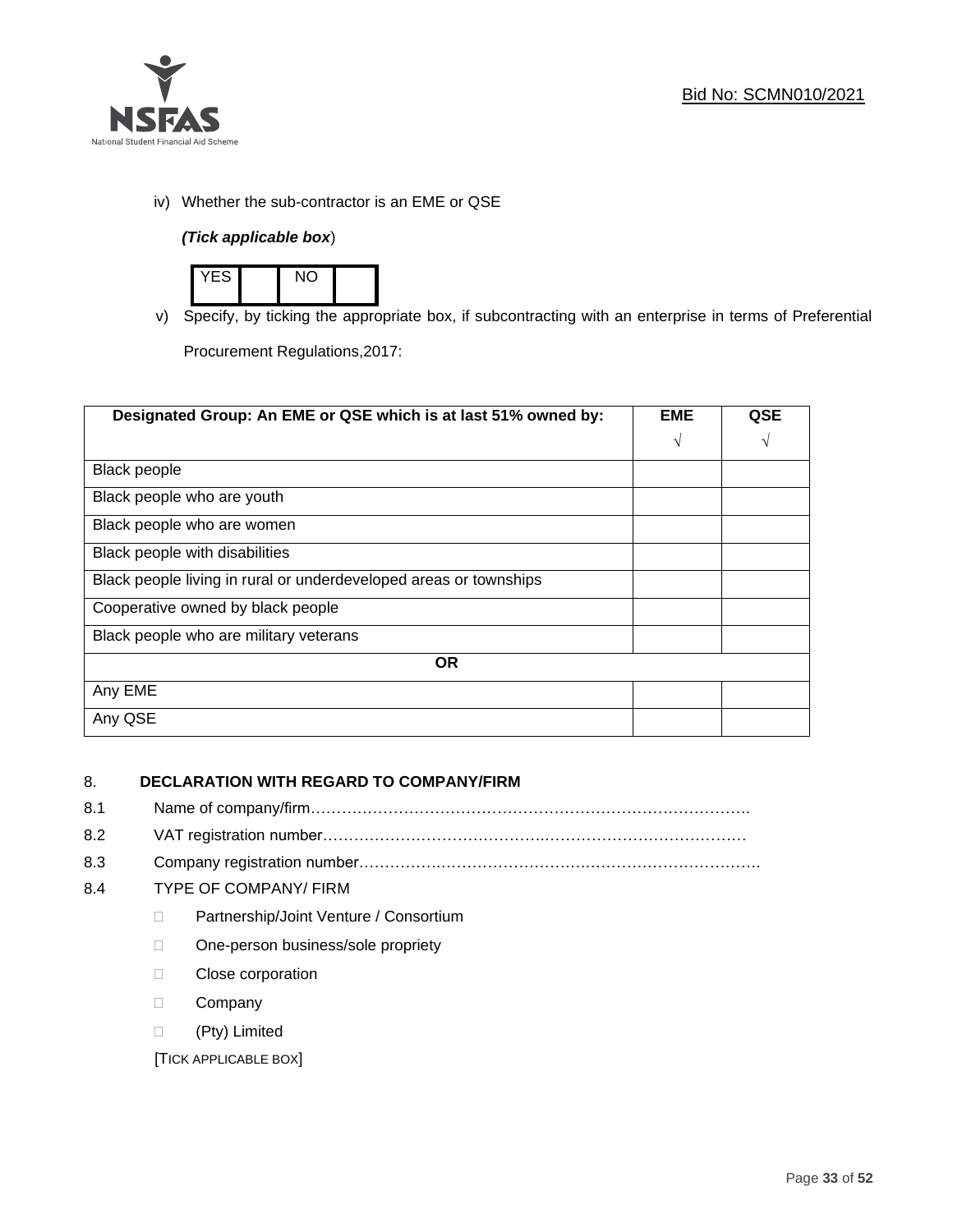

## Bid No: SCMN010/2021

| 8.5 | DESCRIBE PRINCIPAL BUSINESS ACTIVITIES                                                                 |                                                                                                              |  |  |  |  |  |
|-----|--------------------------------------------------------------------------------------------------------|--------------------------------------------------------------------------------------------------------------|--|--|--|--|--|
|     |                                                                                                        |                                                                                                              |  |  |  |  |  |
|     |                                                                                                        |                                                                                                              |  |  |  |  |  |
|     |                                                                                                        |                                                                                                              |  |  |  |  |  |
| 8.6 | <b>COMPANY CLASSIFICATION</b>                                                                          |                                                                                                              |  |  |  |  |  |
|     | $\Box$                                                                                                 | Manufacturer                                                                                                 |  |  |  |  |  |
|     | $\Box$                                                                                                 | Supplier                                                                                                     |  |  |  |  |  |
|     | $\Box$                                                                                                 | Professional service provider                                                                                |  |  |  |  |  |
|     | □                                                                                                      | Other service providers, e.g. transporter, etc.                                                              |  |  |  |  |  |
|     |                                                                                                        | [TICK APPLICABLE BOX]                                                                                        |  |  |  |  |  |
| 8.7 |                                                                                                        |                                                                                                              |  |  |  |  |  |
| 8.8 |                                                                                                        | I/we, the undersigned, who is / are duly authorised to do so on behalf of the company/firm, certify that the |  |  |  |  |  |
|     |                                                                                                        | points claimed, based on the B-BBE status level of contributor indicated in paragraphs 1.4 and 6.1 of the    |  |  |  |  |  |
|     | foregoing certificates, qualifies the company/ firm for the preference(s) shown and I / we acknowledge |                                                                                                              |  |  |  |  |  |
|     | that:                                                                                                  |                                                                                                              |  |  |  |  |  |
|     | i)                                                                                                     | The information furnished is true and correct.                                                               |  |  |  |  |  |
|     | ii)                                                                                                    | The preference points claimed are in accordance with the General Conditions as indicated in                  |  |  |  |  |  |
|     |                                                                                                        | paragraph 1 of this form.                                                                                    |  |  |  |  |  |
|     | iii)                                                                                                   | In the event of a contract being awarded as a result of points claimed as shown in paragraphs 1.4 and        |  |  |  |  |  |
|     |                                                                                                        | 6.1, the contractor may be required to furnish documentary proof to the satisfaction of the purchaser        |  |  |  |  |  |
|     |                                                                                                        | that the claims are correct.                                                                                 |  |  |  |  |  |
|     | iv)                                                                                                    | If the B-BBEE status level of contributor has been claimed or obtained on a fraudulent basis or any of       |  |  |  |  |  |
|     |                                                                                                        | the conditions of contract have not been fulfilled, the purchaser may, in addition to any other remedy       |  |  |  |  |  |
|     |                                                                                                        | it may have -                                                                                                |  |  |  |  |  |
|     |                                                                                                        |                                                                                                              |  |  |  |  |  |
|     |                                                                                                        | disqualify the person from the bidding process.<br>(a)                                                       |  |  |  |  |  |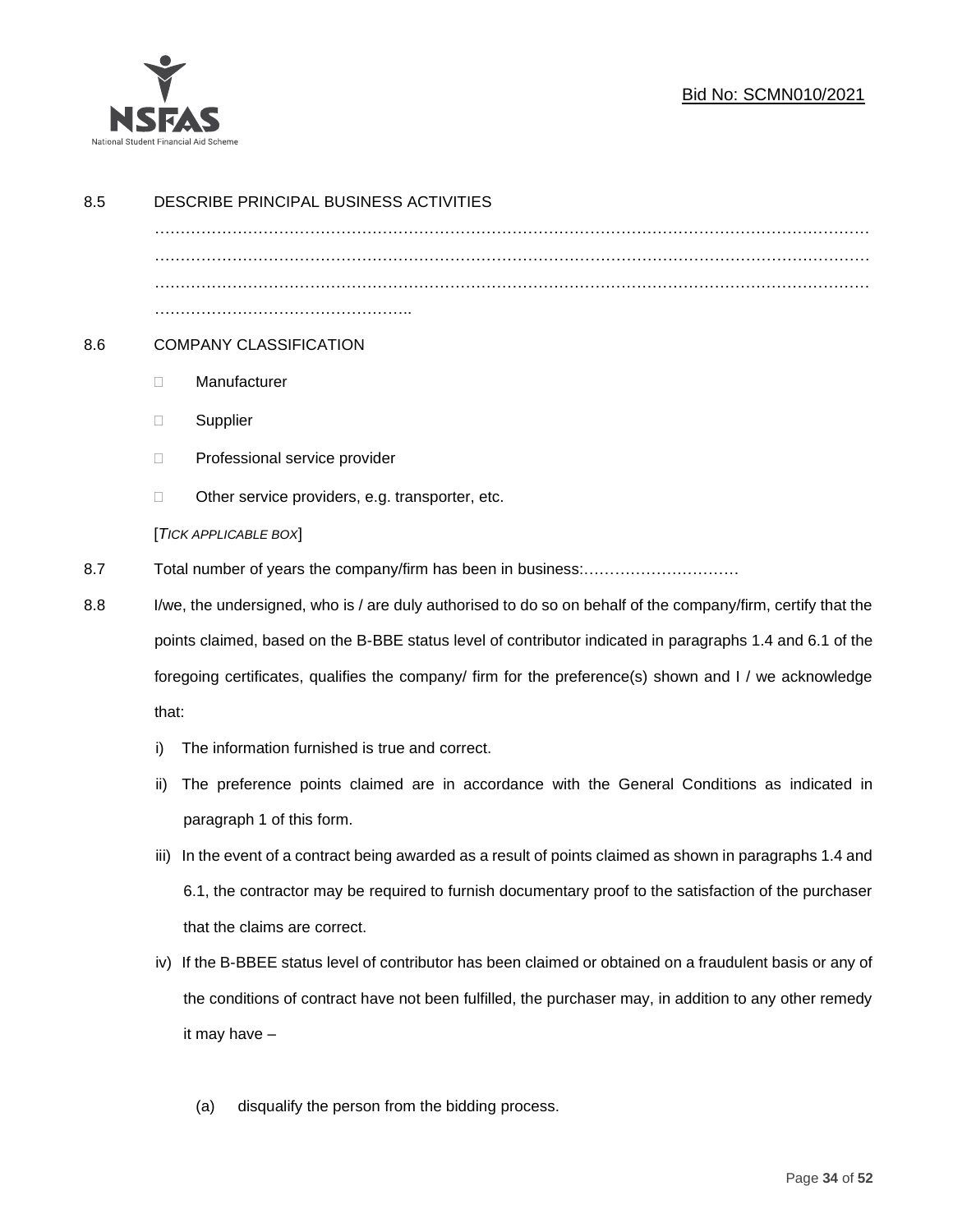

- (b) recover costs, losses or damages it has incurred or suffered as a result of that person's conduct.
- (c) cancel the contract and claim any damages which it has suffered as a result of having to make less favourable arrangements due to such cancellation.
- (d) recommend that the bidder or contractor, its shareholders and directors, or only the shareholders and directors who acted on a fraudulent basis, be restricted by the National Treasury from obtaining business from any organ of state for a period not exceeding 10 years, after the *audi alteram partem* (hear the other side) rule has been applied; and
- (e) forward the matter for criminal prosecution.

| <b>WITNESSES</b> |                              |
|------------------|------------------------------|
|                  | SIGNATURE(S) OF BIDDERS(S)   |
|                  | DATE:<br>.<br><b>ADDRESS</b> |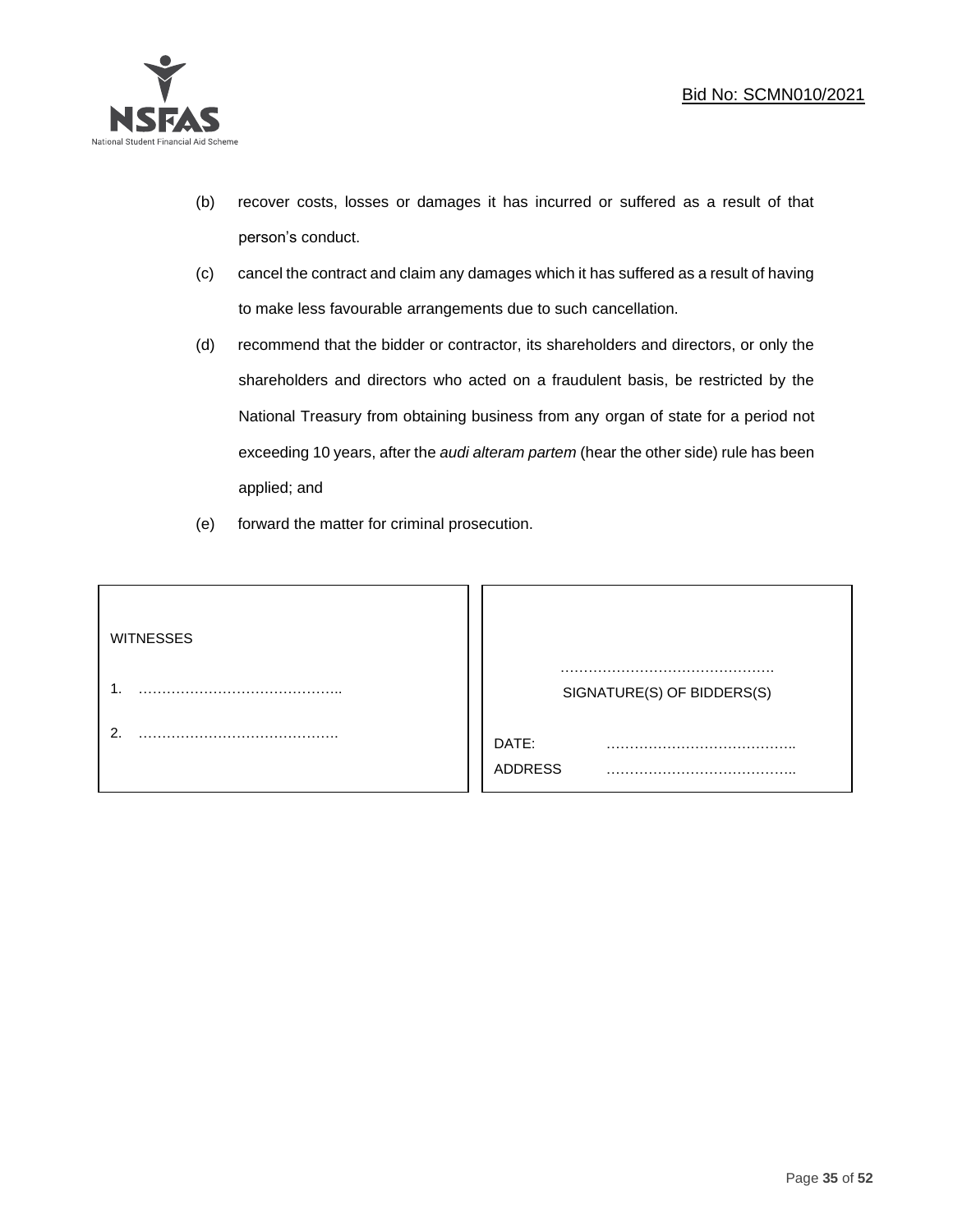

## GOVERNMENT PROCUREMENT

## **GENERAL CONDITIONS OF CONTRACT July 2010**

## **NOTES**

The purpose of this document is to:

(i) Draw special attention to certain general conditions applicable to government bids, contracts and orders; and

(ii) To ensure that clients be familiar with regard to the rights and obligations of all parties involved in doing business with government.

In this document words in the singular also mean in the plural and vice versa and words in the masculine also mean in the feminine and neuter.

• The General Conditions of Contract will form part of all bid documents and may not be amended.

Special Conditions of Contract (SCC) relevant to a specific bid, should be compiled separately for every bid (if applicable) and will supplement the General Conditions of Contract. Whenever there is a conflict, the provisions in the SCC shall prevail.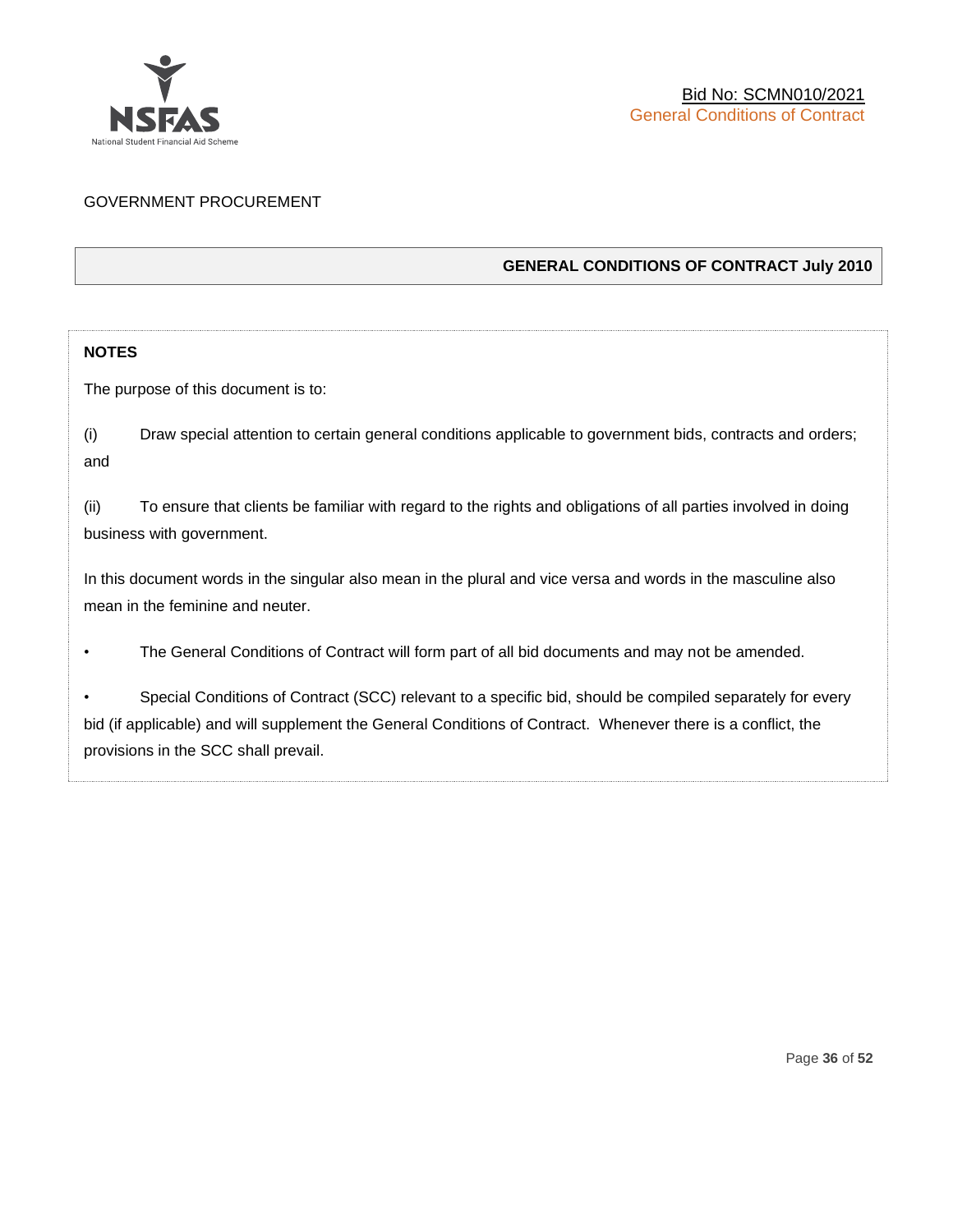

## TABLE OF CLAUSES

- 1. Definitions
- 2. Application
- 3. General
- 4. Standards
- 5. Use of contract documents and information; inspection
- 6. Patent rights
- 7. Performance security
- 8. Inspections, tests and analysis
- 9. Packing
- 10. Delivery and documents
- 11. Insurance
- 12. Transportation
- 13. Incidental services
- 14. Spare parts
- 15. Warranty
- 16. Payment
- 17. Prices
- 18. Contract amendments
- 19. Assignment
- 20. Subcontracts
- 21. Delays in the supplier's performance
- 22. Penalties
- 23. Termination for default
- 24. Dumping and countervailing duties
- 25. Force Majeure
- 26. Termination for insolvency
- 27. Settlement of disputes
- 28. Limitation of liability
- 29. Governing language
- 30. Applicable law
- 31. Notices
- 32. Taxes and duties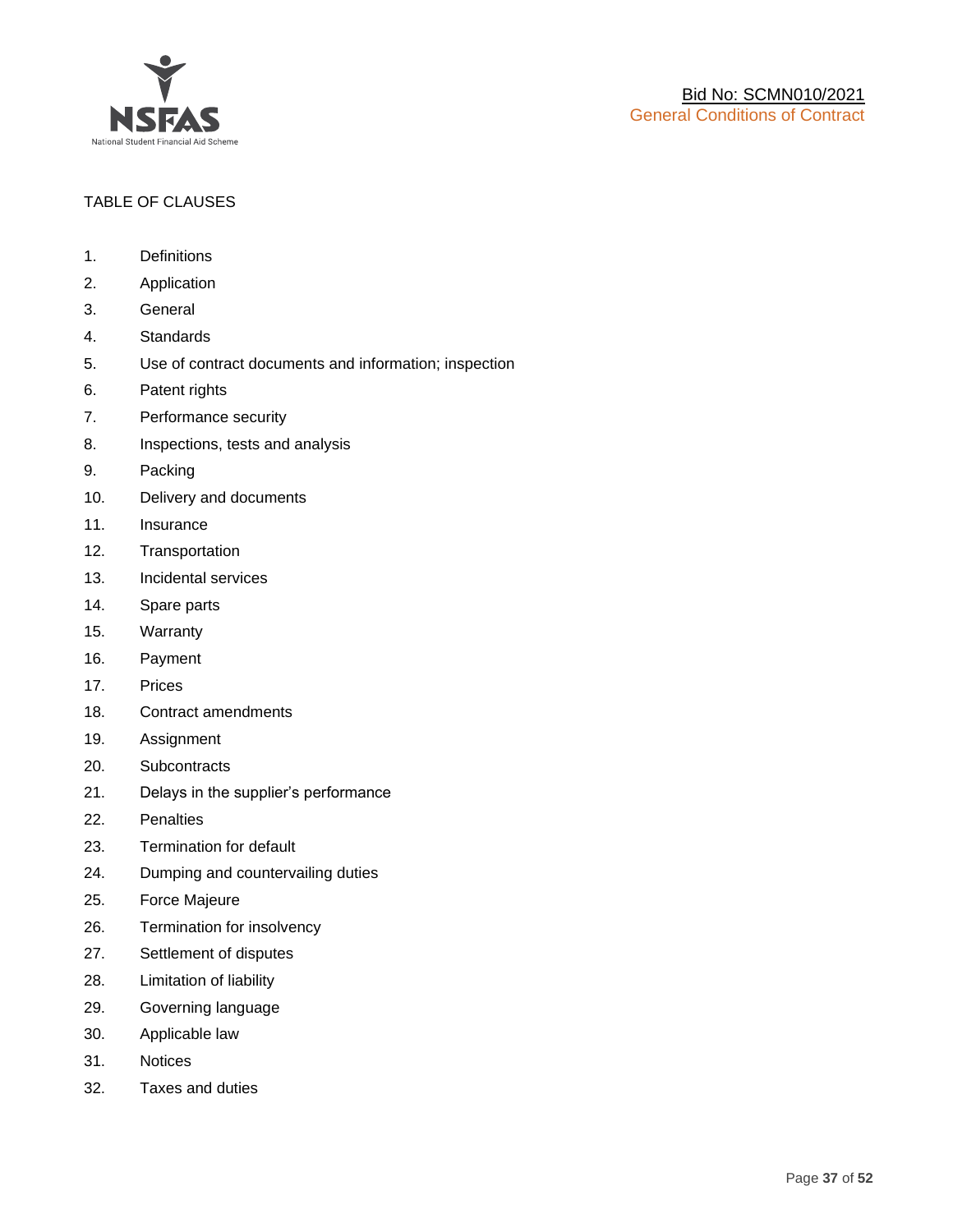

- 33. National Industrial Participation Programme (NIPP)
- 34. Prohibition of restrictive practices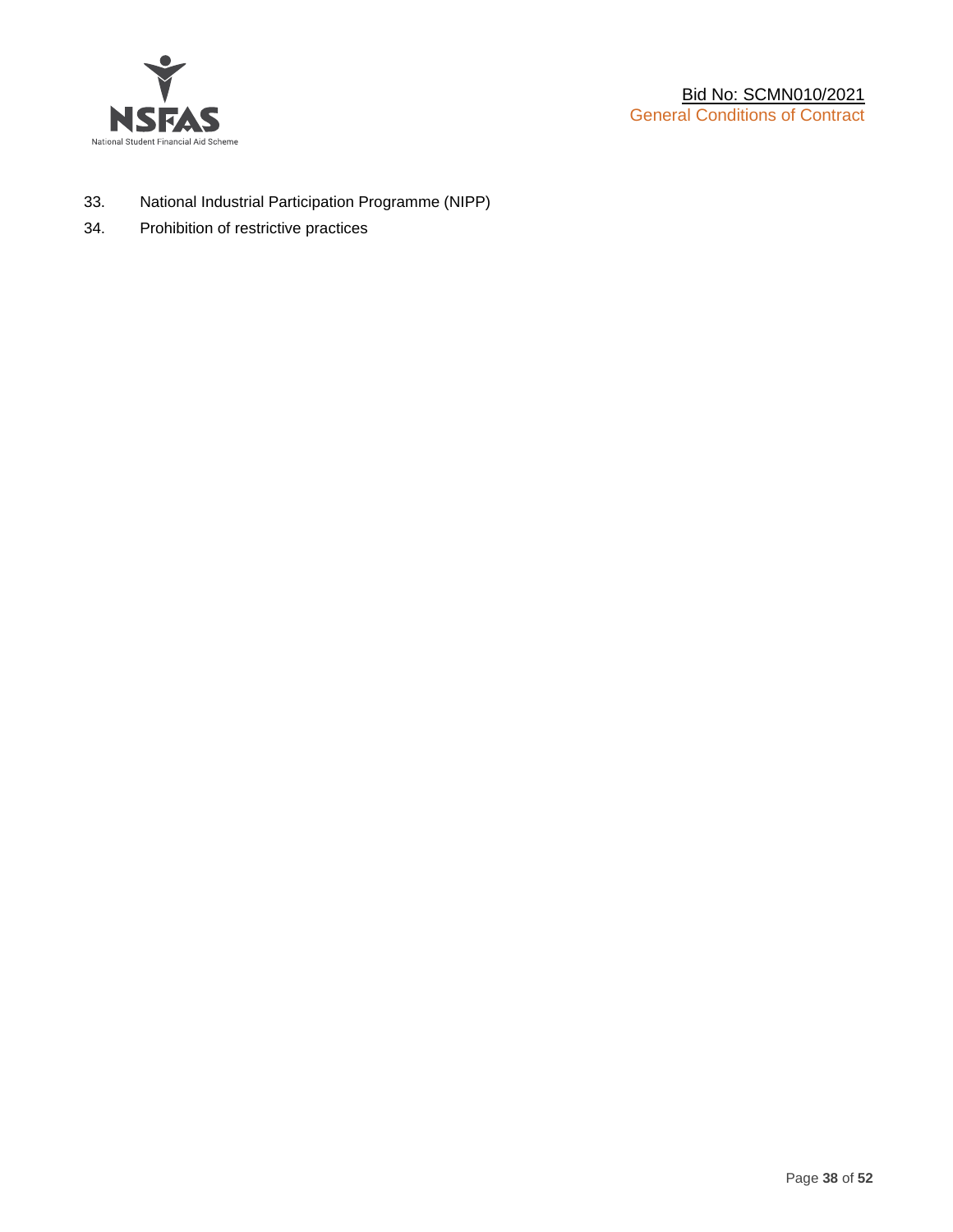

#### **General Conditions of Contract**

#### **1. Definitions**

- 1. The following terms shall be interpreted as indicated:
- 1.1 "Closing time" means the date and hour specified in the bidding documents for the receipt of bids.
- 1.2 "Contract" means the written agreement entered into between the purchaser and the supplier, as recorded in the contract form signed by the parties, including all attachments and appendices thereto and all documents incorporated by reference therein.
- 1.3 "Contract price" means the price payable to the supplier under the contract for the full and proper performance of his contractual obligations.
- 1.4 "Corrupt practice" means the offering, giving, receiving, or soliciting of anything of value to influence the action of a public official in the procurement process or in contract execution.
- 1.5 "Countervailing duties" are imposed in cases where an enterprise abroad is subsidized by its government and encouraged to market its products internationally.
- 1.6 "Country of origin" means the place where the goods were mined, grown or produced or from which the services are supplied. Goods are produced when, through manufacturing, processing or substantial and major assembly of components, a commercially recognized new product results that is substantially different in basic characteristics or in purpose or utility from its components.
- 1.7 "Day" means calendar day.
- 1.8 "Delivery" means delivery in compliance of the conditions of the contract or order.
- 1.9 "Delivery ex stock" means immediate delivery directly from stock actually on hand.
- 1.10 "Delivery into consignees store or to his site" means delivered and unloaded in the specified store or depot or on the specified site in compliance with the conditions of the contract or order, the supplier bearing all risks and charges involved until the supplies are so delivered and a valid receipt is obtained.
- 1.11 "Dumping" occurs when a private enterprise abroad market its goods on own initiative in the RSA at lower prices than that of the country of origin and which have the potential to harm the local industries in the RSA.
- 1.12 " Force majeure" means an event beyond the control of the supplier and not involving the supplier's fault or negligence and not foreseeable. Such events may include, but is not restricted to, acts of the purchaser in its sovereign capacity, wars or revolutions, fires, floods, epidemics, quarantine restrictions and freight embargoes.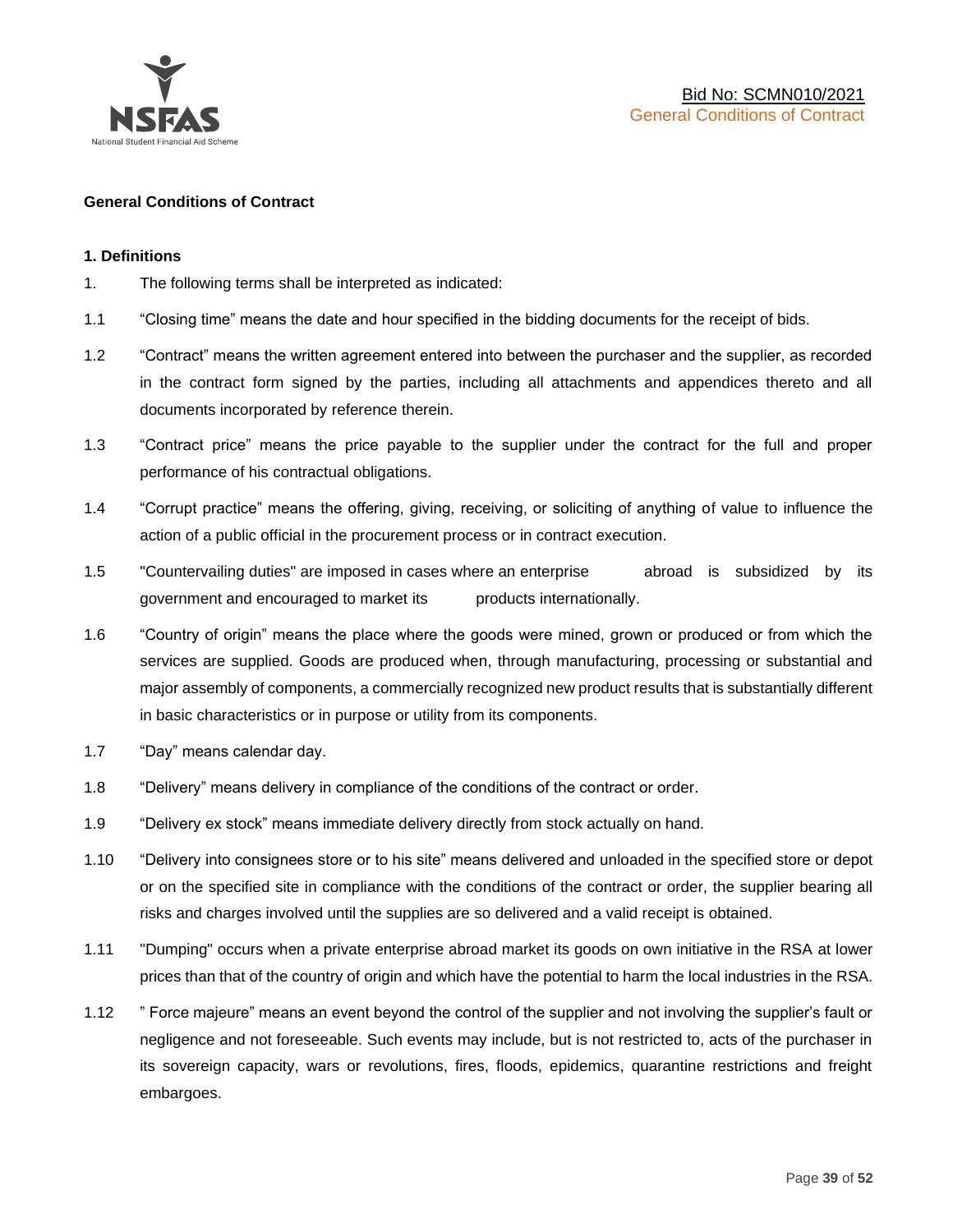

- 1.13 "Fraudulent practice" means a misrepresentation of facts in order to influence a procurement process or the execution of a contract to the detriment of any bidder and includes collusive practice among bidders (prior to or after bid submission) designed to establish bid prices at artificial non-competitive levels and to deprive the bidder of the benefits of free and open competition.
- 1.14 "GCC" means the General Conditions of Contract.
- 1.15 "Goods" means all of the equipment, machinery, and/or other materials that the supplier is required to supply to the purchaser under the contract.
- 1.16 "Imported content" means that portion of the bidding price represented by the cost of components, parts or materials which have been or are still to be imported (whether by the supplier or his subcontractors) and which costs are inclusive of the costs abroad, plus freight and other direct importation costs such as landing costs, dock dues, import duty, sales duty or other similar tax or duty at the South African place of entry as well as transportation and handling charges to the factory in the Republic where the supplies covered by the bid will be manufactured.
- 1.17 "Local content" means that portion of the bidding price which is not included in the imported content provided that local manufacture does take place.
- 1.18 "Manufacture" means the production of products in a factory using labour, materials, components and machinery and includes other related value-adding activities.
- 1.19 "Order" means an official written order issued for the supply of goods or works or the rendering of a service.
- 1.20 "Project site," where applicable, means the place indicated in bidding documents.
- 1.21 "Purchaser" means the organization purchasing the goods.
- 1.22 "Republic" means the Republic of South Africa.
- 1.23 "SCC" means the Special Conditions of Contract.
- 1.24 "Services" means those functional services ancillaries to the supply of the goods, such as transportation and any other incidental services, such as installation, commissioning, provision of technical assistance, training, catering, gardening, security, maintenance and other such obligations of the supplier covered under the contract.
- 1.25 "Written" or "in writing" means handwritten in ink or any form of electronic or mechanical writing.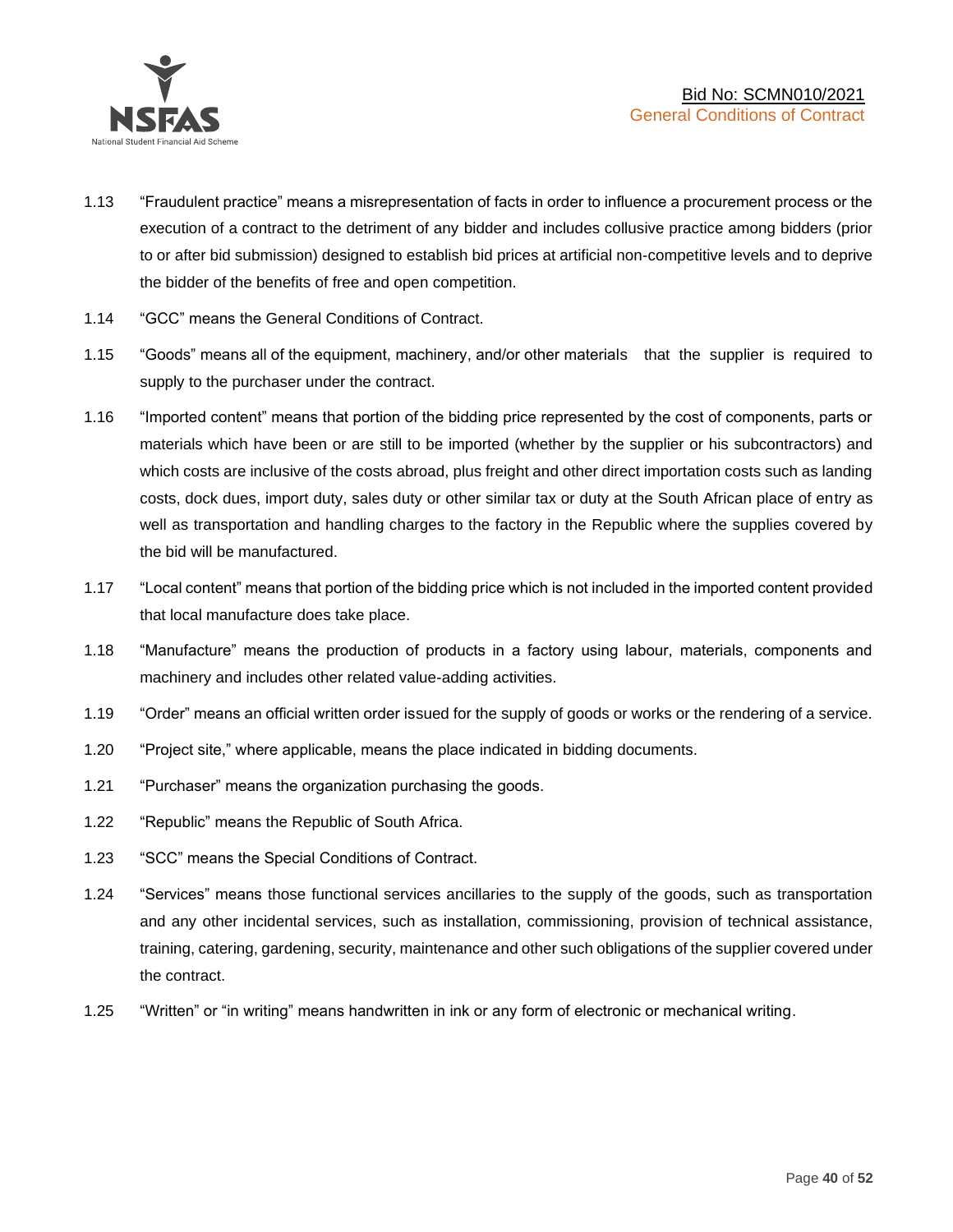

## **2. Application**

- 2.1 These general conditions are applicable to all bids, contracts and orders including bids for functional and professional services, sales, hiring, letting and the granting or acquiring of rights, but excluding immovable property, unless otherwise indicated in the bidding documents.
- 2.2 Where applicable, special conditions of contract are also laid down to cover specific supplies, services or works.
- 2.3 Where such special conditions of contract are in conflict with these general conditions, the special conditions shall apply.

#### **3 General**

- 3.1 Unless otherwise indicated in the bidding documents, the purchaser shall not be liable for any expense incurred in the preparation and submission of a bid. Where applicable a non-refundable fee for documents may be charged.
- 3.2 With certain exceptions, invitations to bid are only published in the Government Tender Bulletin. The Government Tender Bulletin may be obtained directly from the Government Printer, Private Bag X85, Pretoria 0001, or accessed electronically from [www.treasury.gov.za](http://www.treasury.gov.za/)

#### **4. Standards**

4.1 The goods supplied shall conform to the standards mentioned in the bidding documents and specifications.

#### **5. Use of contract documents and information; inspection**.

- 5.1 The supplier shall not, without the purchaser's prior written consent, disclose the contract, or any provision thereof, or any specification, plan, drawing, pattern, sample, or information furnished by or on behalf of the purchaser in connection therewith, to any person other than a person employed by the supplier in the performance of the contract. Disclosure to any such employed person shall be made in confidence and shall extend only so far as may be necessary for purposes of such performance.
- 5.2 The supplier shall not, without the purchaser's prior written consent, make use of any document or information mentioned in GCC clause 5.1 except for purposes of performing the contract.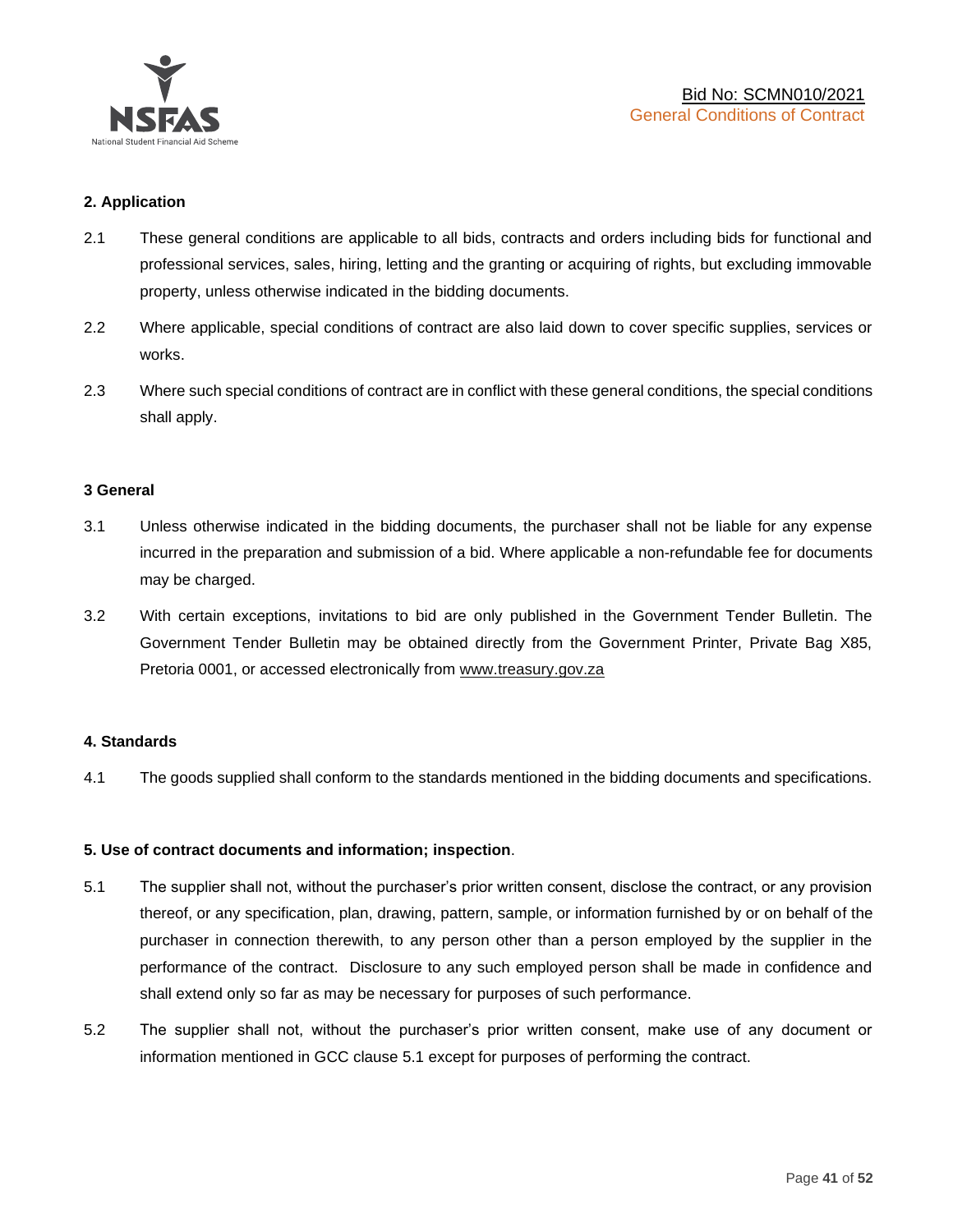

- 5.3 Any document, other than the contract itself mentioned in GCC clause 5.1 shall remain the property of the purchaser and shall be returned (all copies) to the purchaser on completion of the supplier's performance under the contract if so, required by the purchaser.
- 5.4 The supplier shall permit the purchaser to inspect the supplier's records relating to the performance of the supplier and to have them audited by auditors appointed by the purchaser, if so, required by the purchaser.

#### **6. Patent rights**

6.1 The supplier shall indemnify the purchaser against all third-party claims of infringement of patent, trademark, or industrial design rights arising from use of the goods or any part thereof by the purchaser.

## **7. Performance security**

- 7.1 Within thirty (30) days of receipt of the notification of contract award, the successful bidder shall furnish to the purchaser the performance security of the amount specified in SCC.
- 7.2 The proceeds of the performance security shall be payable to the purchaser as compensation for any loss resulting from the supplier's failure to complete his obligations under the contract.
- 7.3 The performance security shall be denominated in the currency of the contract, or in a freely convertible currency acceptable to the purchaser and shall be in one of the following forms:
	- (a) a bank guarantee or an irrevocable letter of credit issued by a reputable bank located in the purchaser's country or abroad, acceptable to the purchaser, in the form provided in the bidding documents or another form acceptable to the purchaser; or
	- (b) a cashier's or certified cheque
- 7.4 The performance security will be discharged by the purchaser and returned to the supplier not later than thirty (30) days following the date of completion of the supplier's performance obligations under the contract, including any warranty obligations, unless otherwise specified in SCC.

#### **8. Inspections, tests and analyses**

- 8.1 All pre-bidding testing will be for the account of the bidder.
- 8.2 If it is a bid condition that supplies to be produced or services to be rendered should at any stage during production or execution or on completion be subject to inspection, the premises of the bidder or contractor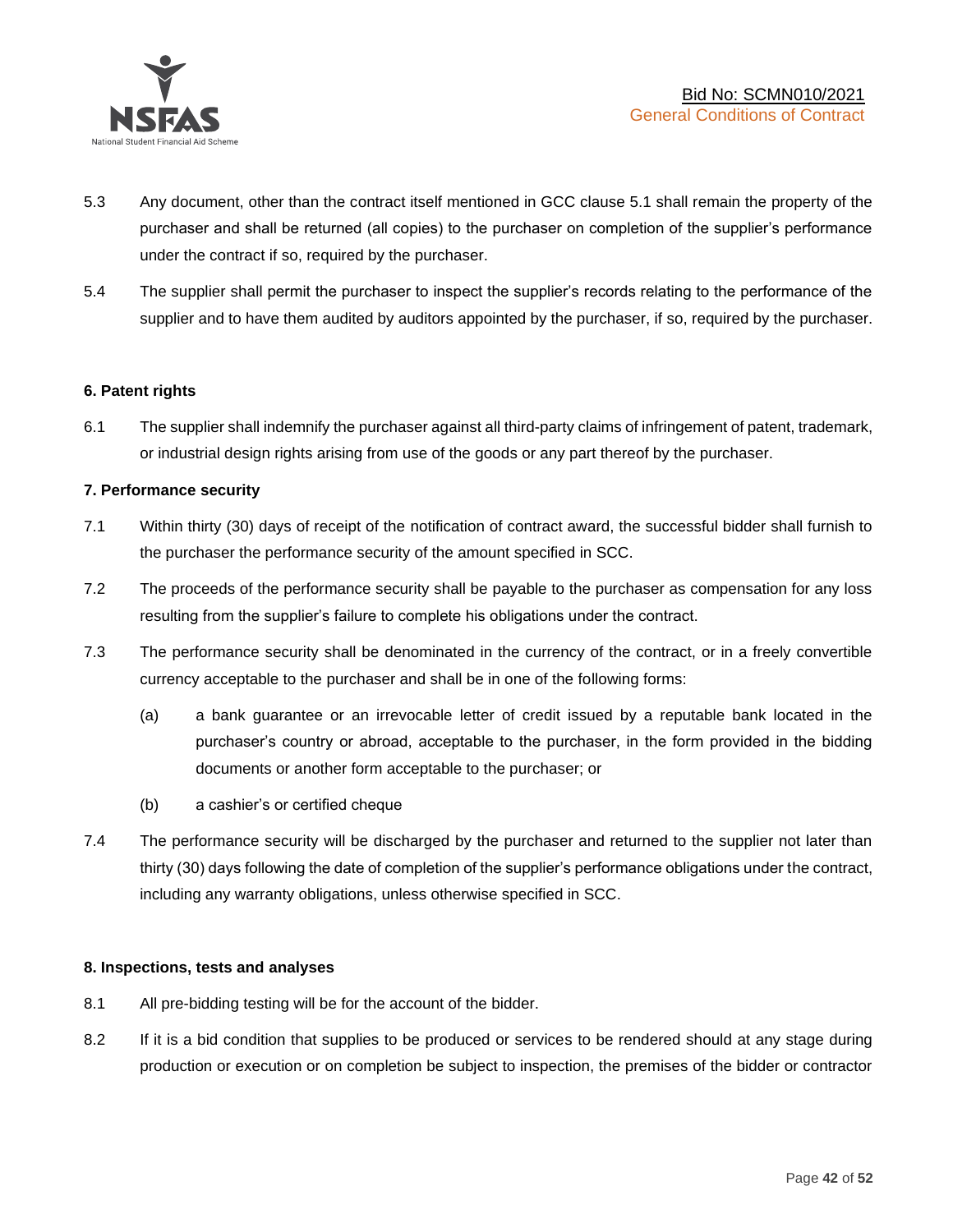shall be open, at all reasonable hours, for inspection by a representative of the Department or an organization acting on behalf of the Department.

- 8.3 If there are no inspection requirements indicated in the bidding documents and no mention is made in the contract, but during the contract period it is decided that inspections shall be carried out, the purchaser shall itself make the necessary arrangements, including payment arrangements with the testing authority concerned.
- 8.4 If the inspections, tests and analyses referred to in clauses 8.2 and 8.3 show the supplies to be in accordance with the contract requirements, the cost of the inspections, tests and analyses shall be defrayed by the purchaser.
- 8.5 Where the supplies or services referred to in clauses 8.2 and 8.3 do not comply with the contract requirements, irrespective of whether such supplies or services are accepted or not, the cost in connection with these inspections, tests or analyses shall be defrayed by the supplier.
- 8.6 Supplies and services which are referred to in clauses 8.2 and 8.3 and which do not comply with the contract requirements may be rejected.
- 8.7 Any contract supplies may on or after delivery be inspected, tested or analysed and may be rejected if found not to comply with the requirements of the contract. Such rejected supplies shall be held at the cost and risk of the supplier who shall, when called upon, remove them immediately at his own cost and forthwith substitute them with supplies which do comply with the requirements of the contract. Failing such removal, the rejected supplies shall be returned at the supplier's cost and risk. Should the supplier fail to provide the substitute supplies forthwith, the purchaser may, without giving the supplier further opportunity to substitute the rejected supplies, purchase such supplies as may be necessary at the expense of the supplier.
- 8.8 The provisions of clauses 8.4 to 8.7 shall not prejudice the right of the purchaser to cancel the contract on account of a breach of the conditions thereof, or to act in terms of Clause 23 of GCC.

## **9. Packing**

9.1 The supplier shall provide such packing of the goods as is required to prevent their damage or deterioration during transit to their final destination, as indicated in the contract. The packing shall be sufficient to withstand, without limitation, rough handling during transit and exposure to extreme temperatures, salt and precipitation during transit, and open storage. Packing, case size and weights shall take into consideration, where appropriate, the remoteness of the goods' final destination and the absence of heavy handling facilities at all points in transit.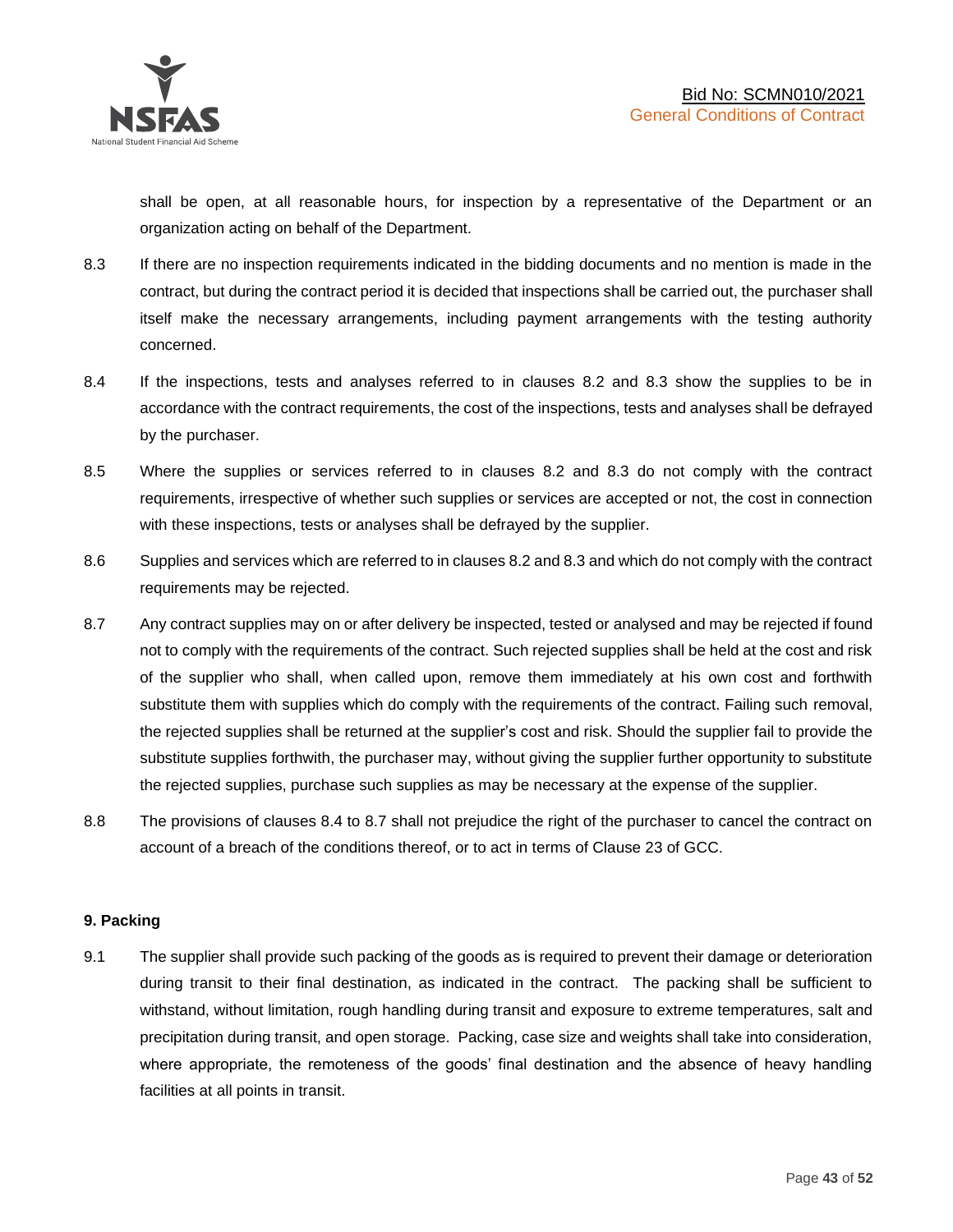

9.2 The packing, marking, and documentation within and outside the packages shall comply strictly with such special requirements as shall be expressly provided for in the contract, including additional requirements, if any, specified in SCC, and in any subsequent instructions ordered by the purchaser.

#### **10. Delivery and documents**

- 10.1 Delivery of the goods shall be made by the supplier in accordance with the terms specified in the contract. The details of shipping and/or other documents to be furnished by the supplier are specified in SCC.
- 10.2 Documents to be submitted by the supplier are specified in SCC.

#### **11. Insurance**

11.1 The goods supplied under the contract shall be fully insured in a freely convertible currency against loss or damage incidental to manufacture or acquisition, transportation, storage and delivery in the manner specified in the SCC.

#### **12. Transportation**

12.1 Should a price other than an all-inclusive delivered price be required, this shall be specified in the SCC.

#### **13. Incidental services**

13.1 The supplier may be required to provide any or all of the following services, including additional services, if any, specified in SCC:

(a) performance or supervision of on-site assembly and/or commissioning of the supplied ` goods;

- (b) furnishing of tools required for assembly and/or maintenance of the supplied goods;
- (c) furnishing of a detailed operations and maintenance manual for each appropriate unit of the supplied goods;
- (d) performance or supervision or maintenance and/or repair of the supplied goods, for a period of time agreed by the parties, provided that this service shall not relieve the supplier of any warranty obligations under this contract; and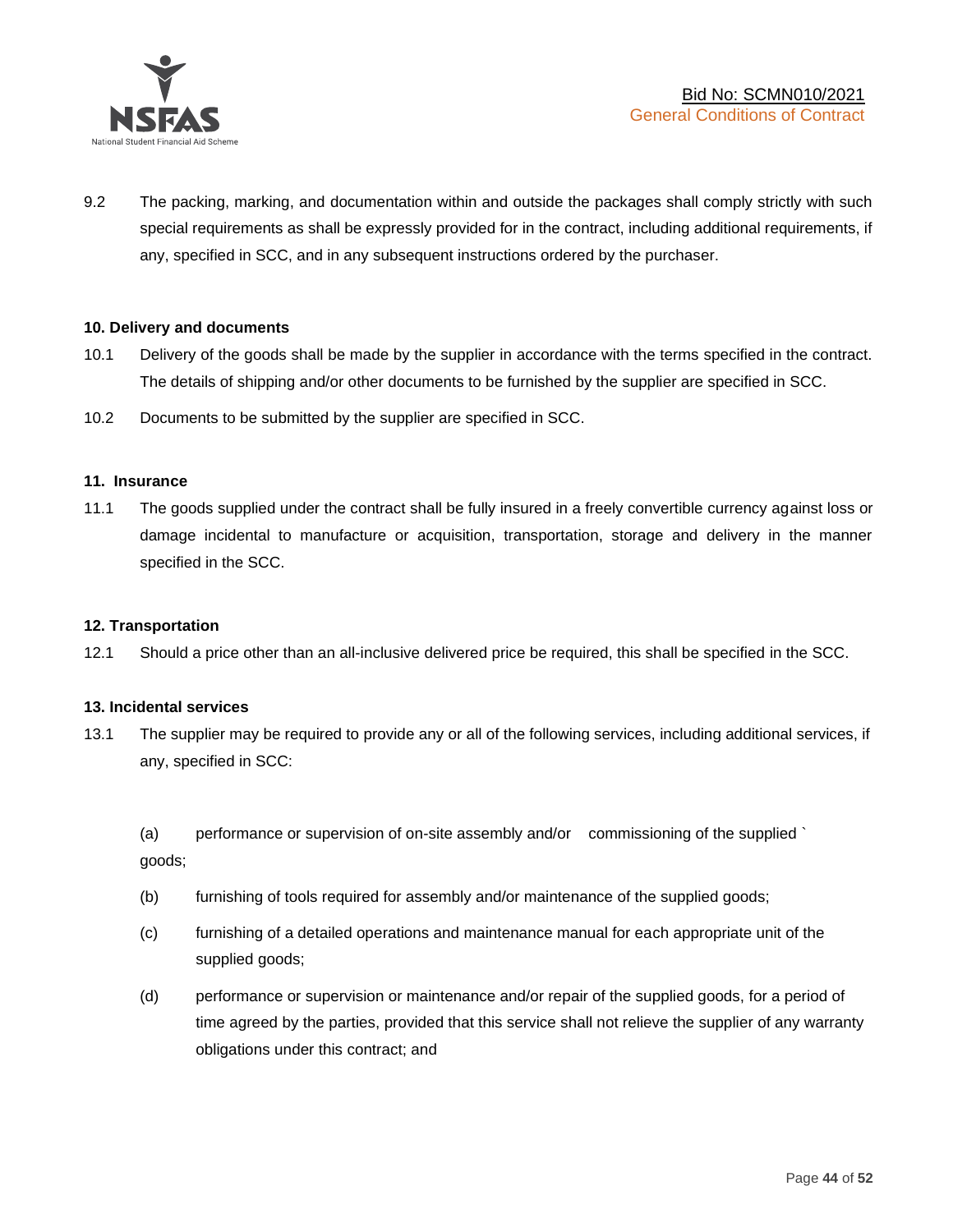

- (e) training of the purchaser's personnel, at the supplier's plant and/or on-site, in assembly, start-up, operation, maintenance, and/or repair of the supplied goods.
- 13.2 Prices charged by the supplier for incidental services, if not included in the contract price for the goods, shall be agreed upon in advance by the parties and shall not exceed the prevailing rates charged to other parties by the supplier for similar services.

## **14. Spare parts**

- 14.1 As specified in SCC, the supplier may be required to provide any or all of the following materials, notifications, and information pertaining to spare parts manufactured or distributed by the supplier:
	- (a) such spare parts as the purchaser may elect to purchase from the supplier, provided that this election shall not relieve the supplier of any warranty obligations under the contract; and
	- (b) in the event of termination of production of the spare parts:

(i) Advance notification to the purchaser of the pending termination, in sufficient time to permit the purchaser to procure needed requirements; and

(ii) following such termination, furnishing at no cost to the purchaser, the blueprints, drawings, and specifications of the spare parts, if requested.

#### **15. Warranty**

- 15.1 The supplier warrants that the goods supplied under the contract are new, unused, of the most recent or current models, and that they incorporate all recent improvements in design and materials unless provided otherwise in the contract. The supplier further warrants that all goods supplied under this contract shall have no defect, arising from design, materials, or workmanship (except when the design and/or material is required by the purchaser's specifications) or from any act or omission of the supplier, that may develop under normal use of the supplied goods in the conditions prevailing in the country of final destination.
- 15.2 This warranty shall remain valid for twelve (12) months after the goods, or any portion thereof as the case may be, have been delivered to and accepted at the final destination indicated in the contract, or for eighteen (18) months after the date of shipment from the port or place of loading in the source country, whichever period concludes earlier, unless specified otherwise in SCC.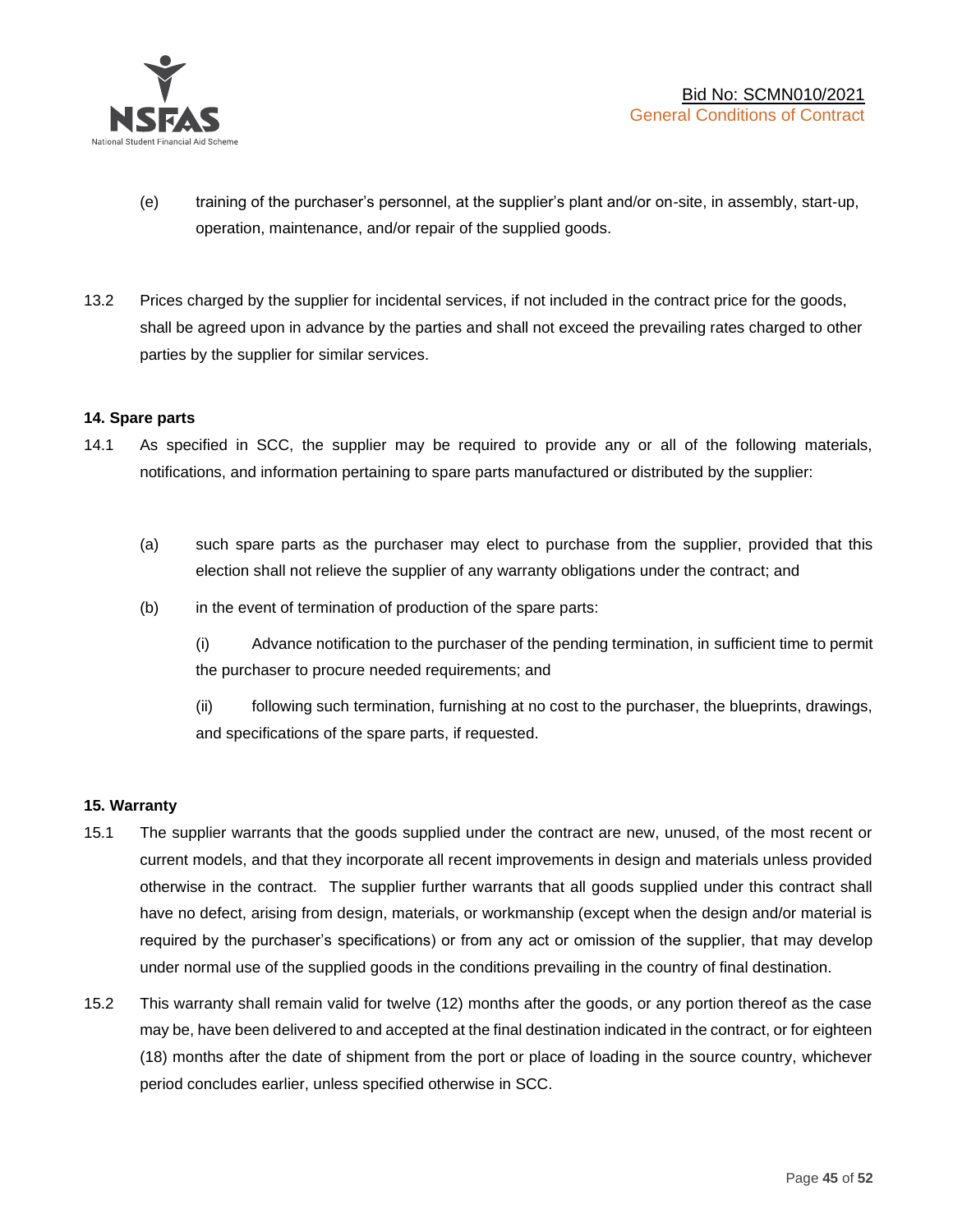

- 15.3 The purchaser shall promptly notify the supplier in writing of any claims arising under this warranty.
- 15.4 Upon receipt of such notice, the supplier shall, within the period specified in SCC and with all reasonable speed, repair or replace the defective goods or parts thereof, without costs to the purchaser.
- 15.5 If the supplier, having been notified, fails to remedy the defect(s) within the period specified in SCC, the purchaser may proceed to take such remedial action as may be necessary, at the supplier's risk and expense and without prejudice to any other rights which the purchaser may have against the supplier under the contract.

## **16. Payment**

- 16.1 The method and conditions of payment to be made to the supplier under this contract shall be specified in SCC.
- 16.2 The supplier shall furnish the purchaser with an invoice accompanied by a copy of the delivery note and upon fulfilment of other obligations stipulated in the contract.
- 16.3 Payments shall be made promptly by the purchaser, but in no case later than thirty (30) days after submission of an invoice or claim by the supplier.
- 16.4 Payment will be made in Rand unless otherwise stipulated in SCC.

#### **17. Prices**

17.1 Prices charged by the supplier for goods delivered and services performed under the contract shall not vary from the prices quoted by the supplier in his bid, with the exception of any price adjustments authorized in SCC or in the purchaser's request for bid validity extension, as the case may be.

#### **18. Contract amendments**

18.1 No variation in or modification of the terms of the contract shall be made except by written amendment signed by the parties concerned.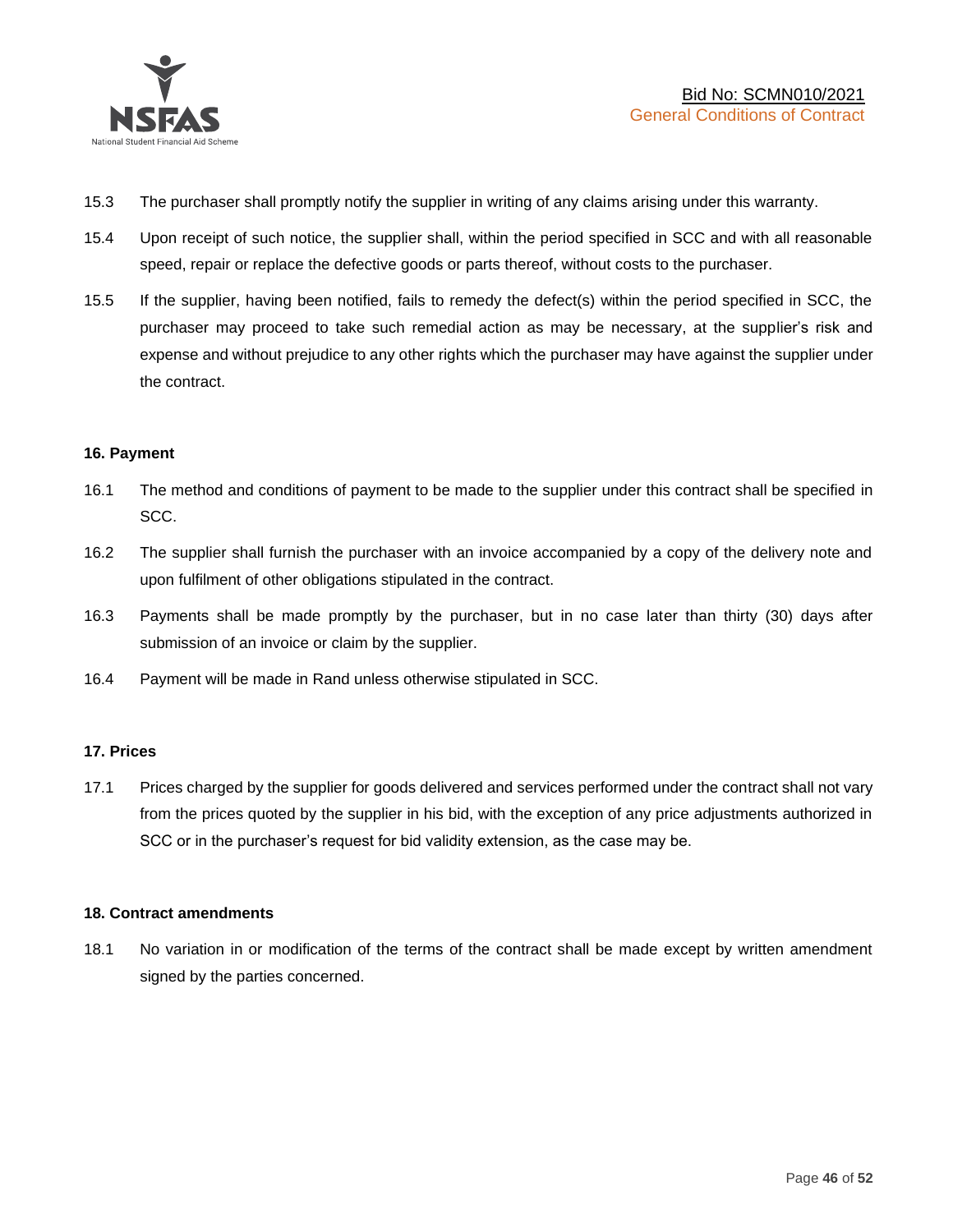

#### **19. Assignment**

19.1 The supplier shall not assign, in whole or in part, its obligations to perform under the contract, except with the purchaser's prior written consent.

#### **20. Subcontracts**

20.1 The supplier shall notify the purchaser in writing of all subcontracts awarded under this contract if not already specified in the bid. Such notification, in the original bid or later, shall not relieve the supplier from any liability or obligation under the contract.

## **21. Delays in the supplier's performance**

- 21.1 Delivery of the goods and performance of services shall be made by the supplier in accordance with the time schedule prescribed by the purchaser in the contract.
- 21.2 If at any time during performance of the contract, the supplier or its subcontractor(s) should encounter conditions impeding timely delivery of the goods and performance of services, the supplier shall promptly notify the purchaser in writing of the fact of the delay, its likely duration and its cause(s). As soon as practicable after receipt of the supplier's notice, the purchaser shall evaluate the situation and may at his discretion extend the supplier's time for performance, with or without the imposition of penalties, in which case the extension shall be ratified by the parties by amendment of contract.
- 21.3 No provision in a contract shall be deemed to prohibit the obtaining of supplies or services from a national department, provincial department, or a local authority.
- 21.4 The right is reserved to procure outside of the contract small quantities or to have minor essential services executed if an emergency arises, the supplier's point of supply is not situated at or near the place where the supplies are required, or the supplier's services are not readily available.
- 21.5 Except as provided under GCC Clause 25, a delay by the supplier in the performance of its delivery obligations shall render the supplier liable to the imposition of penalties, pursuant to GCC Clause 22, unless an extension of time is agreed upon pursuant to GCC Clause 21.2 without the application of penalties.
- 21.6 Upon any delay beyond the delivery period in the case of a supplies contract, the purchaser shall, without cancelling the contract, be entitled to purchase supplies of a similar quality and up to the same quantity in substitution of the goods not supplied in conformity with the contract and to return any goods delivered later at the supplier's expense and risk, or to cancel the contract and buy such goods as may be required to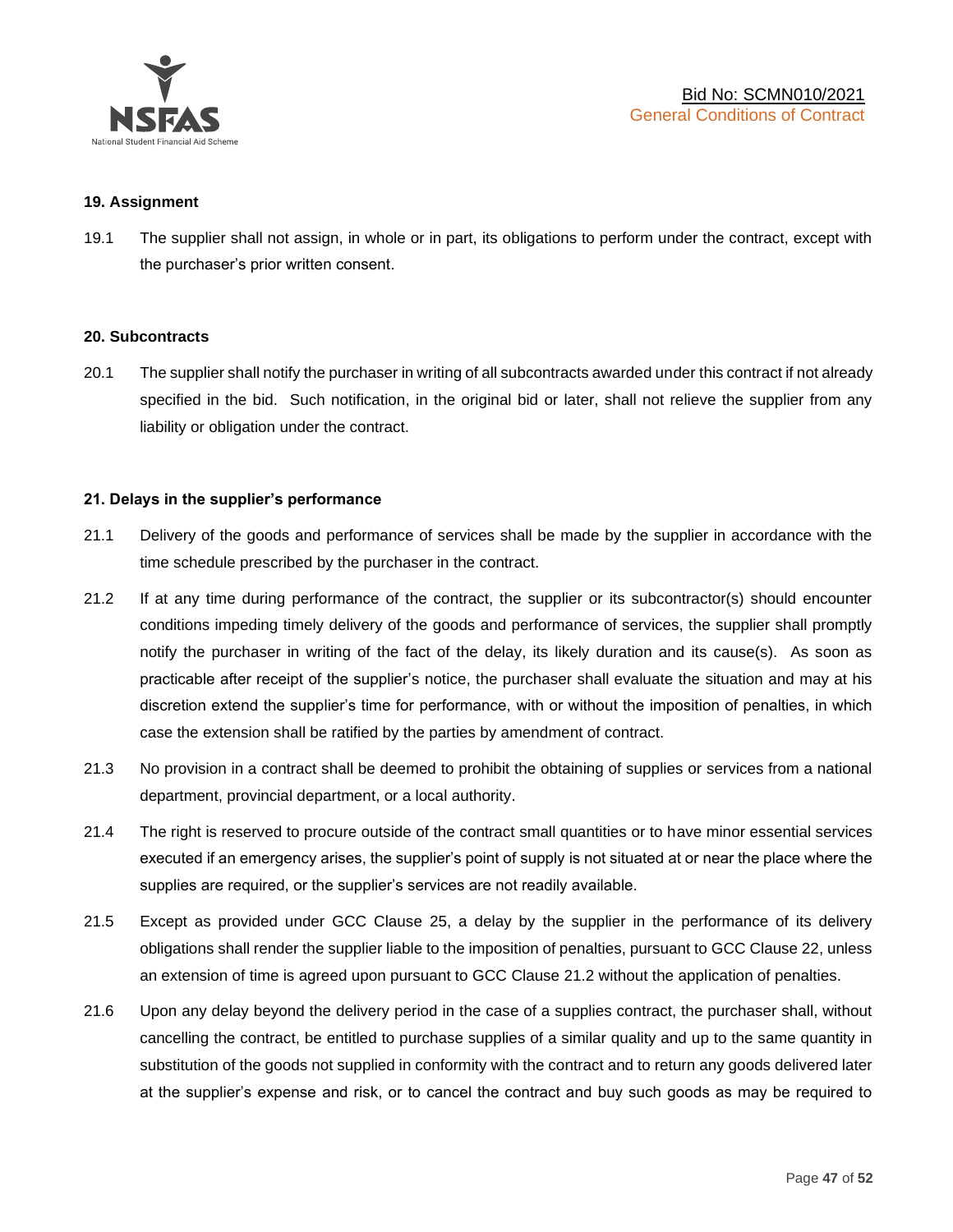

complete the contract and without prejudice to his other rights, be entitled to claim damages from the supplier.

#### **22. Penalties**

22.1 Subject to GCC Clause 25, if the supplier fails to deliver any or all of the goods or to perform the services within the period(s) specified in the contract, the purchaser shall, without prejudice to its other remedies under the contract, deduct from the contract price, as a penalty, a sum calculated on the delivered price of the delayed goods or unperformed services using the current prime interest rate calculated for each day of the delay until actual delivery or performance. The purchaser may also consider termination of the contract pursuant to GCC Clause 23.

## **23. Termination for default**

- 23.1 The purchaser, without prejudice to any other remedy for breach of contract, by written notice of default sent to the supplier, may terminate this contract in whole or in part:
	- (a) if the supplier fails to deliver any or all of the goods within the period(s) specified in the contract, or within any extension thereof granted by the purchaser pursuant to GCC Clause 21.2;
	- (b) if the Supplier fails to perform any other obligation(s) under the contract; or
	- (c) if the supplier, in the judgment of the purchaser, has engaged in corrupt or fraudulent practices in competing for or in executing the contract.
- 23.2 In the event the purchaser terminates the contract in whole or in part, the purchaser may procure, upon such terms and in such manner as it deems appropriate, goods, works or services similar to those undelivered, and the supplier shall be liable to the purchaser for any excess costs for such similar goods, works or services. However, the supplier shall continue performance of the contract to the extent not terminated.
- 23.3 Where the purchaser terminates the contract in whole or in part, the purchaser may decide to impose a restriction penalty on the supplier by prohibiting such supplier from doing business with the public sector for a period not exceeding 10 years.
- 23.4 If a purchaser intends imposing a restriction on a supplier or any person associated with the supplier, the supplier will be allowed a time period of not more than fourteen (14) days to provide reasons why the envisaged restriction should not be imposed. Should the supplier fail to respond within the stipulated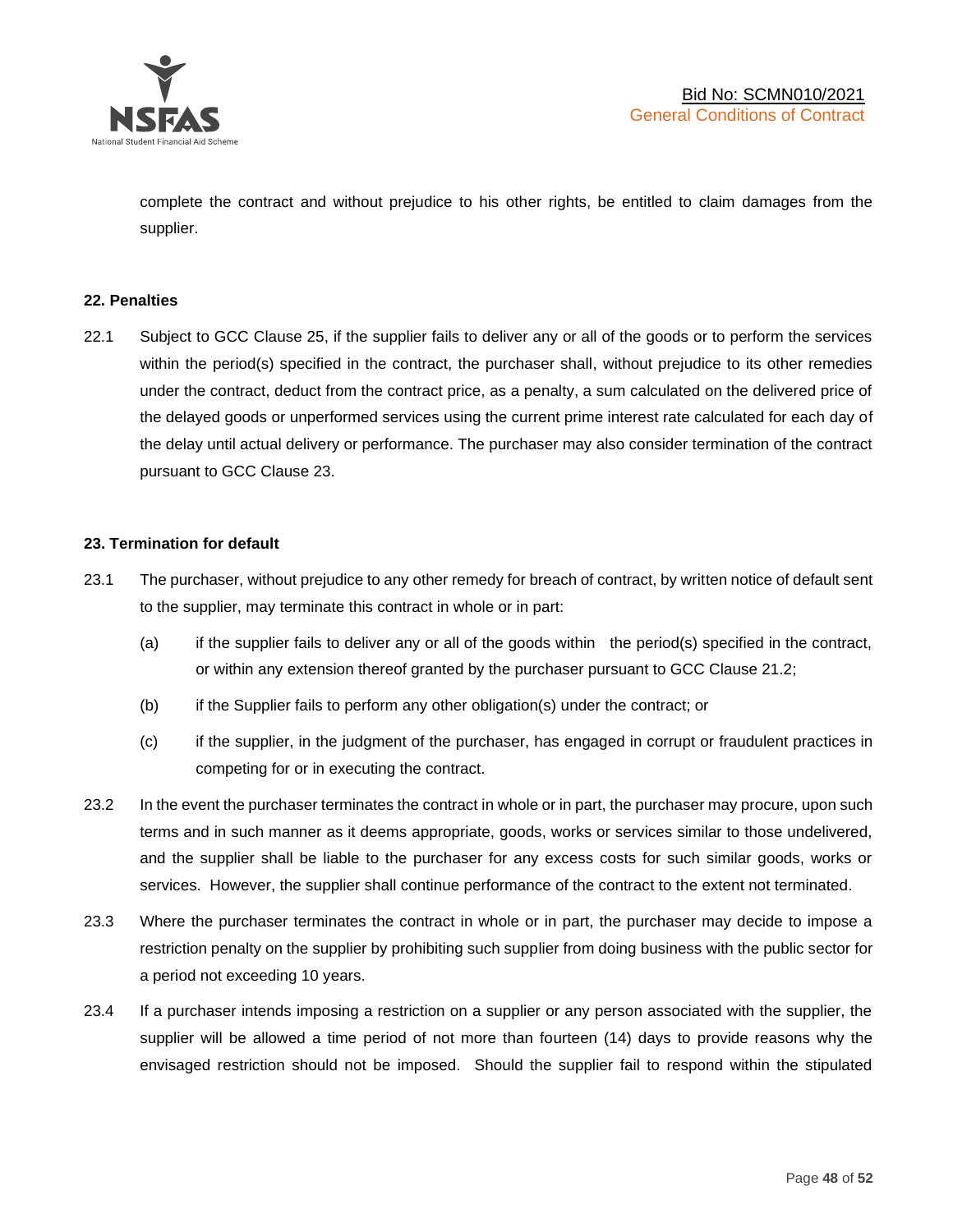

fourteen (14) days the purchaser may regard the intended penalty as not objected against and may impose it on the supplier.

- 23.5 Any restriction imposed on any person by the Accounting Officer / Authority will, at the discretion of the Accounting Officer / Authority, also be applicable to any other enterprise or any partner, manager, director or other person who wholly or partly exercises or exercised or may exercise control over the enterprise of the first-mentioned person, and with which enterprise or person the first-mentioned person, is or was in the opinion of the Accounting Officer / Authority actively associated.
- 23.6 If a restriction is imposed, the purchaser must, within five (5) working days of such imposition, furnish the National Treasury, with the following information:
	- (i) the name and address of the supplier and / or person restricted by the purchaser;
	- (ii) the date of commencement of the restriction
	- (iii) the period of restriction; and
	- (iv) the reasons for the restriction.

These details will be loaded in the National Treasury's central database of suppliers or persons prohibited from doing business with the public sector.

23.7 If a court of law convicts a person of an offence as contemplated in sections 12 or 13 of the Prevention and Combating of Corrupt Activities Act, No. 12 of 2004, the court may also rule that such person's name be endorsed on the Register for Tender Defaulters. When a person's name has been endorsed on the Register, the person will be prohibited from doing business with the public sector for a period not less than five years and not more than 10 years. The National Treasury is empowered to determine the period of restriction and each case will be dealt with on its own merits. According to section 32 of the Act the Register must be open to the public. The Register can be perused on the National Treasury website.

## **24. Anti- dumping and countervailing duties and rights**

24.1 When, after the date of bid, provisional payments are required, or anti-dumping or countervailing duties are imposed, or the amount of a provisional payment or anti-dumping or countervailing right is increased in respect of any dumped or subsidized import, the State is not liable for any amount so required or imposed, or for the amount of any such increase. When, after the said date, such a provisional payment is no longer required or any such anti-dumping or countervailing right is abolished, or where the amount of such provisional payment or any such right is reduced, any such favourable difference shall on demand be paid forthwith by the contractor to the State or the State may deduct such amounts from moneys (if any) which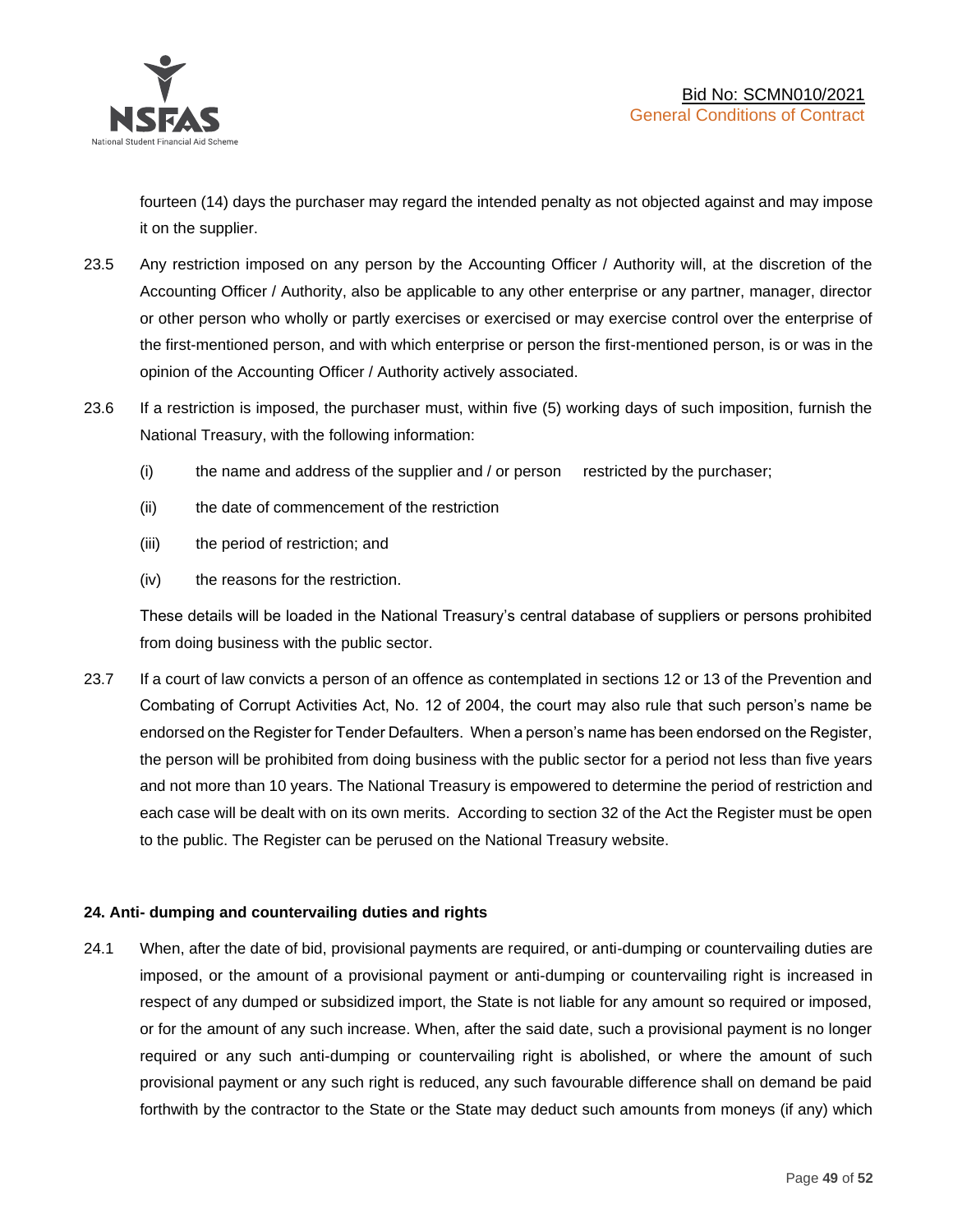

may otherwise be due to the contractor in regard to supplies or services which he delivered or rendered, or is to deliver or render in terms of the contract or any other contract or any other amount which may be due to him

## **25. Force Majeure**

- 25.1 Notwithstanding the provisions of GCC Clauses 22 and 23, the supplier shall not be liable for forfeiture of its performance security, damages, or termination for default if and to the extent that his delay in performance or other failure to perform his obligations under the contract is the result of an event of force majeure.
- 25.2 If a force majeure situation arises, the supplier shall promptly notify the purchaser in writing of such condition and the cause thereof. Unless otherwise directed by the purchaser in writing, the supplier shall continue to perform its obligations under the contract as far as is reasonably practical, and shall seek all reasonable alternative means for performance not prevented by the force majeure event.

#### **26. Termination for insolvency**

26.1 The purchaser may at any time terminate the contract by giving written notice to the supplier if the supplier becomes bankrupt or otherwise insolvent. In this event, termination will be without compensation to the supplier, provided that such termination will not prejudice or affect any right of action or remedy which has accrued or will accrue thereafter to the purchaser.

#### **27. Settlement of Disputes**

- 27.1 If any dispute or difference of any kind whatsoever arises between the purchaser and the supplier in connection with or arising out of the contract, the parties shall make every effort to resolve amicably such dispute or difference by mutual consultation.
- 27.2 If, after thirty (30) days, the parties have failed to resolve their dispute or difference by such mutual consultation, then either the purchaser or the supplier may give notice to the other party of his intention to commence with mediation. No mediation in respect of this matter may be commenced unless such notice is given to the other party.
- 27.3 Should it not be possible to settle a dispute by means of mediation, it may be settled in a South African court of law.
- 27.4 Mediation proceedings shall be conducted in accordance with the rules of procedure specified in the SCC.
- 27.5 Notwithstanding any reference to mediation and/or court proceedings herein,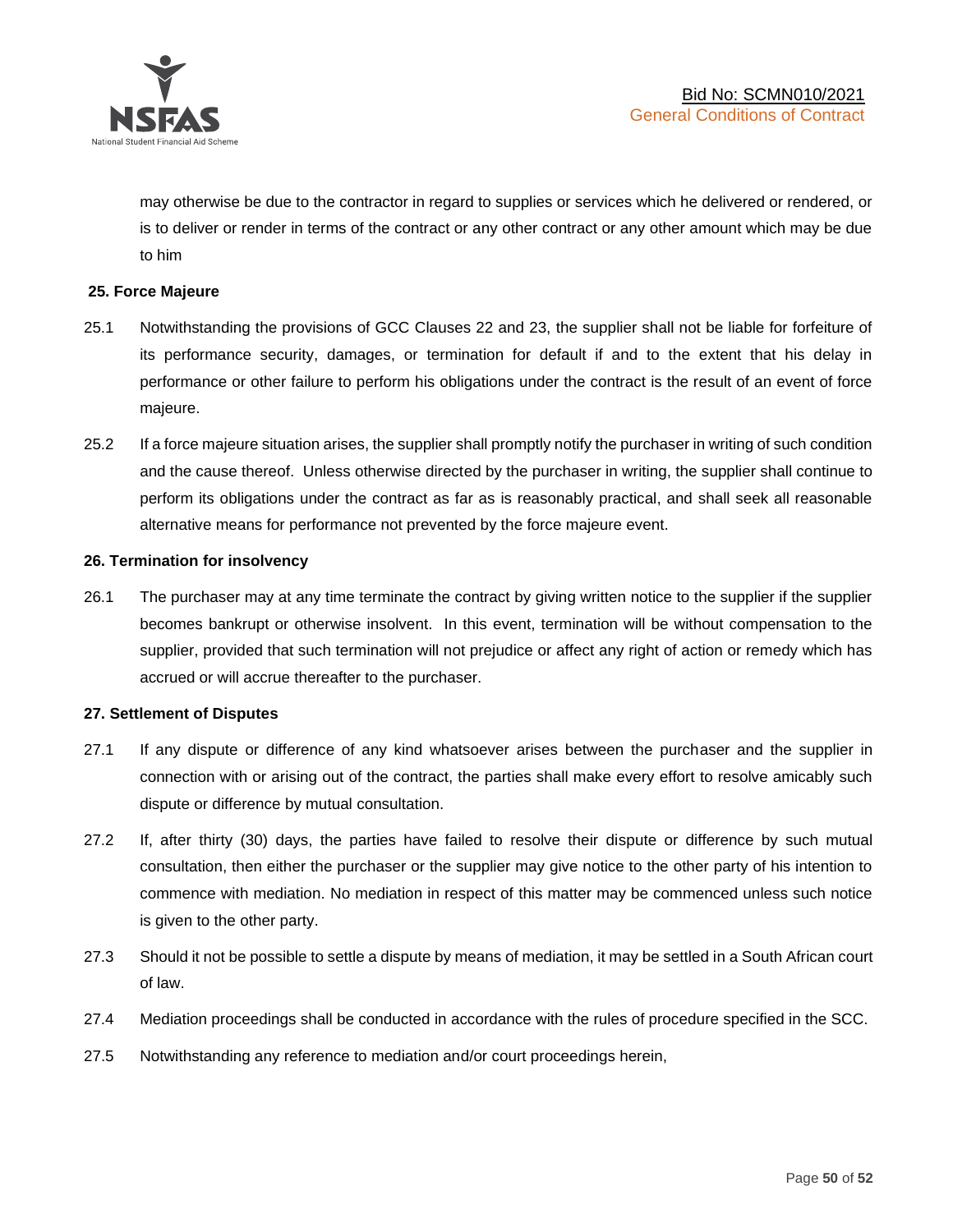

(a) the parties shall continue to perform their respective obligations under the contract unless they otherwise agree; and

(b) the purchaser shall pay the supplier any monies due the supplier.

## **28. Limitation of liability**

28.1 Except in cases of criminal negligence or wilful misconduct, and in the case of infringement pursuant to Clause 6;

(a) the supplier shall not be liable to the purchaser, whether in contract, tort, or otherwise, for any indirect or consequential loss or damage, loss of use, loss of production, or loss of profits or interest costs, provided that this exclusion shall not apply to any obligation of the supplier to pay penalties and/or damages to the purchaser; and

(b) the aggregate liability of the supplier to the purchaser, whether under the contract, in tort or otherwise, shall not exceed the total contract price, provided that this limitation shall not apply to the cost of repairing or replacing defective equipment.

#### **29. Governing language**

29.1 The contract shall be written in English. All correspondence and other documents pertaining to the contract that is exchanged by the parties shall also be written in English.

#### **30. Applicable Law**

30.1 The contract shall be interpreted in accordance with South African laws, unless otherwise specified in SCC.

#### **31. Notices**

31.1 Every written acceptance of a bid shall be posted to the supplier concerned by registered or certified mail and any other notice to him shall be posted by ordinary mail to the address furnished in his bid or to the address notified later by him in writing and such posting shall be deemed to be proper service of such notice

The time mentioned in the contract documents for performing any act after such aforesaid notice has been given, shall be reckoned from the date of posting of such notice.